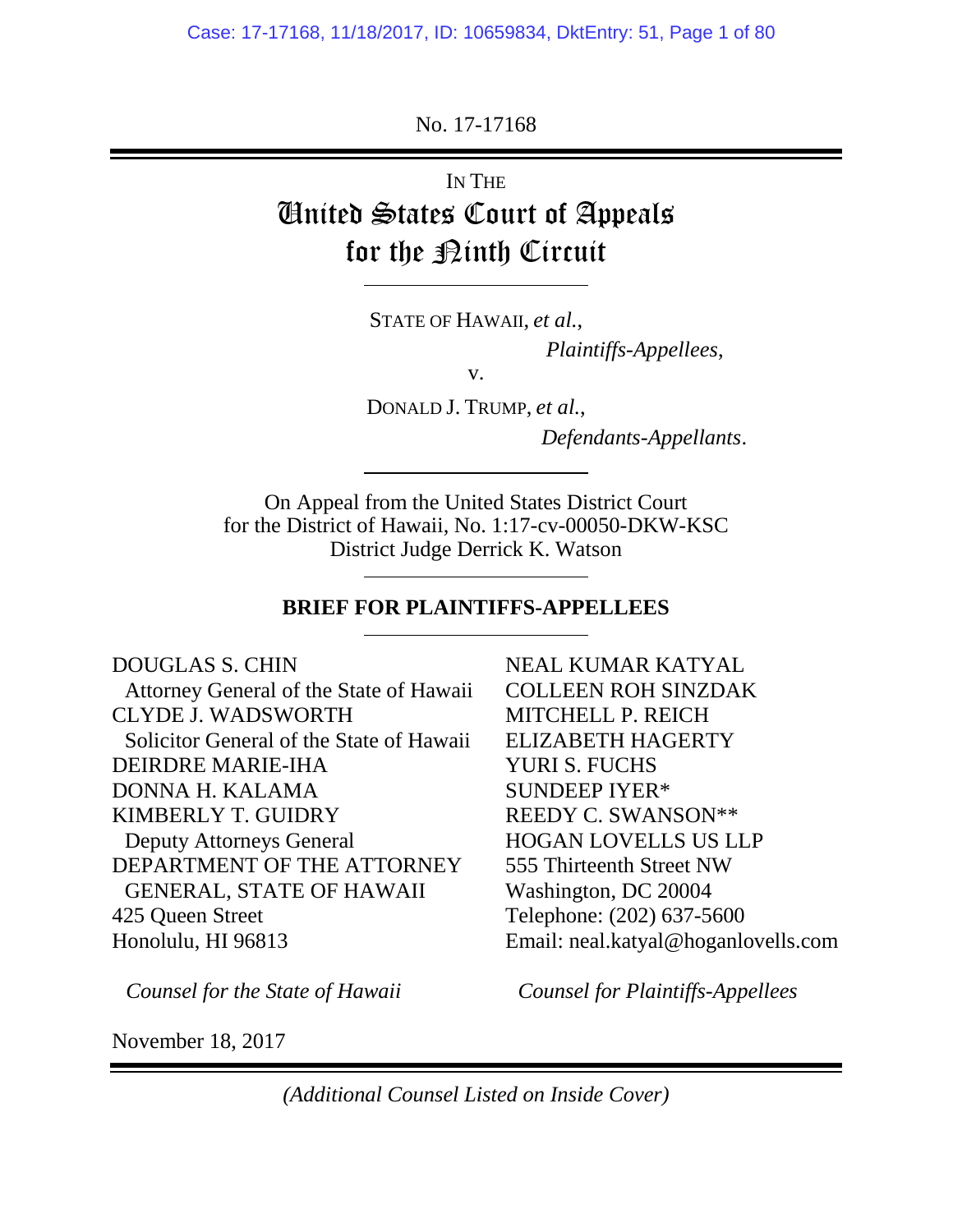ROBERT T. NAKATSUJI KALIKO'ONALANI D. FERNANDES KEVIN M. RICHARDSON Deputy Attorneys General DEPARTMENT OF THE ATTORNEY GENERAL, STATE OF HAWAII 425 Queen Street Honolulu, HI 96813 Telephone: (808) 586-1500 Fax: (808) 586-1239

*Counsel for the State of Hawaii*

THOMAS P. SCHMIDT HOGAN LOVELLS US LLP 875 Third Avenue New York, NY 10022 Telephone: (212) 918-3000 Fax: (212) 918-3100

SARA SOLOW ALEXANDER B. BOWERMAN HOGAN LOVELLS US LLP 1735 Market St., 23rd Floor Philadelphia, PA 19103 Telephone: (267) 675-4600 Fax: (267) 675-4601

*Counsel for Plaintiffs-Appellees*

*\*Admitted only in Maryland; supervised by firm members* \*\**Admitted only in Virginia; supervised by firm members*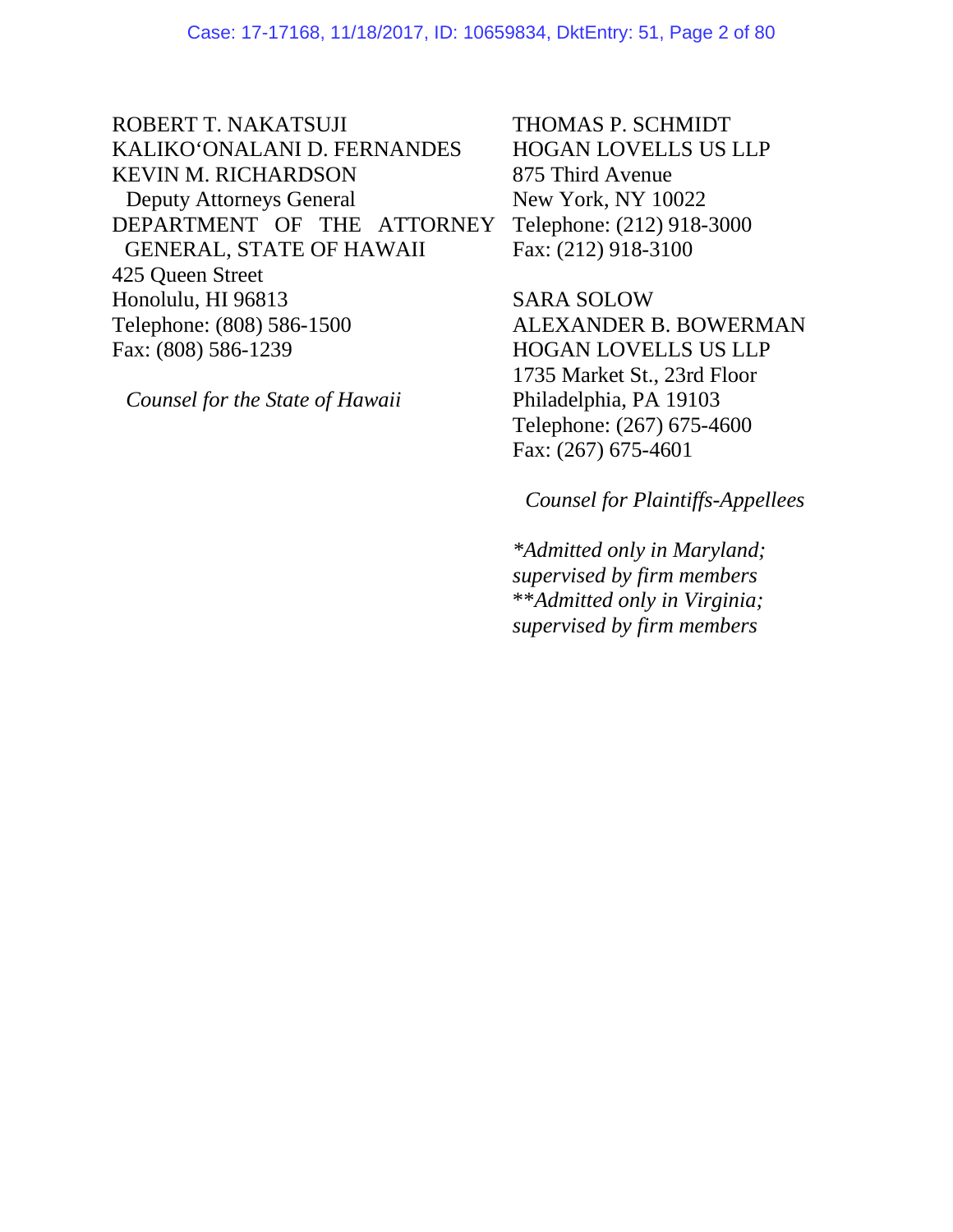Case: 17-17168, 11/18/2017, ID: 10659834, DktEntry: 51, Page 3 of 80

*Hawaii* v. *Trump*, No. 17-17168

## **RULE 26.1 CORPORATE DISCLOSURE STATEMENT**

Pursuant to Federal Rule of Appellate Procedure 26.1, Plaintiff-Appellee Muslim Association of Hawaii, Inc., certifies as follows: The Muslim Association of Hawaii, Inc., has no parent corporations. It has no stock, and hence, no publicly held company owns 10% or more of its stock.

> /s/ Neal Kumar Katyal Neal Kumar Katyal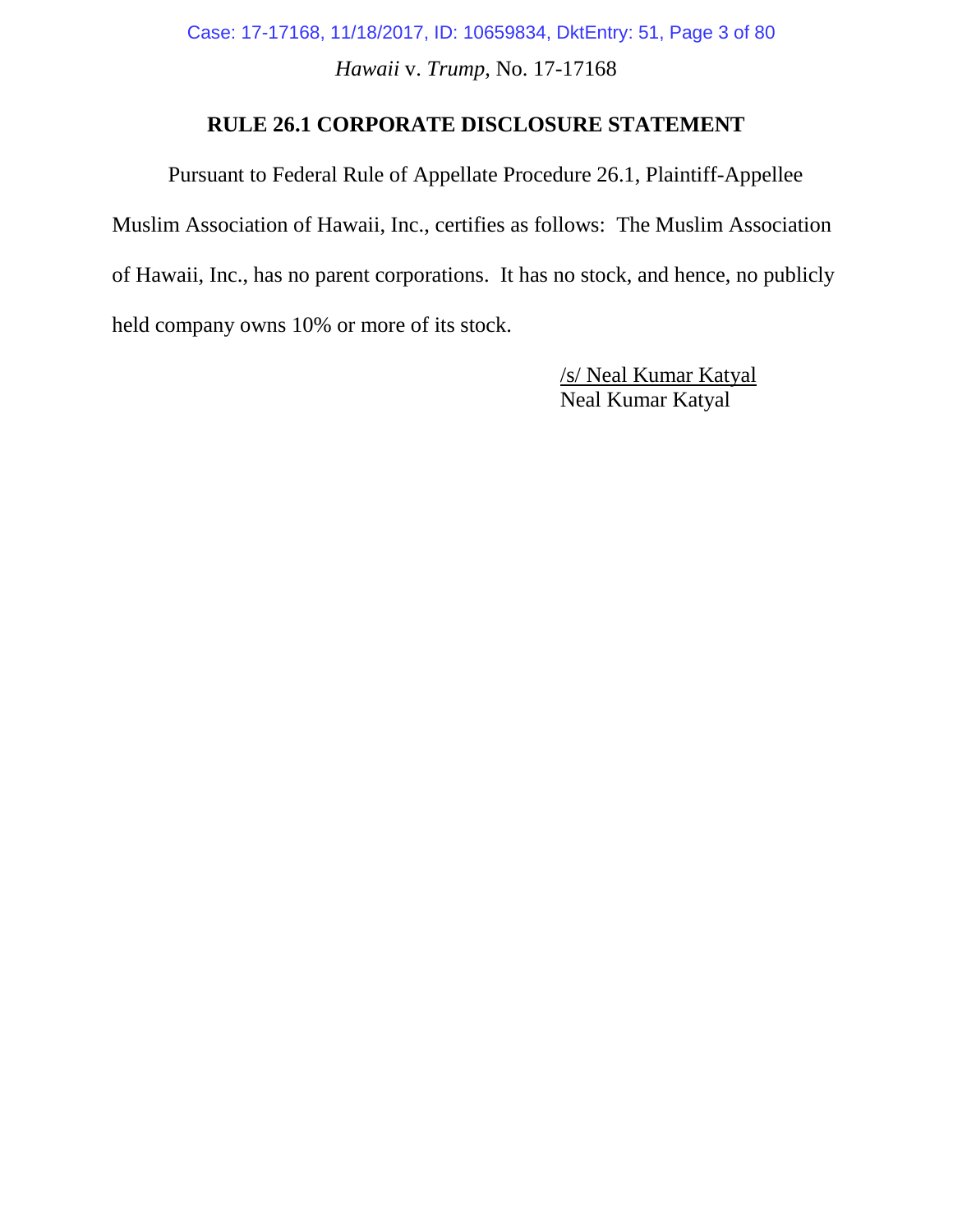# **TABLE OF CONTENTS**

# Page

|                | A.              |                                              |               |                                                                                                                                           |     |
|----------------|-----------------|----------------------------------------------|---------------|-------------------------------------------------------------------------------------------------------------------------------------------|-----|
|                | <b>B.</b>       |                                              |               |                                                                                                                                           |     |
|                | $\mathcal{C}$ . |                                              |               |                                                                                                                                           |     |
|                | D.              |                                              |               |                                                                                                                                           |     |
|                |                 |                                              |               |                                                                                                                                           |     |
|                |                 |                                              |               |                                                                                                                                           |     |
| $\mathbf{I}$ . |                 | PLAINTIFFS ARE LIKELY TO SUCCEED ON THE      |               |                                                                                                                                           |     |
|                | A.              |                                              |               |                                                                                                                                           |     |
|                | <b>B.</b>       | EO-3 Exceeds The President's Authority Under |               |                                                                                                                                           |     |
|                |                 | $\mathcal{I}$ .                              |               | EO-3 does not contain an adequate finding of                                                                                              |     |
|                |                 |                                              | a.            | The President must issue a "find[ing]"<br>that supports the conclusion that entry                                                         |     |
|                |                 |                                              | $\mathbf b$ . |                                                                                                                                           |     |
|                |                 | 2.                                           |               | EO-3 does not exclude aliens whose entry<br>would be "detrimental to the interests of the<br>United States" within the meaning of Section | .29 |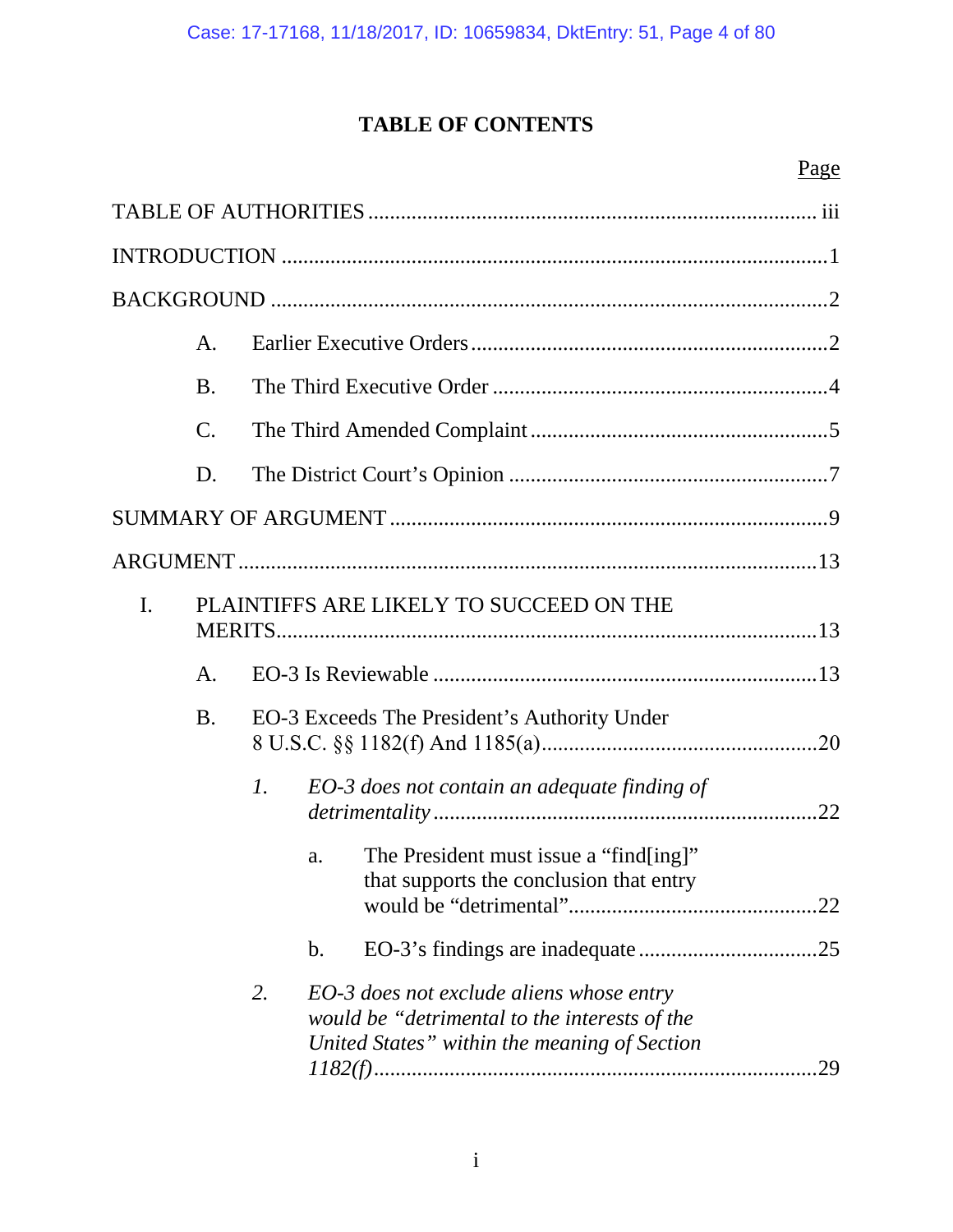## **TABLE OF CONTENTS—Continued**

## Page

|     |           | a.                               | The words "detrimental to the interests of<br>the United States" derive meaningful<br>content from their history, purpose, and                                                                                          | .29 |
|-----|-----------|----------------------------------|-------------------------------------------------------------------------------------------------------------------------------------------------------------------------------------------------------------------------|-----|
|     |           | $b$ .                            | The President may find aliens' entry<br>"detrimental to the interests of the United<br>States" only if the aliens (1) themselves<br>threaten national security or (2) threaten<br>congressional policy in an exigency33 |     |
|     |           | c.                               | The Government's contrary reading<br>would subvert the INA and raise grave                                                                                                                                              |     |
|     |           | $\mathbf{d}$ .                   | EO-3 exceeds the limits on the                                                                                                                                                                                          |     |
|     | $C$ .     |                                  |                                                                                                                                                                                                                         |     |
|     | D.        |                                  |                                                                                                                                                                                                                         |     |
| II. |           |                                  | The Remaining Preliminary Injunction Factors Are Met 58                                                                                                                                                                 |     |
|     | A.        |                                  | EO-3 Would Inflict Irreparable Harms On Plaintiffs 58                                                                                                                                                                   |     |
|     | <b>B.</b> |                                  | The Balance Of The Equities And The Public Interest                                                                                                                                                                     |     |
| Ш.  |           |                                  |                                                                                                                                                                                                                         |     |
|     |           |                                  |                                                                                                                                                                                                                         |     |
|     |           | STATEMENT OF RELATED CASES       |                                                                                                                                                                                                                         |     |
|     |           | <b>CERTIFICATE OF COMPLIANCE</b> |                                                                                                                                                                                                                         |     |
|     |           |                                  |                                                                                                                                                                                                                         |     |

## CERTIFICATE OF SERVICE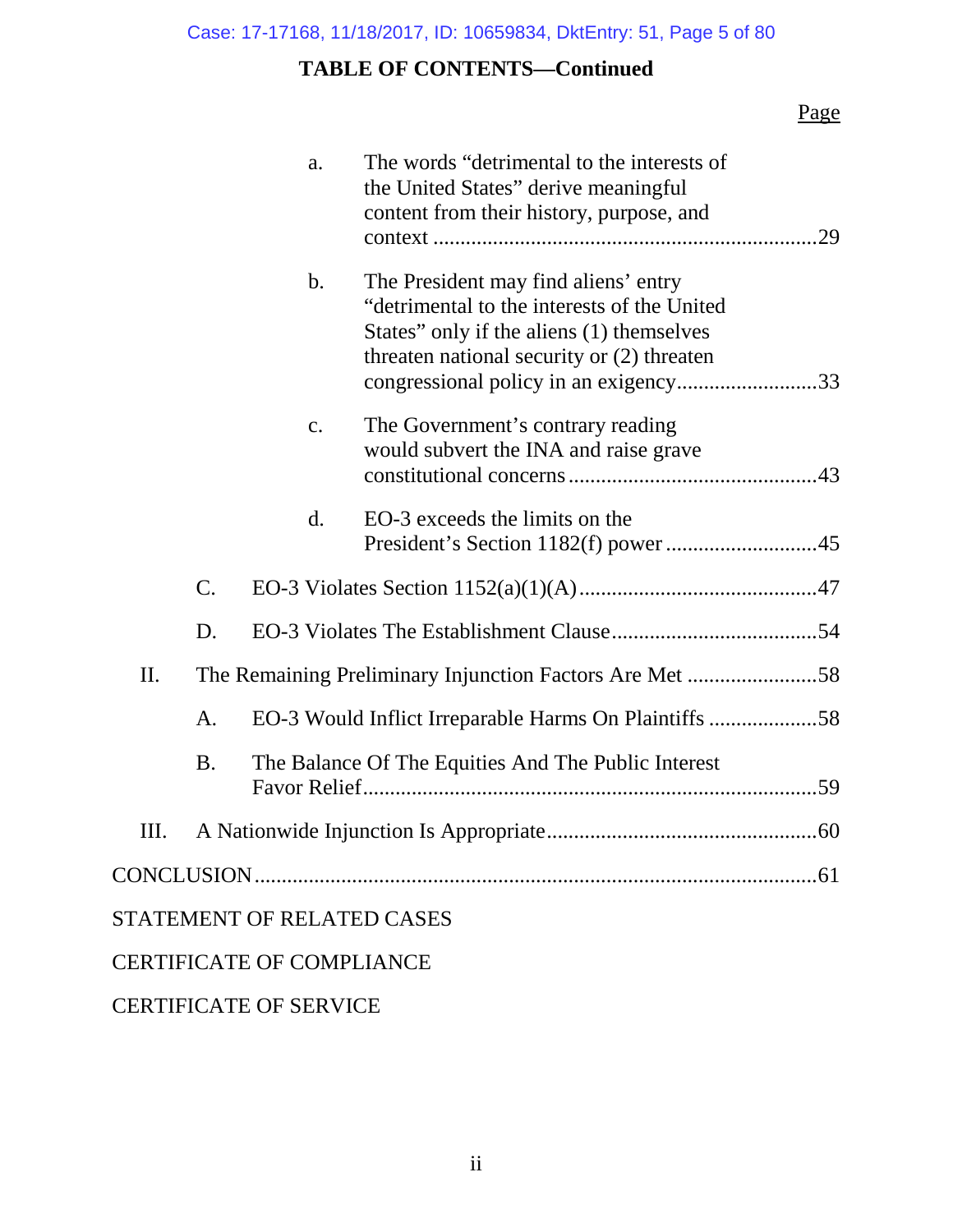# **TABLE OF AUTHORITIES**

## **CASES:**

| Abbott Labs. v. Gardner,                                             |
|----------------------------------------------------------------------|
| Abourezk v. Reagan,                                                  |
| Am. Trucking Ass'ns, Inc. v. City of L.A.,                           |
| Arbaugh v. Y&H Corp.,                                                |
| Arizona v. United States,                                            |
| Armstrong v. Exceptional Child Ctr., Inc.,                           |
| Bennett v. Spear,                                                    |
| Bryan v. United States,                                              |
| Burlington Truck Lines, Inc. v. United States,                       |
| Califano v. Yamasaki,                                                |
| Carlson v. Landon,                                                   |
| Catholic League for Religious & Civil Rights v. City & Cty. of S.F., |
| Chamber of Commerce of U.S. v. Reich,                                |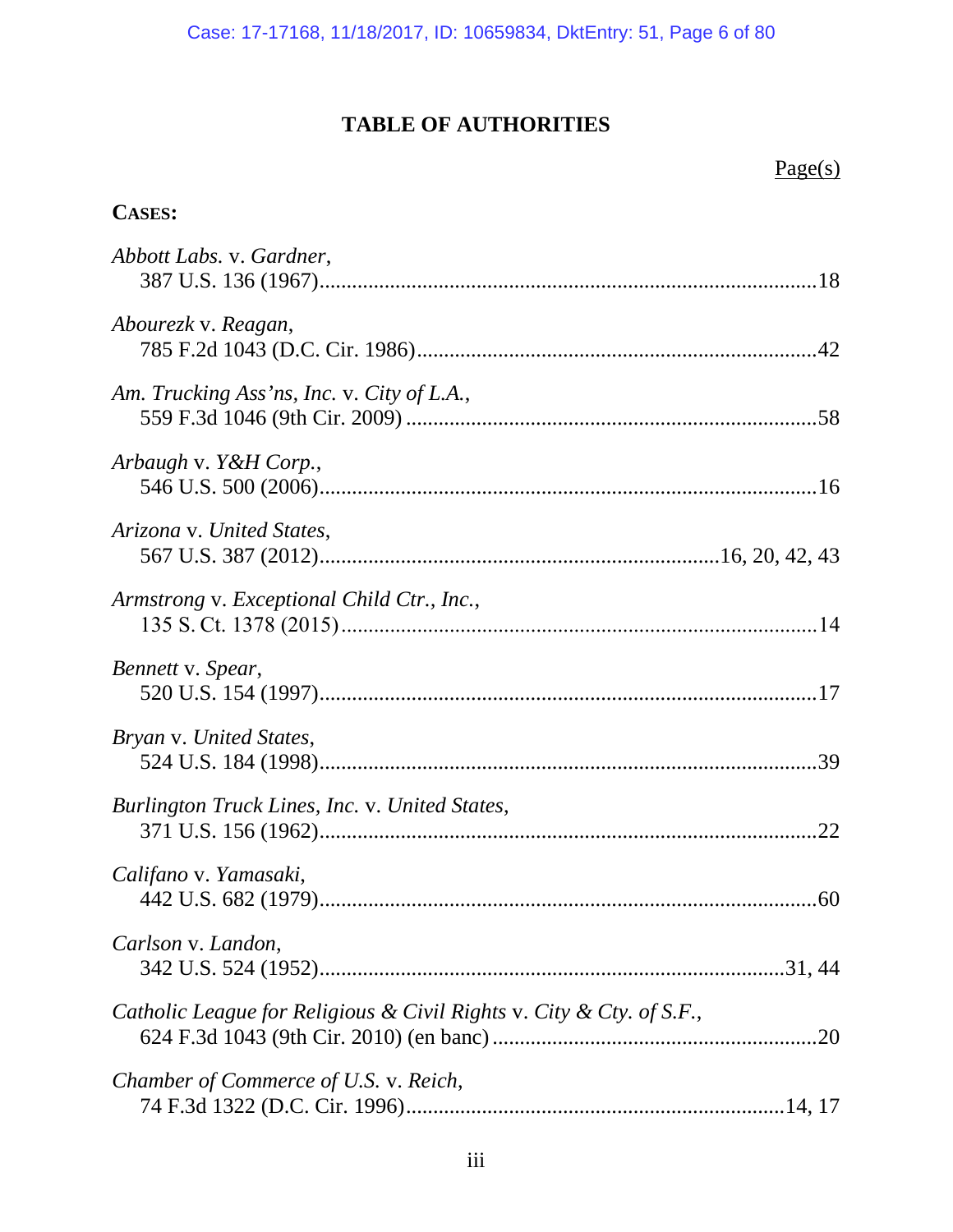| Chisom v. Roemer,                           |  |
|---------------------------------------------|--|
| Dada v. Mukasey,                            |  |
| Dalton v. Specter,                          |  |
| Dames & Moore v. Regan,                     |  |
| DHX, Inc. v. Allianz AGF MAT, Ltd.,         |  |
| EC Term of Years Trust v. United States,    |  |
| Franklin v. Massachusetts,                  |  |
| Galvan v. Press,                            |  |
| Gonzales v. Oregon,                         |  |
| Gratz v. Bollinger,                         |  |
| Gulf States Util. Co. v. Fed. Power Comm'n, |  |
| Haig v. Agee,                               |  |
| Hall Street Assocs. v. Mattel, Inc.,        |  |
| Hawaii v. Trump,                            |  |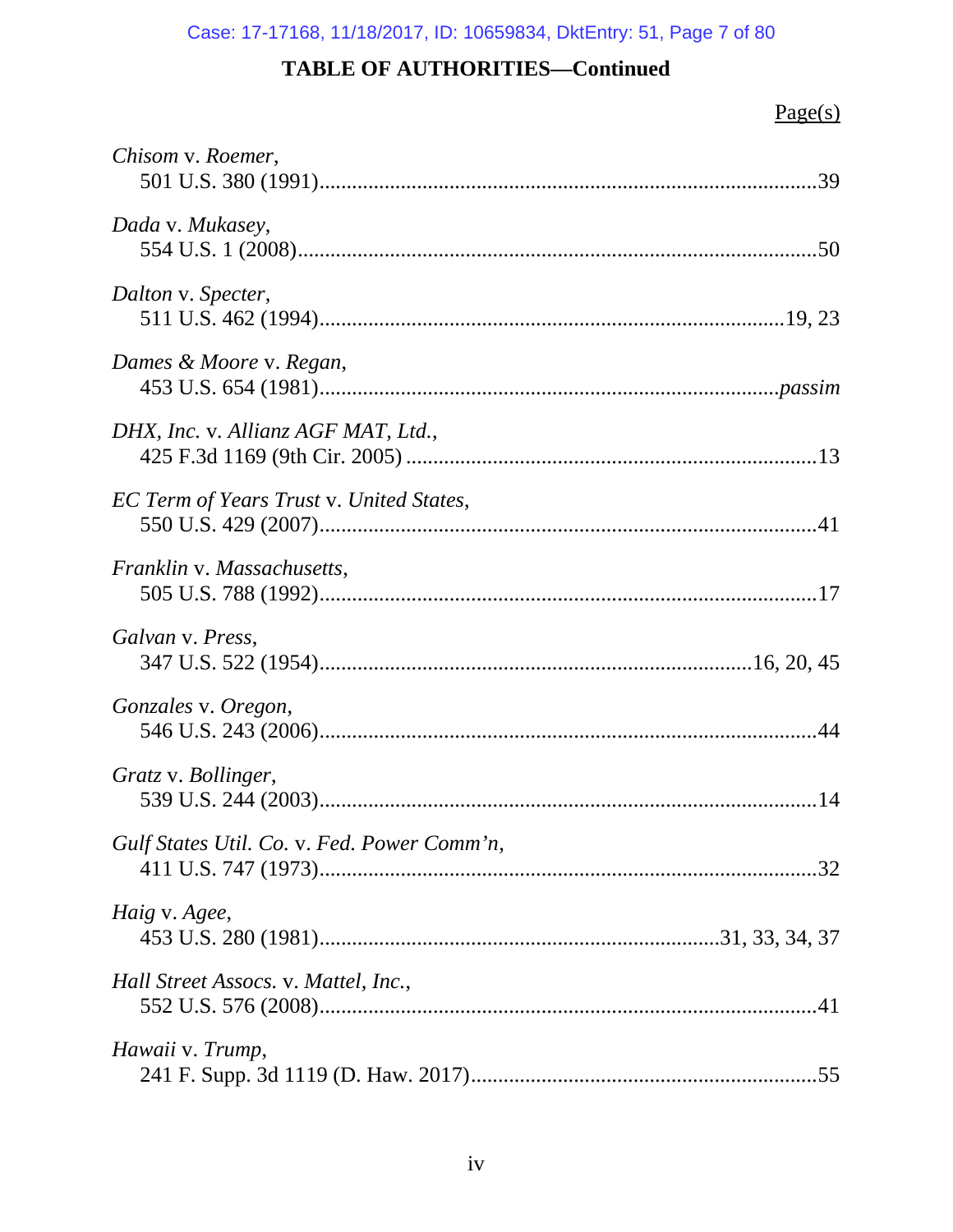| Hawaii v. Trump,                                                  |
|-------------------------------------------------------------------|
| Hawaii v. Trump,                                                  |
| INS v. Nat'l Ctr. for Immigrants' Rights,                         |
| IRAP v. Trump,                                                    |
| IRAP v. Trump,                                                    |
| Jama v. Immigration $\&$ Customs Enf't,                           |
| Jean v. Nelson,                                                   |
| Kent v. Dulles,                                                   |
| Kerry v. Din,                                                     |
| Kim Ho Ma v. Ashcroft,                                            |
| Kleindienst v. Mandel,                                            |
| Legal Assistance for Vietnamese Asylum Seekers v. Dep't of State, |
| Lichter v. United States,                                         |
| Loving v. Virginia,                                               |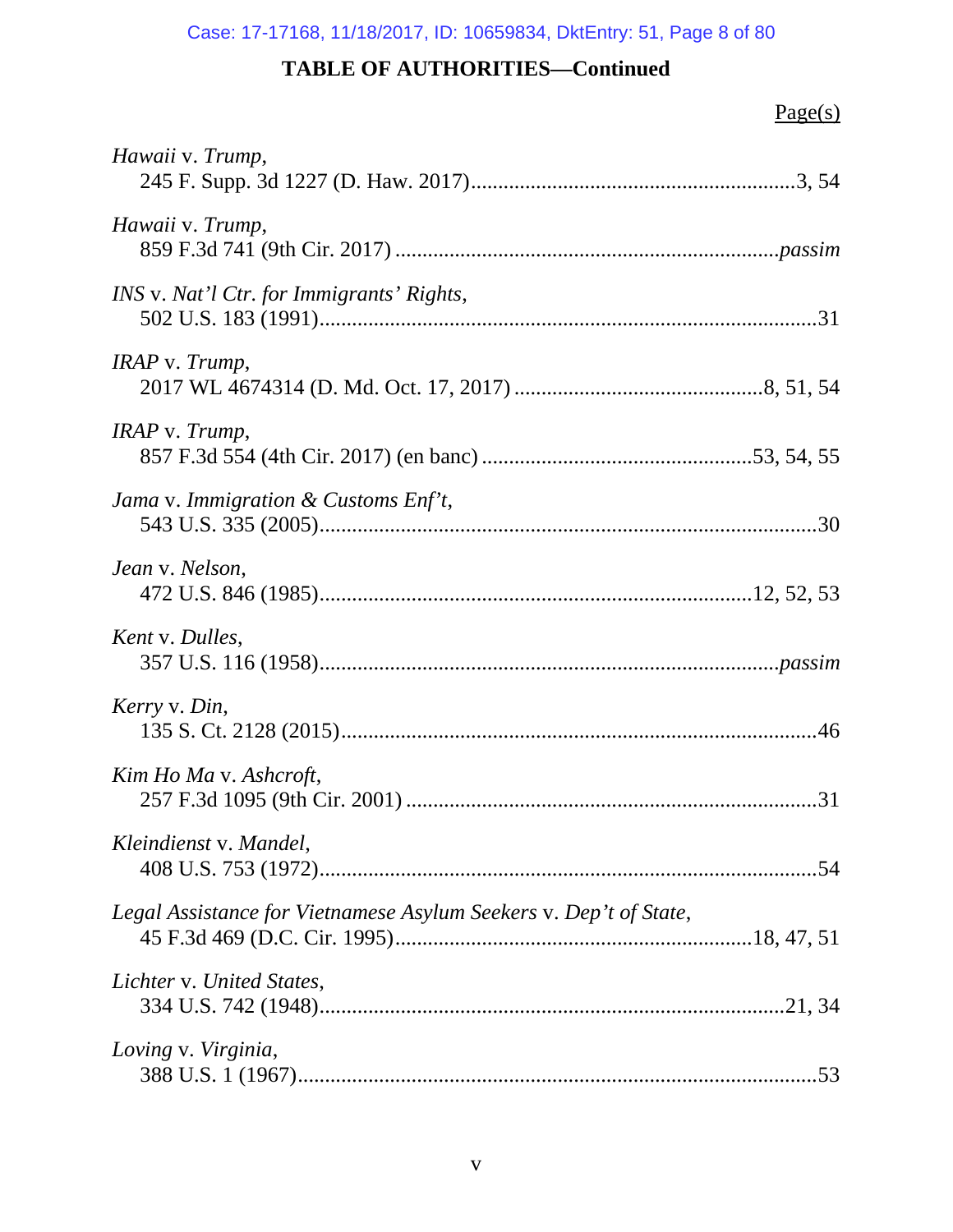| Mahler v. Eby,                                       |
|------------------------------------------------------|
| Marbury v. Madison,                                  |
| Matthews v. Diaz,                                    |
| McCreary Cty. v. ACLU,                               |
| N.Y. Cent. Sec. Corp. v. United States,              |
| Nat'l Broad. Co. v. United States,                   |
| Olsen v. Albright,                                   |
| RadLAX Gateway Hotel, LLC v. Amalgamated Bank,       |
| Reno v. American-Arab Anti-Discrimination Committee, |
| Romero v. INS,                                       |
| Saavedra Bruno v. Albright,                          |
| Sale v. Haitian Ctrs. Council, Inc.,                 |
| Sekhar v. United States,                             |
| Sierra Club v. Bosworth,                             |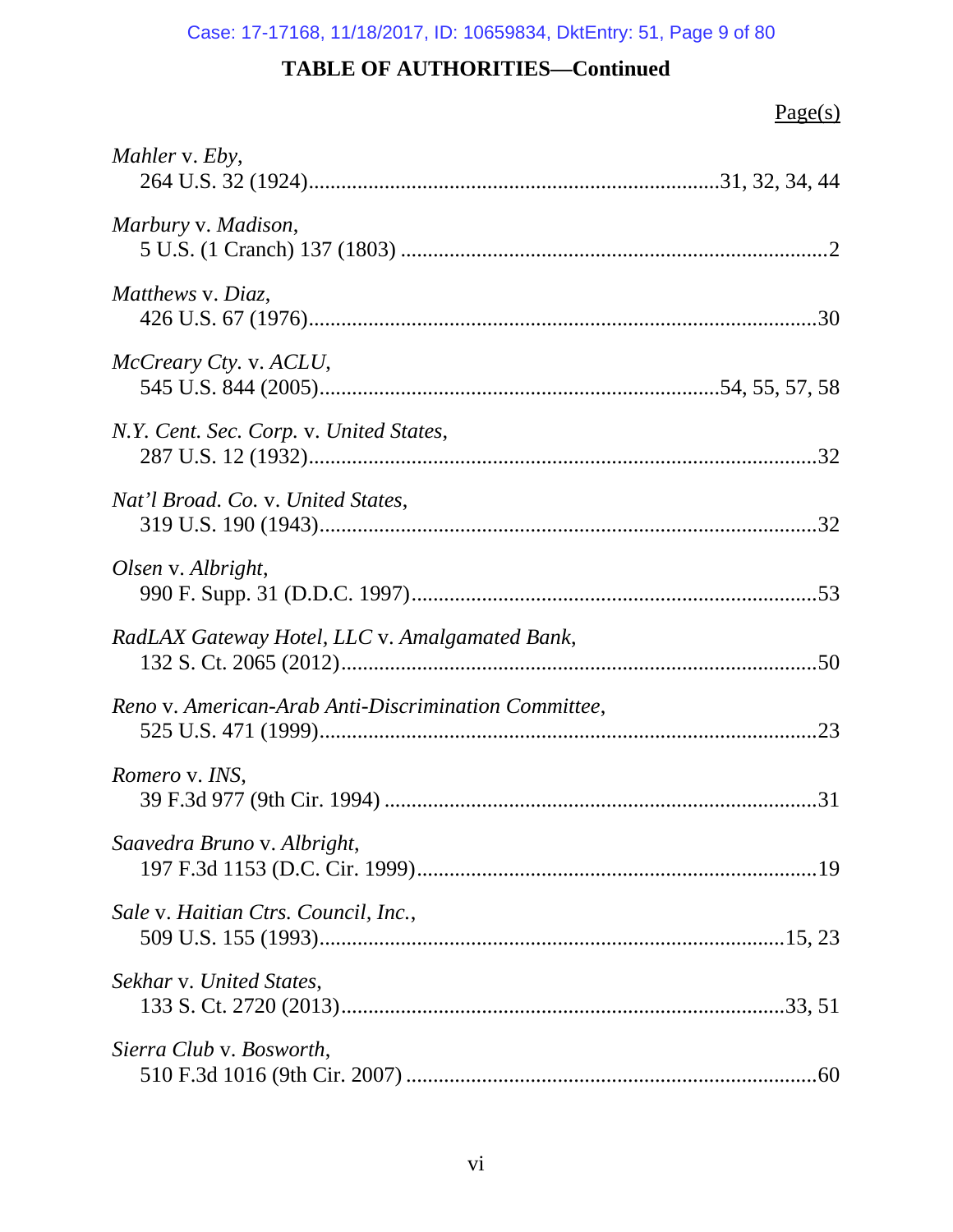| Texas v. United States.                        |
|------------------------------------------------|
| Trump v. Hawaii,                               |
| Trump v. Int'l Refugee Assistance Project,     |
| United Dominion Indus., Inc. v. United States, |
| United States v. Curtiss-Wright Export Corp.,  |
| United States v. Juvenile Male,                |
| United States v. Lowden,                       |
| United States v. Witkovich,                    |
| United States ex rel. Knauff v. Shaughnessy,   |
| U.S. Army Corps of Engineers v. Hawkes Co.,    |
| Util. Air Regulatory Grp. v. EPA,              |
| Washington v. Trump,                           |
| Webster v. Doe,                                |
| Whitman v. Am. Trucking Ass'ns,                |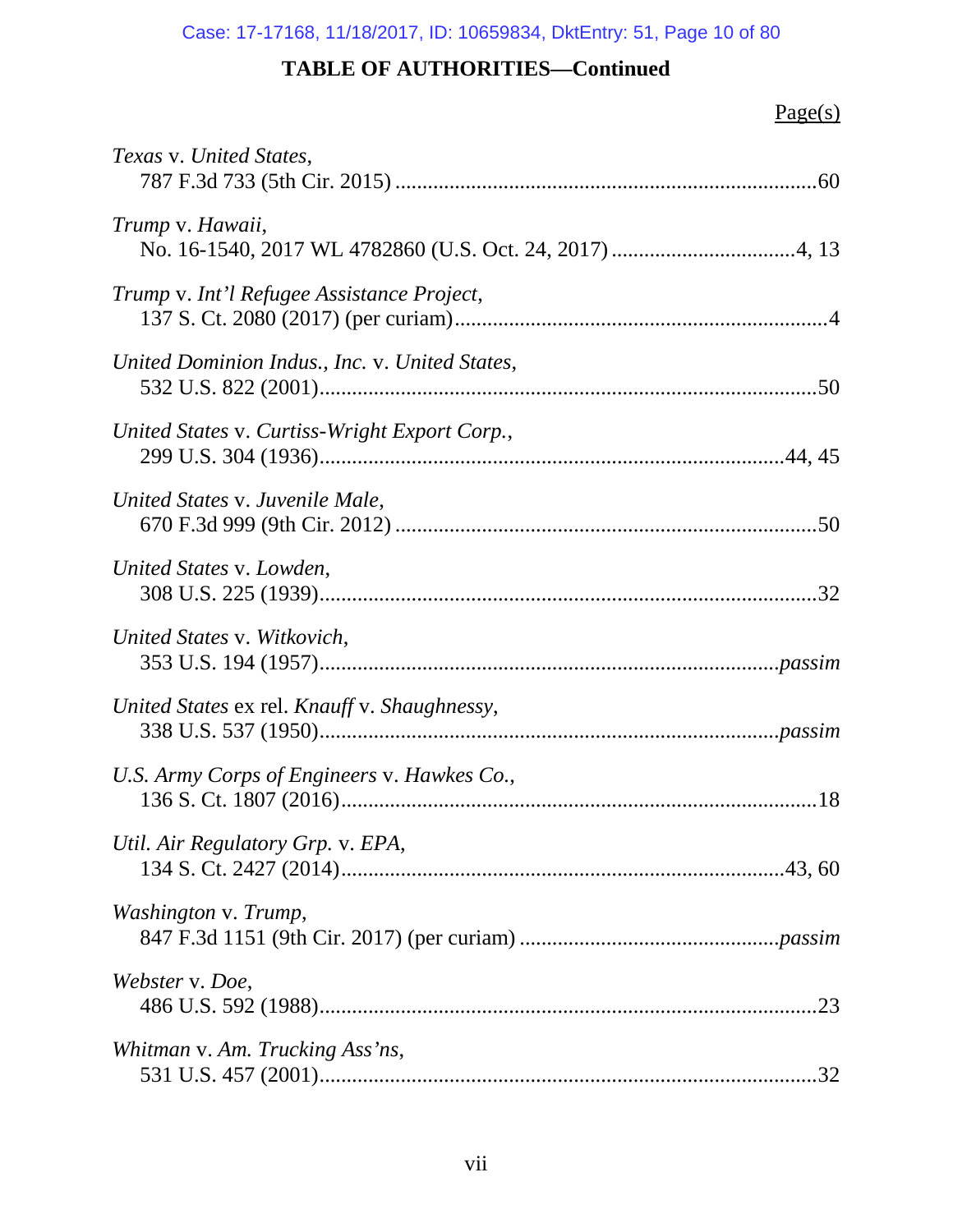| Wong Wing Hang v. INS,                  |
|-----------------------------------------|
| Youngstown Sheet & Tube Co. v. Sawyer,  |
| Zadvydas v. Davis,                      |
| Zemel v. Rusk,                          |
| Ziglar v. Abbasi,                       |
| Zivotofsky ex rel. Zivotofsky v. Kerry, |
| <b>STATUTES:</b>                        |
|                                         |
|                                         |
|                                         |
|                                         |
|                                         |
|                                         |
|                                         |
|                                         |
|                                         |
|                                         |
|                                         |
|                                         |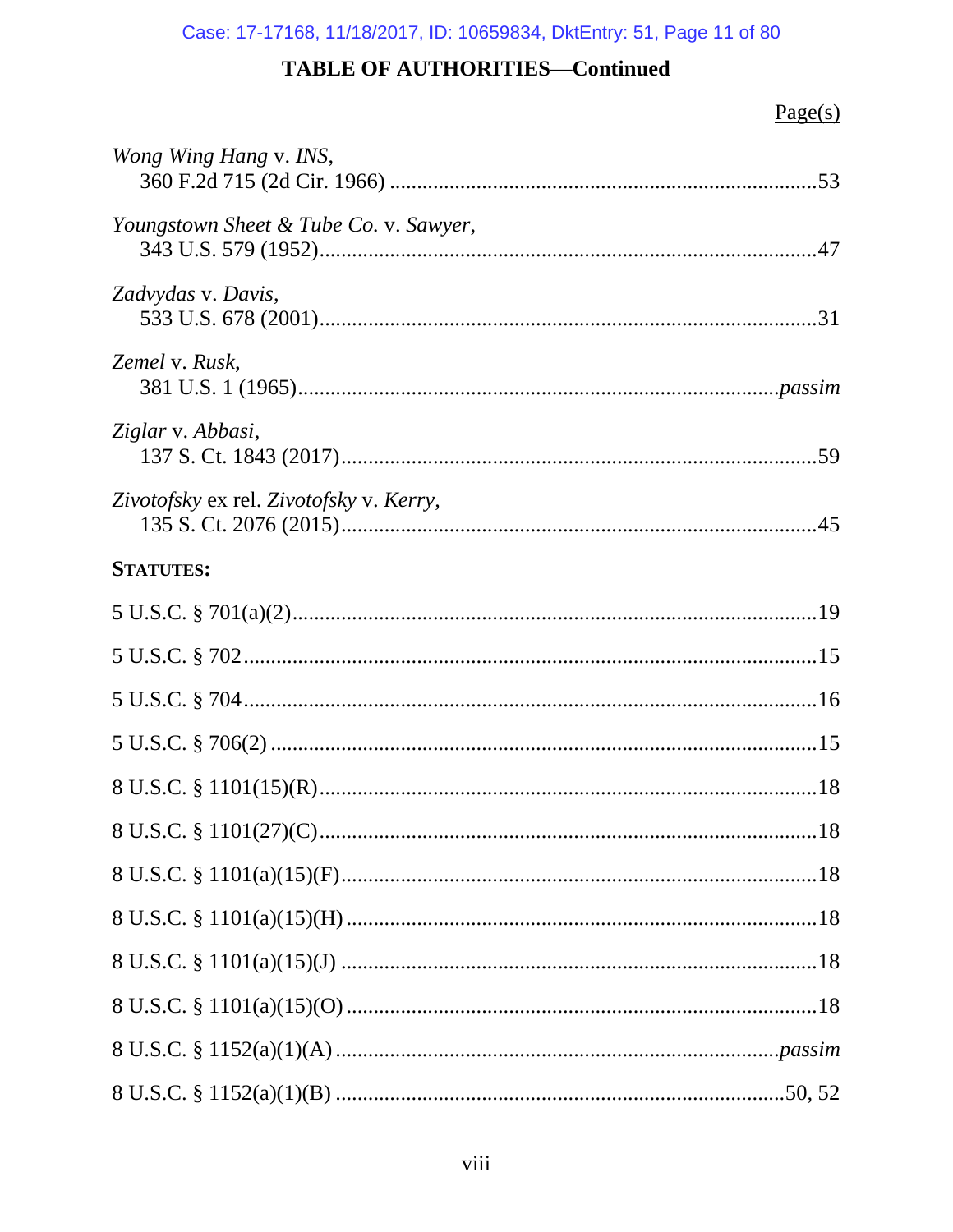| Foreign Relations Authorization Act, Fiscal Year 1978, |
|--------------------------------------------------------|
| Foreign Relations Authorization Act, Fiscal Year 1979, |
| Immigration and Nationality Act of 1952,               |
|                                                        |
|                                                        |
| <b>CONSTITUTIONAL PROVISIONS:</b>                      |
|                                                        |
|                                                        |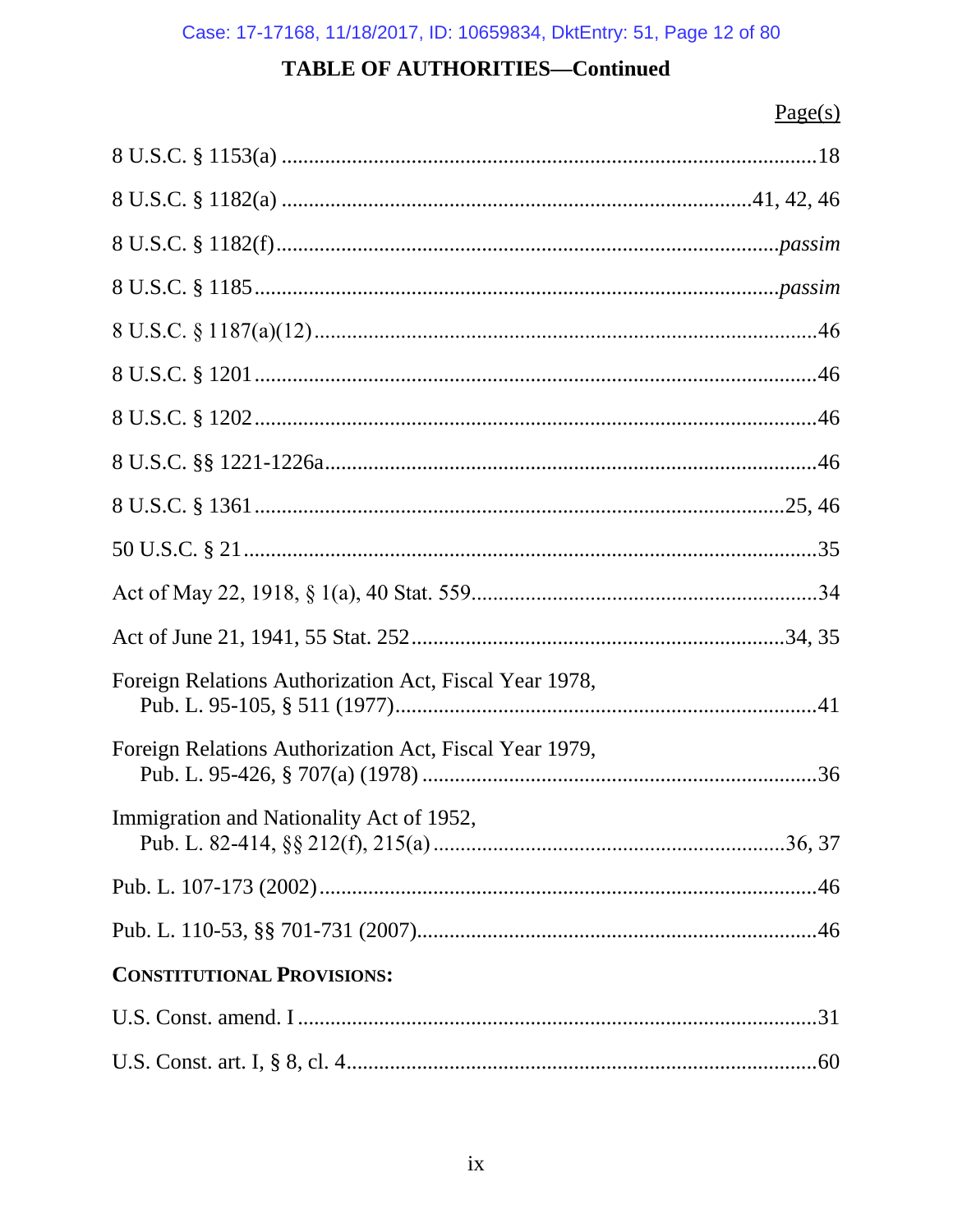## $Page(s)$

## **EXECUTIVE MATERIALS:**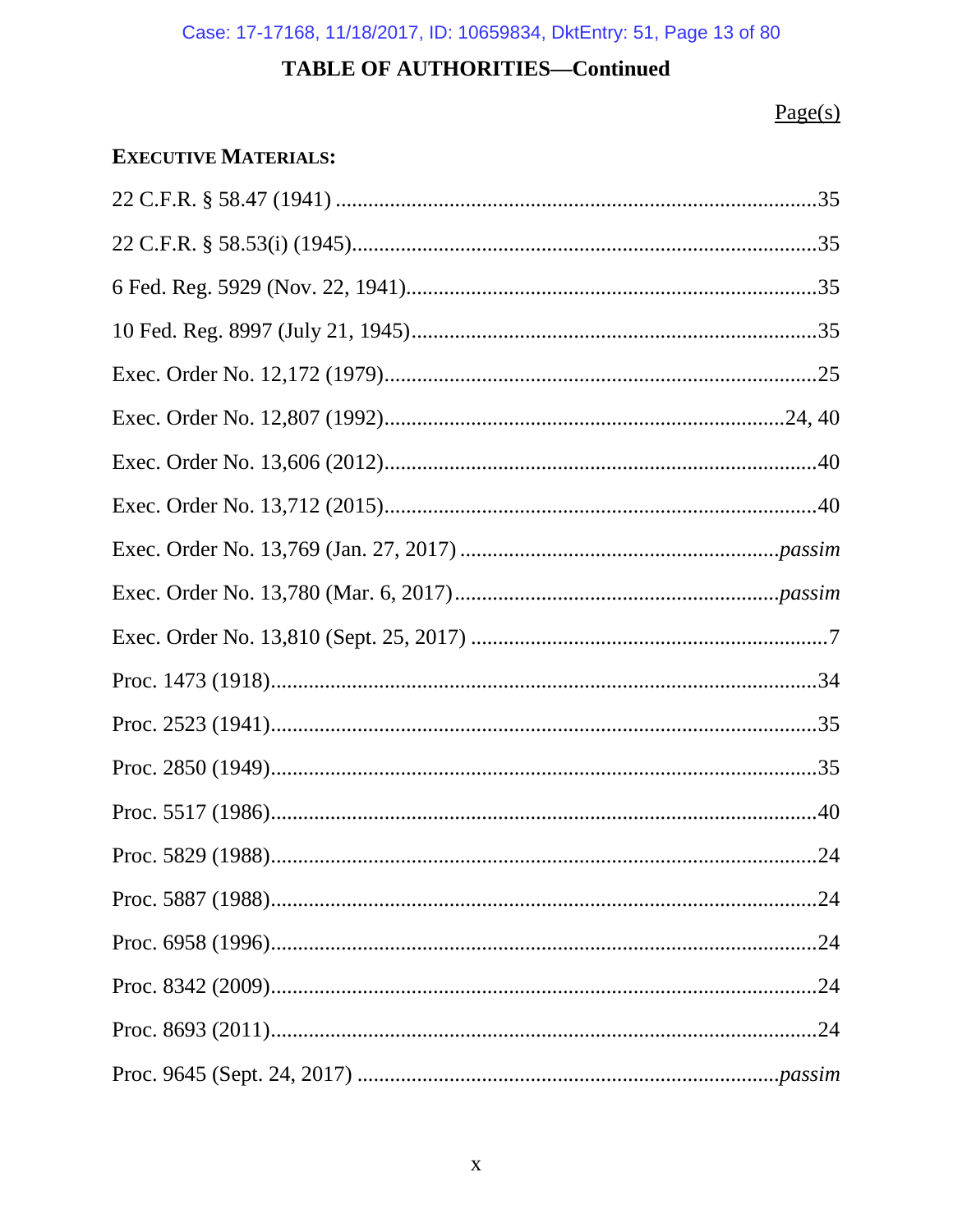| U.S. Dep't of State Bull. No. 2116, Cuba: New Migration and Embargo              |  |
|----------------------------------------------------------------------------------|--|
| U.S. Dep't of Homeland Security, Fact Sheet: The President's Proclamation        |  |
| U.S. Dep't of State, <i>Presidential Proclamation on Visas</i> (Oct. 17, 2017)17 |  |
|                                                                                  |  |
| LEGISLATIVE MATERIALS:                                                           |  |
|                                                                                  |  |
|                                                                                  |  |
|                                                                                  |  |
|                                                                                  |  |
|                                                                                  |  |
|                                                                                  |  |
|                                                                                  |  |
|                                                                                  |  |
|                                                                                  |  |
|                                                                                  |  |
|                                                                                  |  |
|                                                                                  |  |
|                                                                                  |  |
| <b>OTHER AUTHORITIES:</b>                                                        |  |
|                                                                                  |  |
| Cong. Research Serv., Executive Authority to Exclude Aliens: In Brief            |  |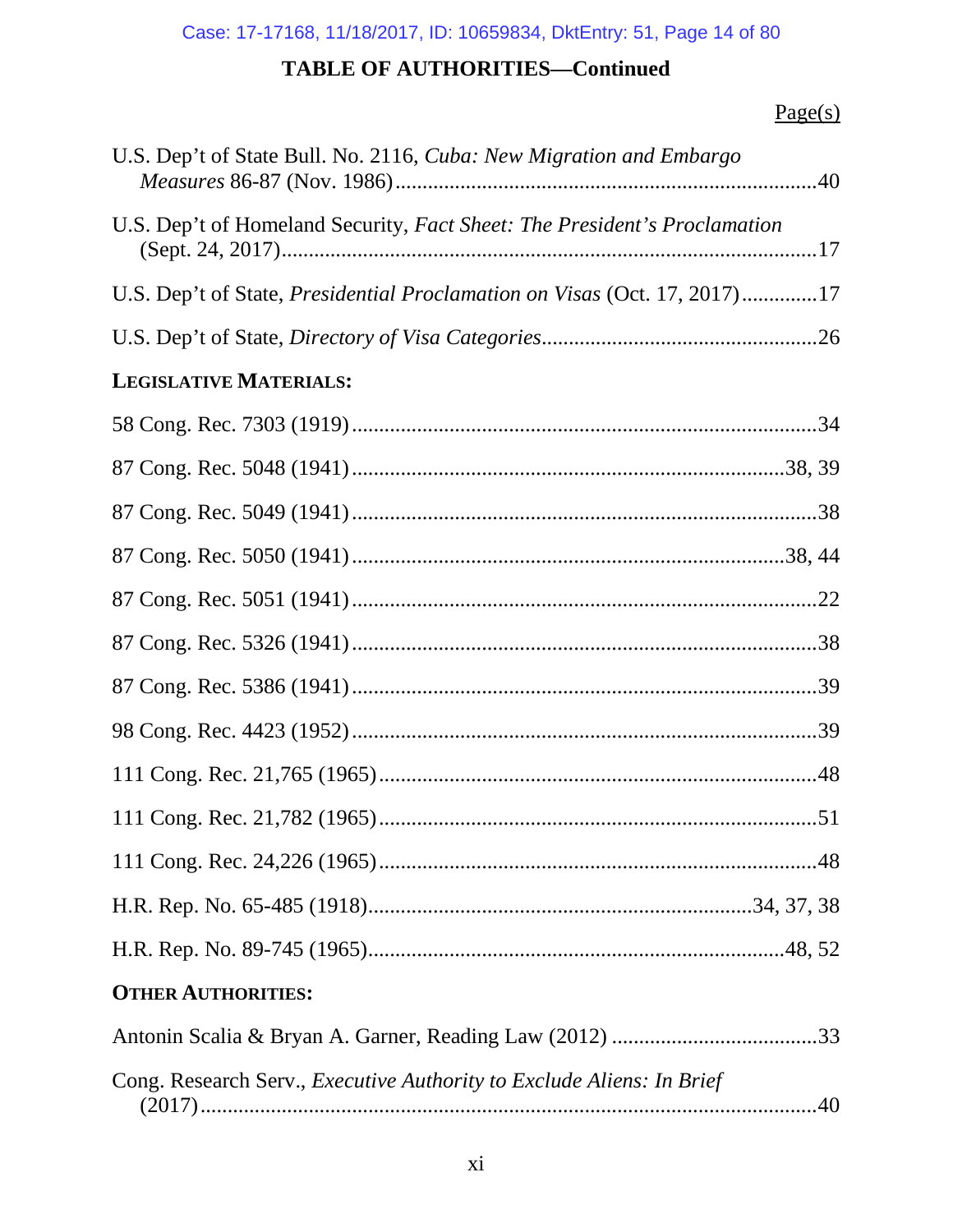Case: 17-17168, 11/18/2017, ID: 10659834, DktEntry: 51, Page 15 of 80

## **TABLE OF AUTHORITIES—Continued**

 $Page(s)$ 

Oxford English Dictionary (3d ed., rev. 2017)........................................................28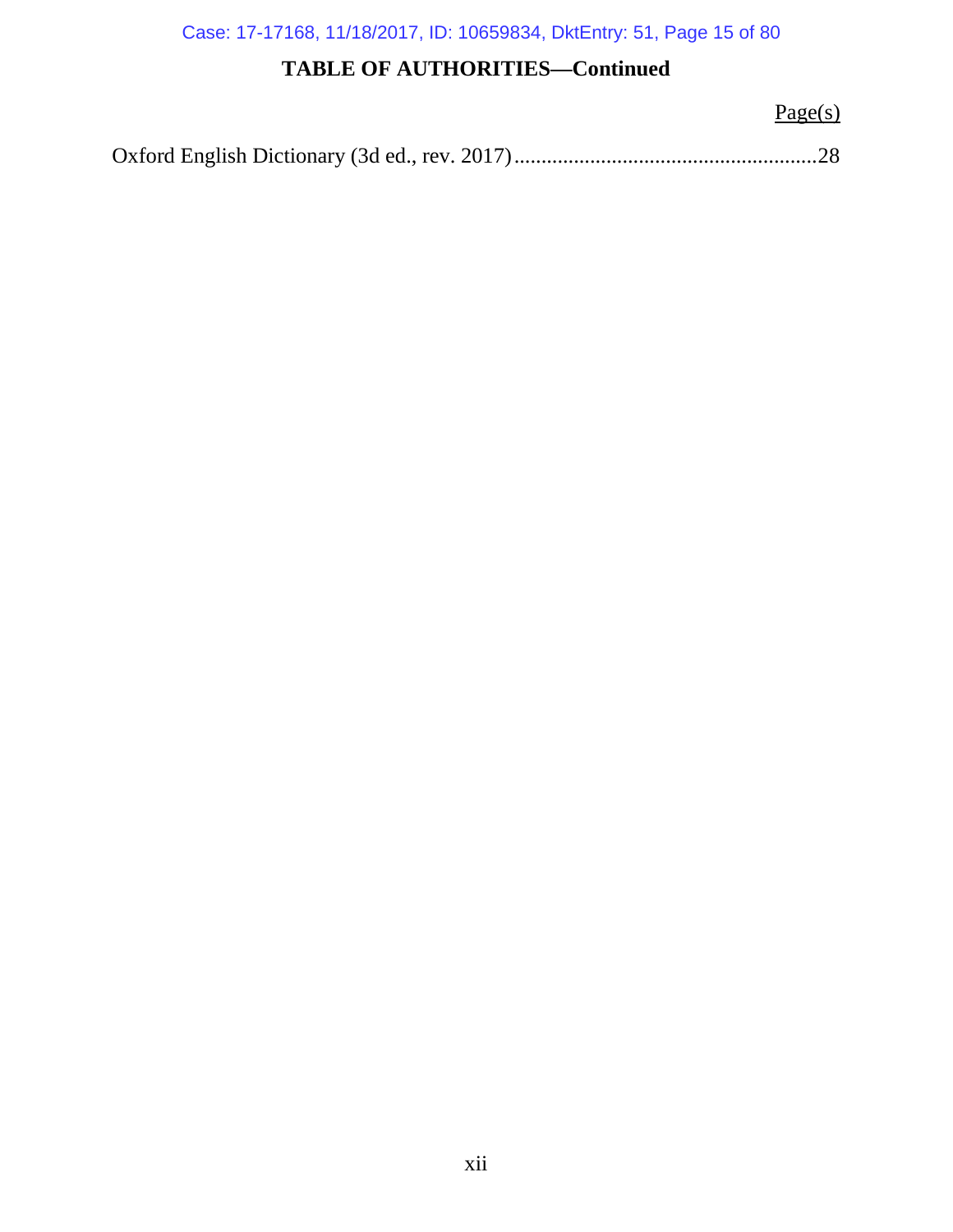#### **INTRODUCTION**

It has been more than nine months since the President first attempted to ban the admission of aliens from seven overwhelmingly Muslim countries. Since then, he has changed the number of countries from seven to six, tweaked the order's scope, and converted the ban from a temporary 90-day measure to an indefinite ban. But he has done nothing to cure the intractable legal problems that have doomed this misguided project from the start.

Instead, those problems have grown only more pronounced. The President still has not issued any "find[ing]" that supports the implausible conclusion that the entry of millions of aliens, by virtue of their nationality alone, is "detrimental to the interests of the United States"; nor has he even attempted to make the order comport with the limits of that power as it has been understood for nearly a century. 8 U.S.C. § 1182(f). The President continues to "discriminat[e]  $***$ because of \* \* \* nationality" in the face of a statute that expressly prohibits him from doing so. *Id.*  $\S 1152(a)(1)(A)$ . And after courts found that his previous order amounted to an obvious pretext for implementing a Muslim ban, he has responded by swapping out one Muslim country for another and imposing wholly symbolic restrictions on Venezuela and North Korea.

In the face of the President's persistent refusal to follow the dictates of Congress and the Constitution, it falls to this Court, once again, to "say what the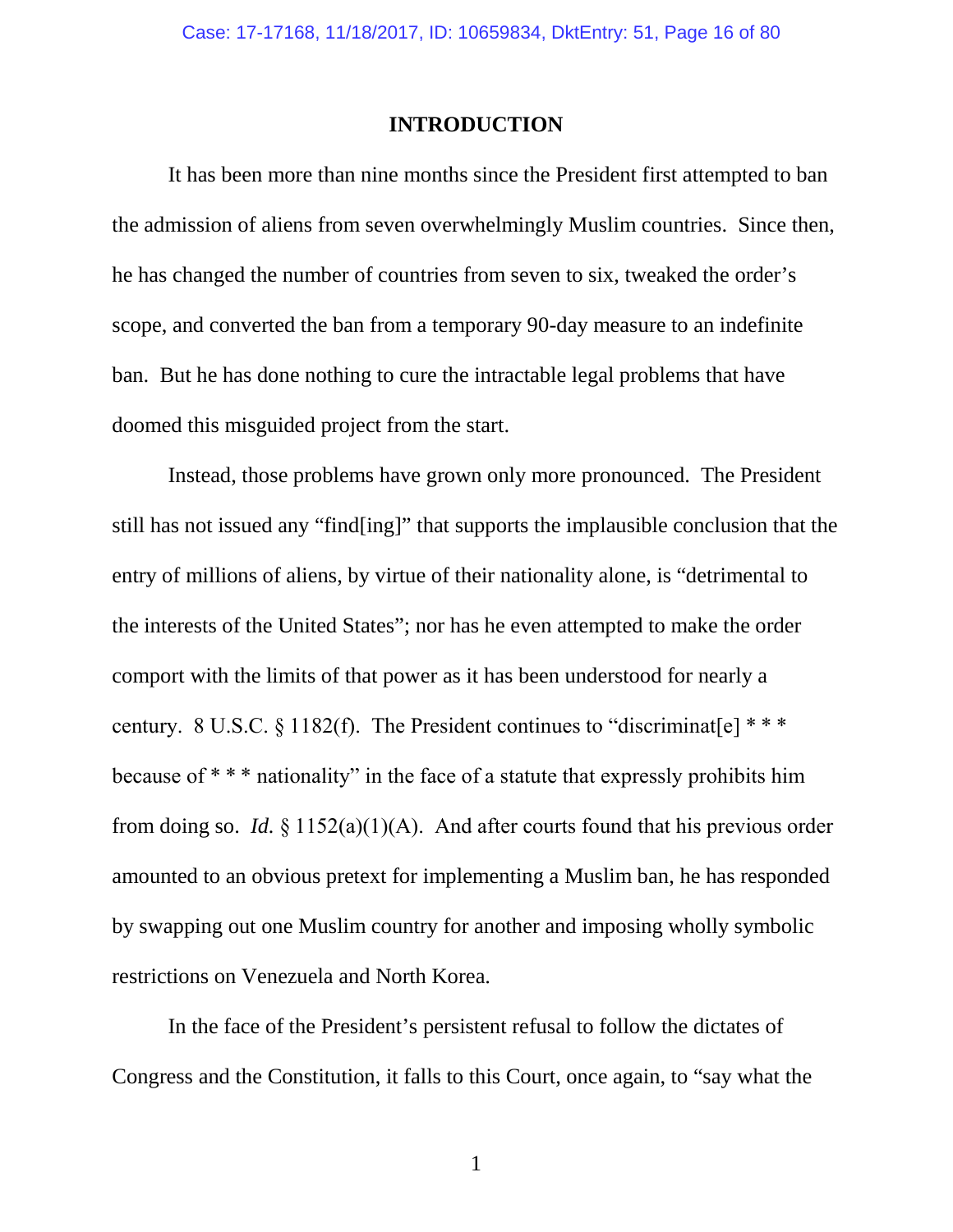law is." *Hawaii* v. *Trump*, 859 F.3d 741, 769 (9th Cir. 2017) (quoting *Marbury* v. *Madison*, 5 U.S. (1 Cranch) 137, 177 (1803)). The President's power over immigration is not "unlimited." *Id.* at 770. And the State of Hawaii, its residents, and all Americans have a right to study, visit their loved ones, and practice their faith free of the burdens imposed by arbitrary and discriminatory executive action. The District Court properly prevented the newest iteration of this illegal order from going into effect. For the third time, its injunction should be upheld.

### **BACKGROUND**

### **A. Earlier Executive Orders**

The history of this case is now familiar territory. For over a year, thencandidate Donald Trump campaigned on a promise to enact a "total and complete shutdown on all Muslims entering the United States." ER 137. Seven days after taking office, the President issued an executive order entitled "Protecting the Nation From Foreign Terrorist Entry Into The United States," Exec. Order No. 13,769 (Jan. 27, 2017) ("EO-1"), which purported to temporarily ban entry by nationals of seven Muslim-majority countries and all refugees. ER 10. Before EO-1 could take effect, a district court enjoined it. *Id.* The Government sought an emergency stay, which this Court denied. *Washington* v. *Trump*, 847 F.3d 1151, 1156 (9th Cir. 2017) (per curiam).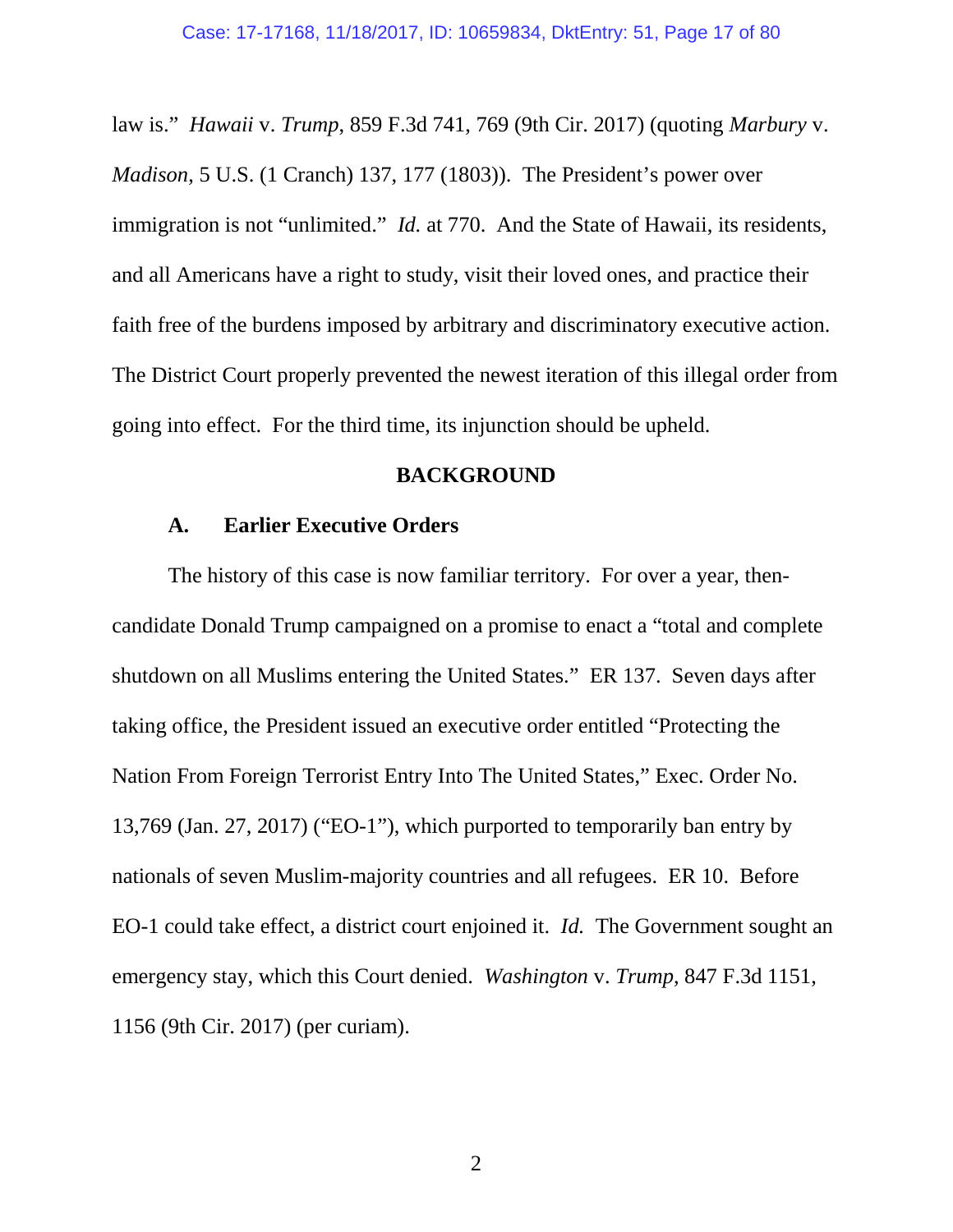Rather than continue defending EO-1—an order sufficiently indefensible that the Government declines even to mention it in its brief, *see* Br. 4-12—the President issued a new order, which bore the same title and imposed nearly the same entry bans. Exec. Order No. 13,780 (Mar. 6, 2017) ("EO-2"). EO-2 barred entry by nationals of six overwhelmingly Muslim countries for 90 days, excluded all refugees for 120 days, and capped annual refugee admissions at 50,000. *Id.* §§ 2(c), 6(a)-(b). It also established a process to identify "additional countries" for "inclusion in a Presidential proclamation that would prohibit the entry of appropriate categories of foreign nationals." *Id.* § 2(e).

Before EO-2 could take effect, the District Court enjoined the order's travel and refugee bans. *Hawaii* v. *Trump*, 245 F. Supp. 3d 1227 (D. Haw. 2017). This Court largely affirmed. *Hawaii*, 859 F.3d 741. It held that the President had not satisfied an "essential precondition" for invoking the statutes on which EO-2 rested—8 U.S.C. §§1182(f) and 1185(a)—because EO-2's "findings" did not "support the conclusion that entry of" the affected classes of aliens "would be harmful to the national interest." *Id.* at 755, 770. It further held that EO-2 "violat[ed] the non-discrimination mandate" of  $8 \text{ U.S.C. } \frac{6}{5} \cdot 1152(a)(1)(\text{A})$  by "suspending the issuance of immigrant visas and denying entry based on nationality." *Id.* at 776, 779.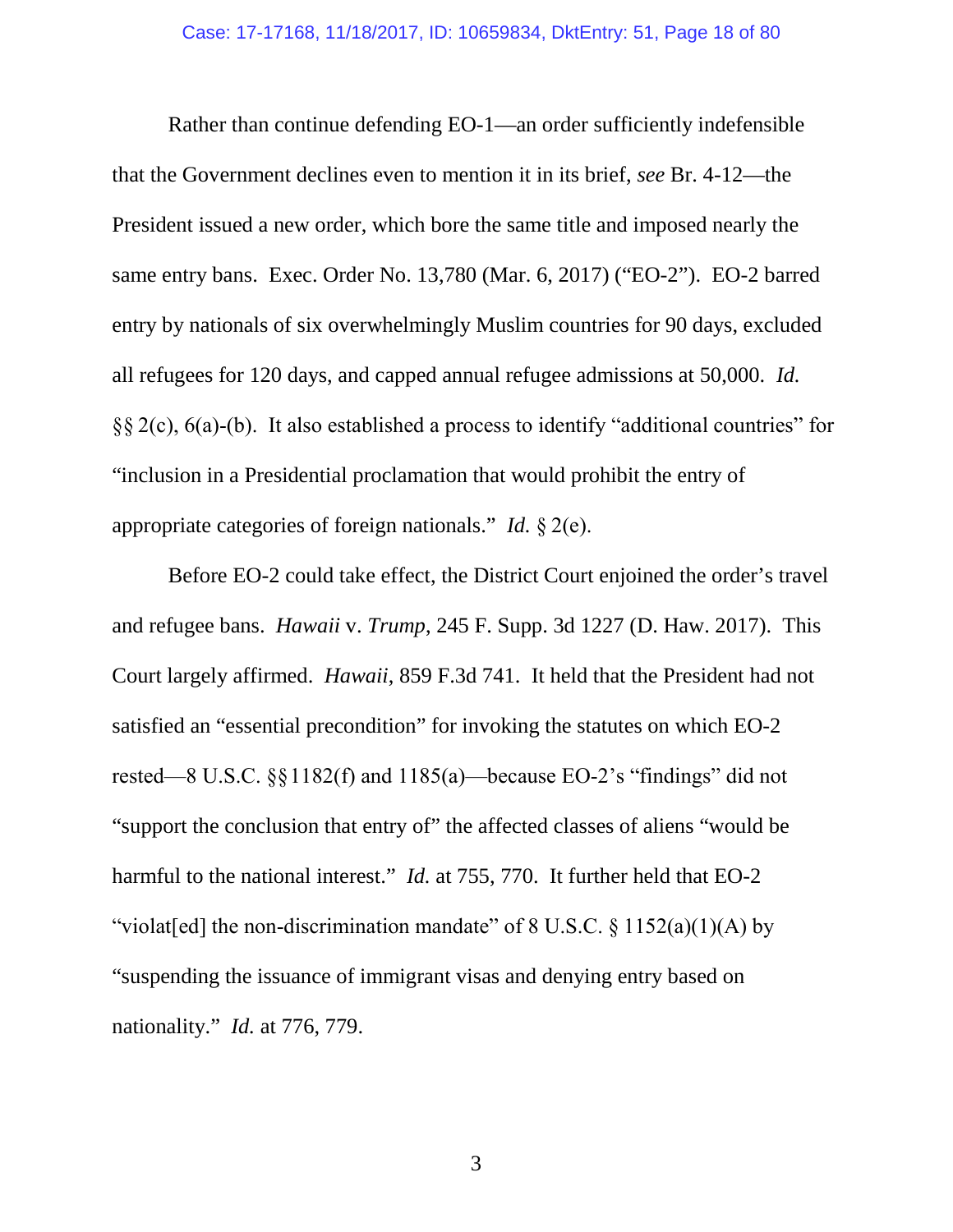The Supreme Court granted certiorari in this case and a parallel Fourth Circuit suit and partially stayed the injunction. *Trump* v. *Int'l Refugee Assistance Project* ("*IRAP*"), 137 S. Ct. 2080 (2017) (per curiam). The Government did not seek expedited review, and two weeks before the scheduled oral argument, EO-2's travel ban expired. The Court removed the case from its oral argument calendar, and after the refugee ban expired on October 24, it dismissed the case as moot. *Trump* v. *Hawaii*, No. 16-1540, 2017 WL 4782860, at \*1 (U.S. Oct. 24, 2017). "Following [its] established practice in such cases," the Supreme Court vacated this Court's judgment but "express[ed] no view on the merits." *Id.*

### **B. The Third Executive Order**

The same day that EO-2's travel ban expired, the President issued a proclamation entitled "Enhancing Vetting Capabilities and Processes for Detecting Attempted Entry Into the United States by Terrorists or Other Public-Safety Threats," Proc. 9645 (Sept. 24, 2017) ("EO-3"). Despite the changed nomenclature, EO-3 is a direct descendant of EO-1 and EO-2. The very first line of the order identifies it as an outgrowth of EO-2. EO-3 pmbl. And the order continues, and makes indefinite, substantially the same travel ban that has been at the core of all three executive orders.

In particular, Section 2 of EO-3 continues to ban all immigration from five of the six overwhelmingly Muslim countries covered by EO-2: Iran, Libya, Syria,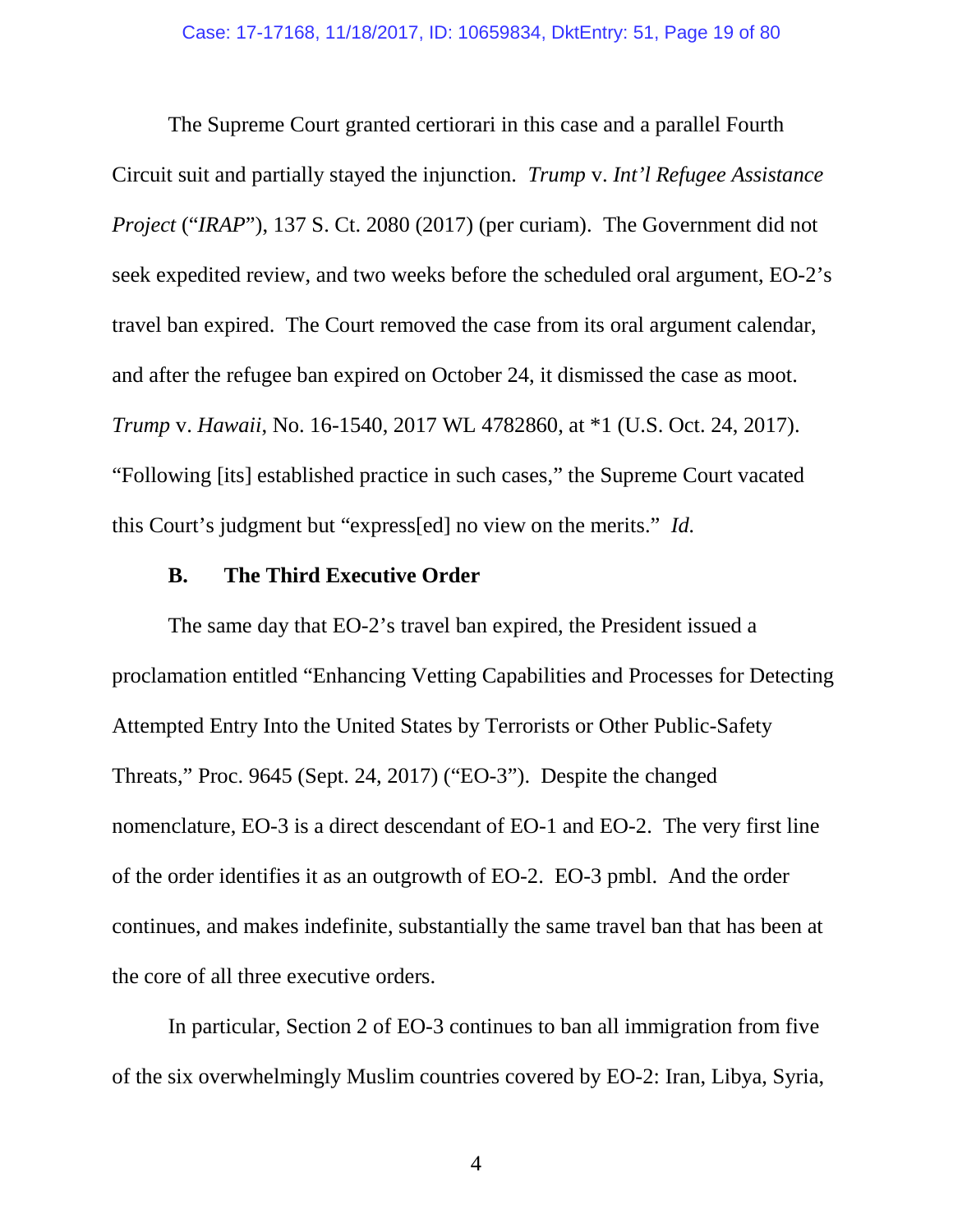Yemen, and Somalia. *Id.* § 2(b)-(c), (e), (g)-(h). It switches out the sixth Muslimmajority country, Sudan, for another Muslim-majority country, Chad. *Id.* § 2(a). Additionally, the order prohibits all non-immigrant visas for nationals of Syria, all non-immigrant visas except student and exchange visas for nationals of Iran, and all business and tourist visas for nationals of Libya, Yemen, and Chad. *Id.* § 2(a)-  $(c), (e), (g)-(h).$ 

EO-3 also imposes token restrictions on two non-Muslim-majority countries. The order bars some forms of entry for a small set of Venezuelan government officials. *Id.* § 2(f). And it bans all entry from North Korea—a country that sent fewer than 100 nationals to the United States last year, and that was already subject to extensive entry bans. *See* ER 90.

EO-3 immediately went into effect for nationals already subject to EO-2 and not protected by the District Court's partially stayed injunction. EO-3  $\S 7(a)$ . The order was slated to go into full effect on October 18, 2017. *Id.* §7(b).

### **C. The Third Amended Complaint**

On October 10, 2017, the State of Hawaii and Dr. Ismail Elshikh moved to file a Third Amended Complaint challenging EO-3 and adding three new plaintiffs: two John Does and the Muslim Association of Hawaii (the "Association"). ER 70- 76, 379.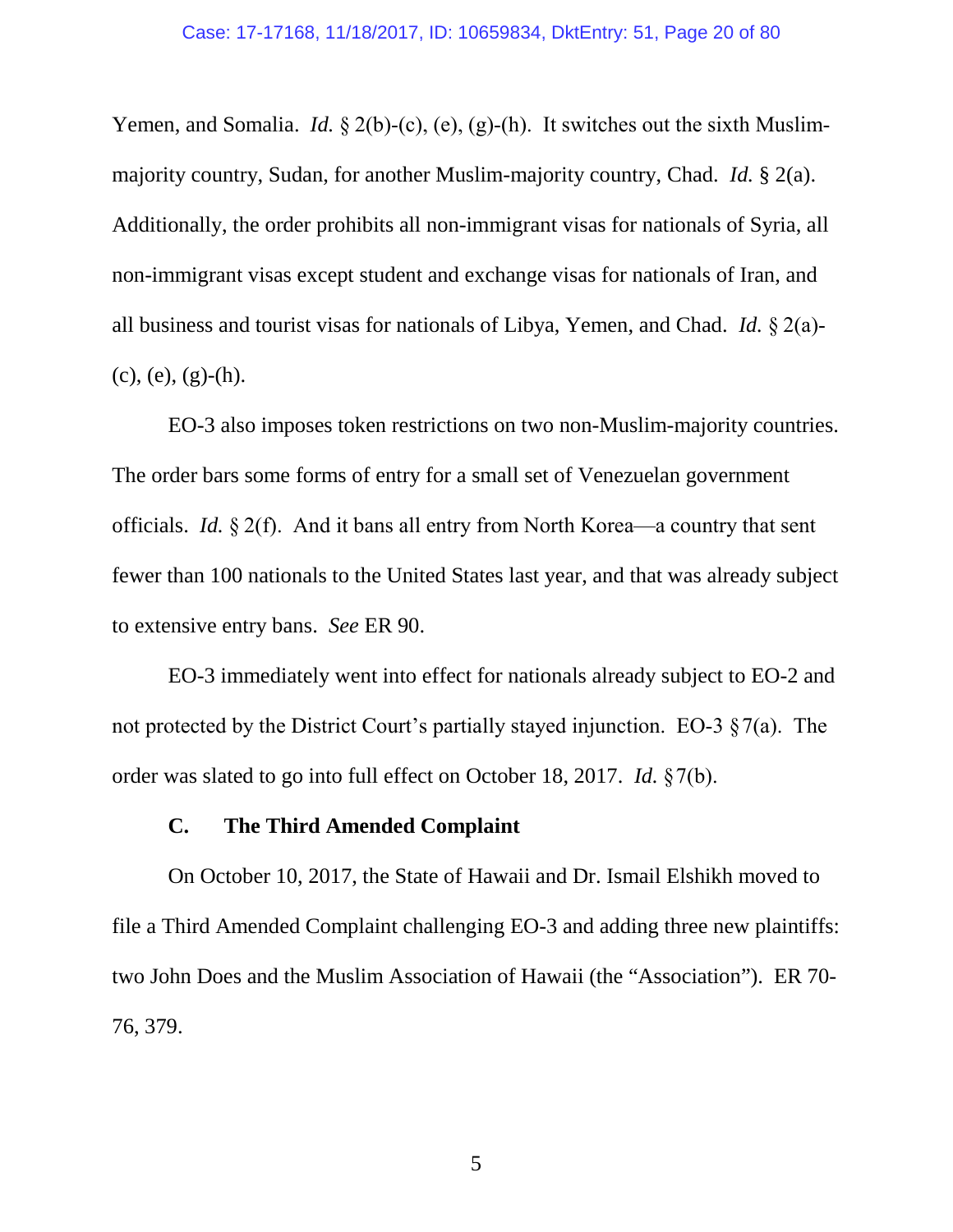The State explained that EO-3, like its predecessors, would impair the University of Hawaii's retention and recruitment of students and faculty, ER 91- 94, 252-255, 257-268, harm the State's tourism industry, ER 94-95, 224-234, and impair its sovereign prerogatives in enforcing its nondiscrimination laws, ER 95- 96. Indeed, EO-3 has already compelled the University to cancel visits from several speakers who are nationals of the affected countries. ER 92-93, 242-245, 248-249.

The individual Plaintiffs stated that EO-3 would impede them from being reunited with their close family members. Dr. Elshikh's brother-in-law is a Syrian national who has applied for a tourist visa. ER 238. Doe 1's mother-in-law is an Iranian national who has also applied for a tourist visa. ER 269. And Doe 2's Yemeni son-in-law has applied for an immigrant visa. ER 272-273. Each of these individuals would be impaired from seeing their relatives if EO-3 went into effect, ER 97-98.

The Association explained that EO-3 would inflict associational, financial, and dignitary harms on the Association and its members. ER 99-100. The order would prevent individuals from visiting the Association's mosque, deter current members from remaining in Hawaii, and diminish the Association's contributionbased revenues. ER 217-219. The order would also stigmatize the Association's members and impair their ability to worship together. ER 219.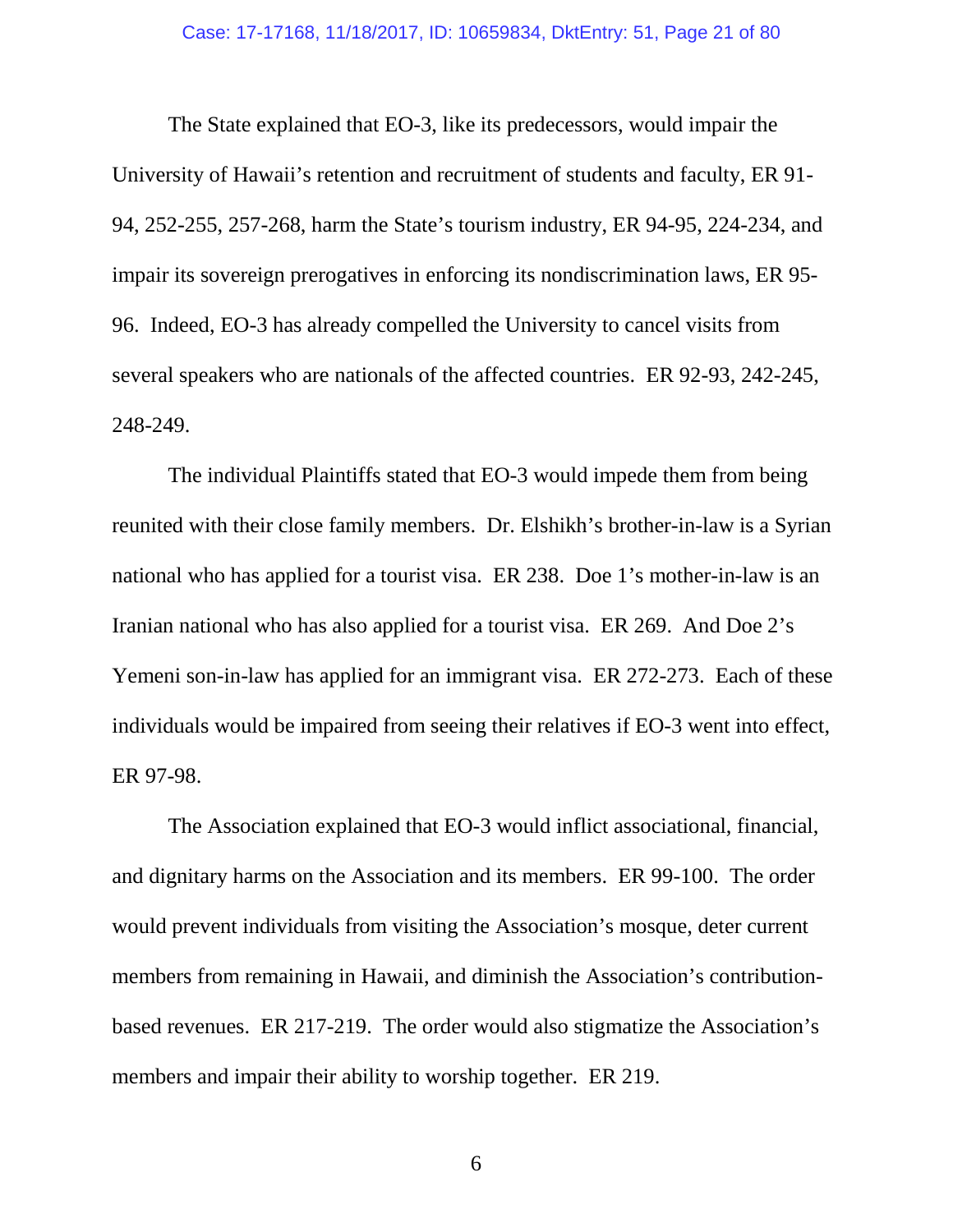### **D. The District Court's Opinion**

On the same day the Plaintiffs filed their amended complaint, they moved for a Temporary Restraining Order (TRO) against the provisions of EO-3 banning entry from every targeted country except Venezuela and North Korea. See ER  $379.1$ 

On October 17, 2017, the District Court granted a TRO. ER 8-9. It held, at the outset, that each Plaintiff had standing to challenge EO-3. It found the order would "hinder the University from recruiting and retaining a world-class faculty and student body," impair the individual Plaintiffs from reuniting with their relatives, and harm the Association's membership and finances. ER 17-26. The Court "ha[d] little trouble" rejecting the Government's various challenges regarding statutory standing, ripeness, and reviewability. ER 26-29.

On the merits, the District Court concluded that Plaintiffs were likely to succeed in showing that EO-3 violates the Immigration and Nationality Act ("INA"). ER 31. The court found that EO-3 likely exceeds the limits on the

<sup>&</sup>lt;sup>1</sup> Plaintiffs do not challenge the order's ban on North Korean nationals because "North Korean person[s]" are already excluded pursuant to a separate sanctions order that is not part of this challenge, Exec. Order No. 13,810 § 1(a)(iv) (Sept. 25, 2017), and because the current state of relations with North Korea presents the sort of exigent circumstance previously found to justify a suspension on entry, *see infra* pp. 40-41, 50-52. The President's decision to apply the ban only to certain Venezuelan officials distinguishes that country from the other nations affected by the ban.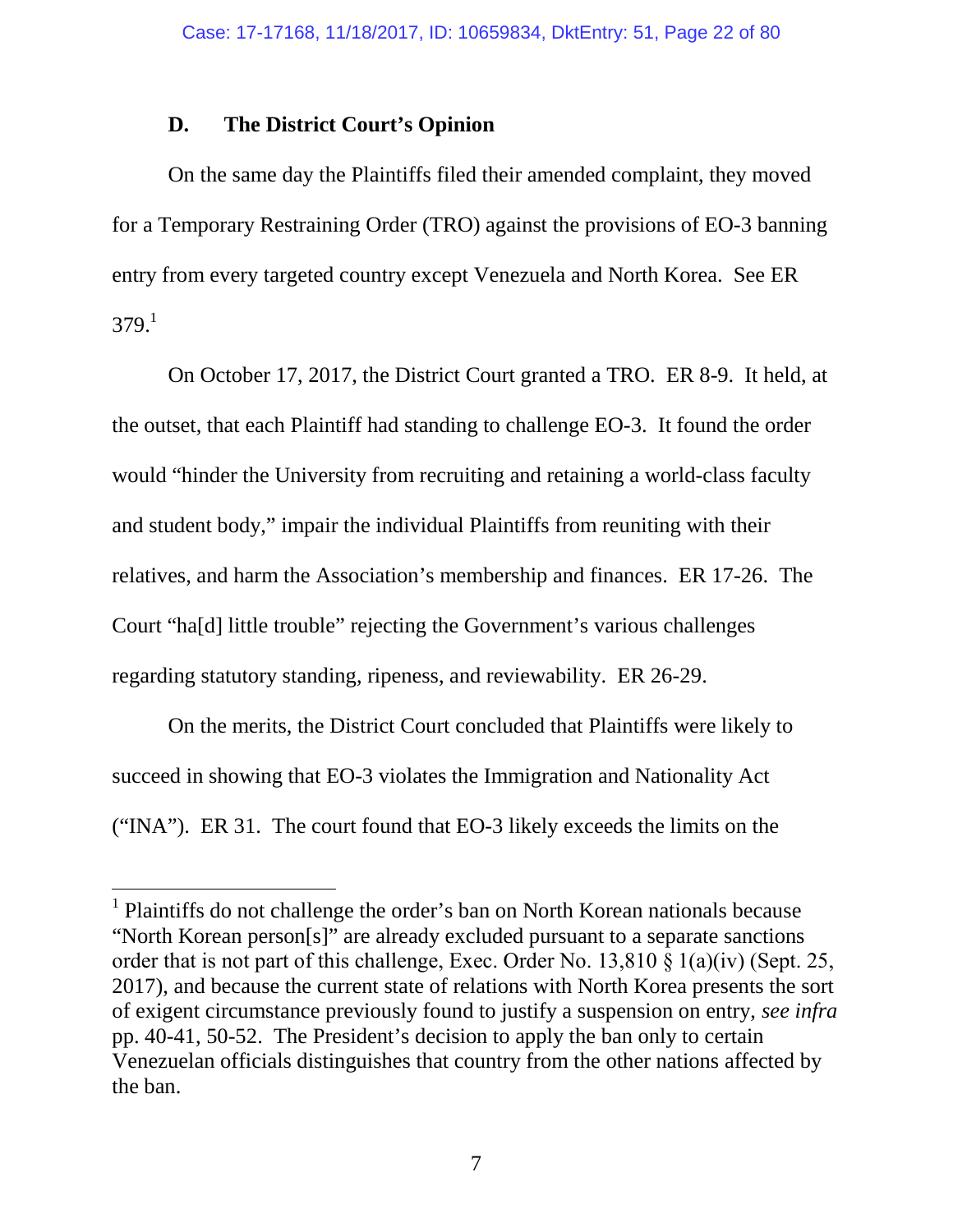#### Case: 17-17168, 11/18/2017, ID: 10659834, DktEntry: 51, Page 23 of 80

President's suspension authority under Sections 1182(f) and 1185(a) because its "findings are inconsistent with and do not fit the restrictions that the order actually imposes." ER 31-39. The court also found that "EO-3 attempts to do exactly what Section 1152 prohibits" by "singling out immigrant visa applicants seeking entry to the United States on the basis of nationality." ER 39-41. The Court found it unnecessary to address Plaintiffs' constitutional claims. ER 25.

The District Court found that the remaining TRO factors were satisfied. Plaintiffs had "identiffied] a multitude of harms that are \* \* \* irreparable," including "prolonged separation from family members" and "constraints to recruiting and retaining students and faculty members." ER 42. In contrast, Defendants "are not likely harmed by having to adhere to immigration procedures that have been in place for years." ER 43. "[C]arefully weighing the harms," the court concluded that "the equities tip in Plaintiffs' favor," and issued "[n]ationwide relief." ER 43-44. $^{2}$ 

On October 20, 2017, the parties jointly stipulated that the TRO should be converted to a preliminary injunction. D. Ct. Dkt. 389. This appeal followed.

 $2^2$  The same day that the District Court issued its decision, the District Court for the District of Maryland concluded that EO-3 violated Section 1152(a)(1)(A) and the Establishment Clause and issued an order largely enjoining EO-3's implementation. *IRAP* v. *Trump*, 2017 WL 4674314 (D. Md. Oct. 17, 2017), *appeal docketed*, No. 17-2240 (4th Cir. Oct. 23, 2017).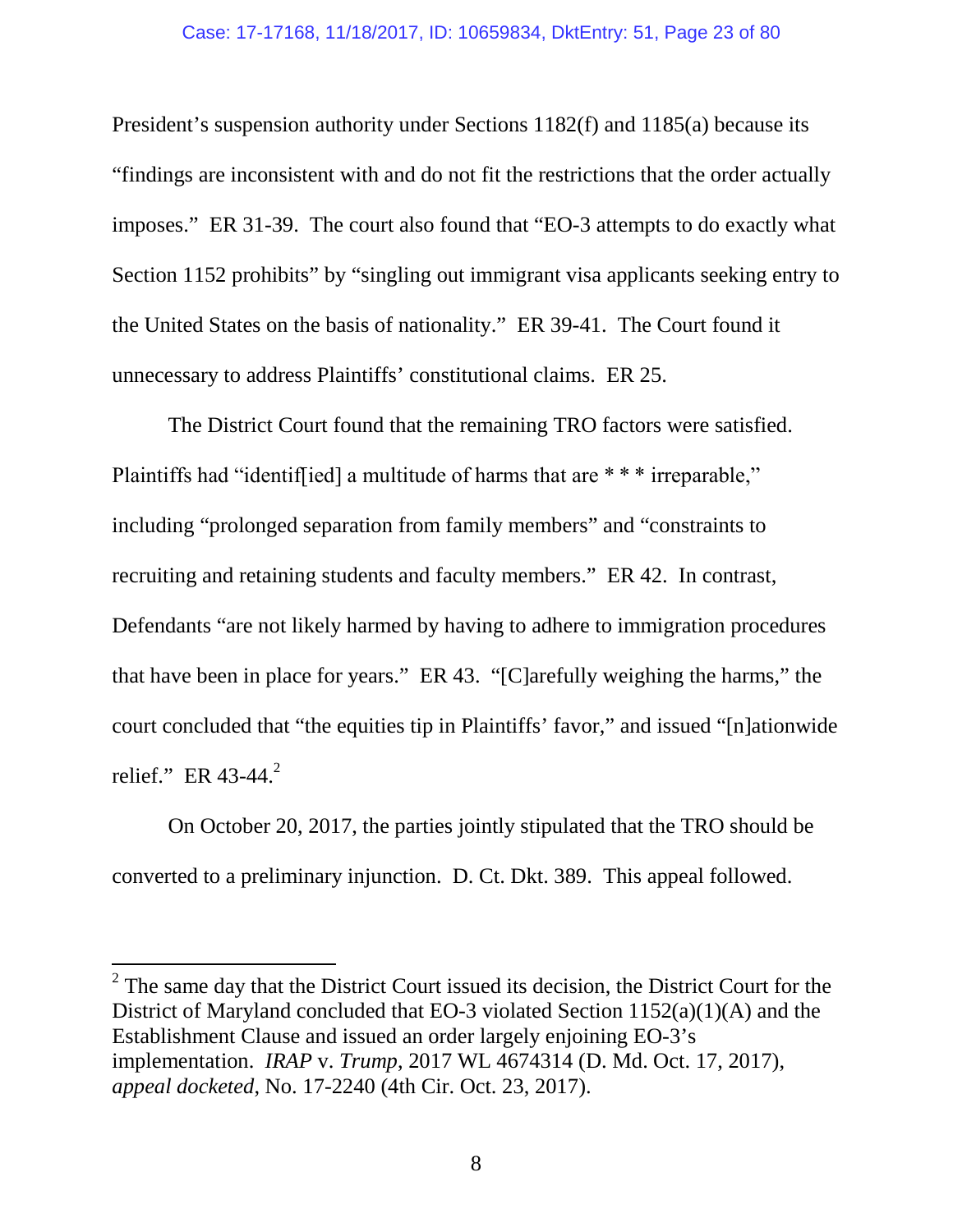#### **SUMMARY OF ARGUMENT**

The President's newest order suffers from the same defects as its invalidated predecessors. It exceeds the scope of the President's immigration powers, contradicts the INA's ban on nationality discrimination, and violates the Constitution. The District Court's injunction should be upheld.

I. A. This Court has authority to review Plaintiffs' claims. Plaintiffs' Article III standing is beyond serious dispute: EO-3 impedes the State's recruitment and retention of students and faculty, separates the individual Plaintiffs from their loved ones, and diminishes the Association's membership and its resources. The remote prospect that individual aliens might be granted discretionary waivers does not alleviate these hardships. Nor is there any statutory bar to review: The doctrine of consular nonreviewability has no application to "the President's promulgation of sweeping immigration policy," *Hawaii*, 859 F.3d at 768, and Defendants have already begun to carry out EO-3 and impair interests protected by the INA.

B. Turning to the merits, EO-3 flouts both of the essential preconditions for invocation of the President's suspension power under 8 U.S.C. §§1182(f) and 1185(a).

*First*, the President has not issued a "find [ing]" that supports the conclusion that millions of aliens, by virtue of their nationality alone, would be "detrimental"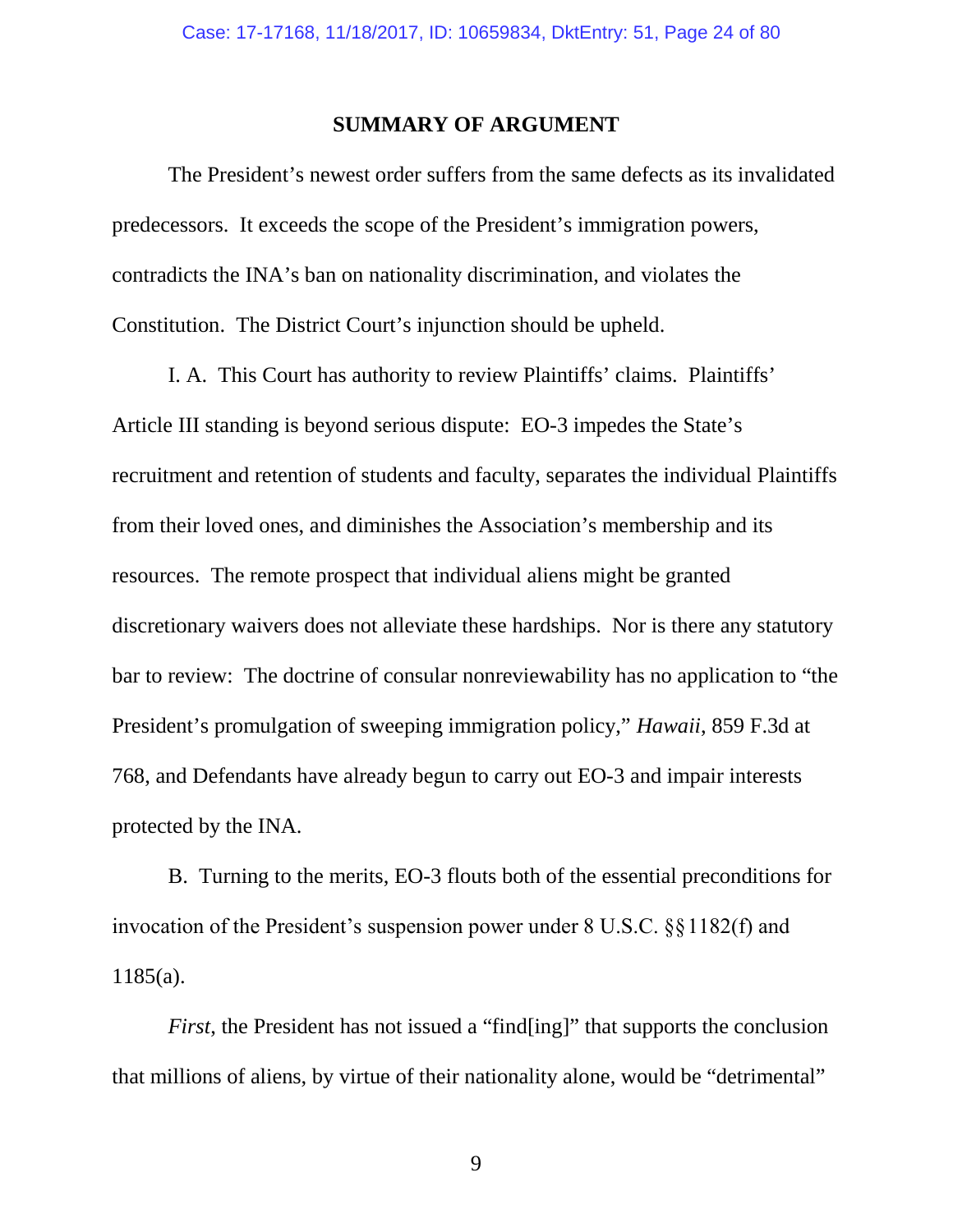to the United States. 8 U.S.C. §1182(f). EO-3 asserts that the targeted countries lack adequate "identity-management and information-sharing protocols." EO-3  $\S 1(h)(i)$ . But existing law already permits immigration officers to exclude aliens for whom they lack adequate information. Furthermore, contrary to its stated rationale, EO-3 permits affected aliens to enter on a variety of non-immigrant visas, does not impose meaningful restrictions on two countries (Iraq and Venezuela) also found to lack adequate protocols, and applies to one country (Somalia) whose protocols *were* found to satisfy the Government's criteria. And the order excludes millions of nationals—such as children and aliens who have lived abroad for decades—for whom the targeted countries do not plausibly possess any relevant information. The President cannot compensate for these deficiencies by claiming that the order will "incentivize" foreign countries; that rationale identifies no "detriment[]" that the aliens' "entry" would cause.

*Second*, the generalized risks EO-3 identifies do not qualify as "detrimental to the interests of the United States" within the meaning of the statute. As the Supreme Court has repeatedly held, broad grants of immigration authority "derive \*\*\* meaningful content" from their history, context, and purpose. *United States* ex rel. *Knauff* v. *Shaughnessy*, 338 U.S. 537, 543 (1950). Every source of meaning makes clear that Congress deemed aliens "detrimental to the interests of the United States" only where either (1) the aliens *themselves* pose a threat to national security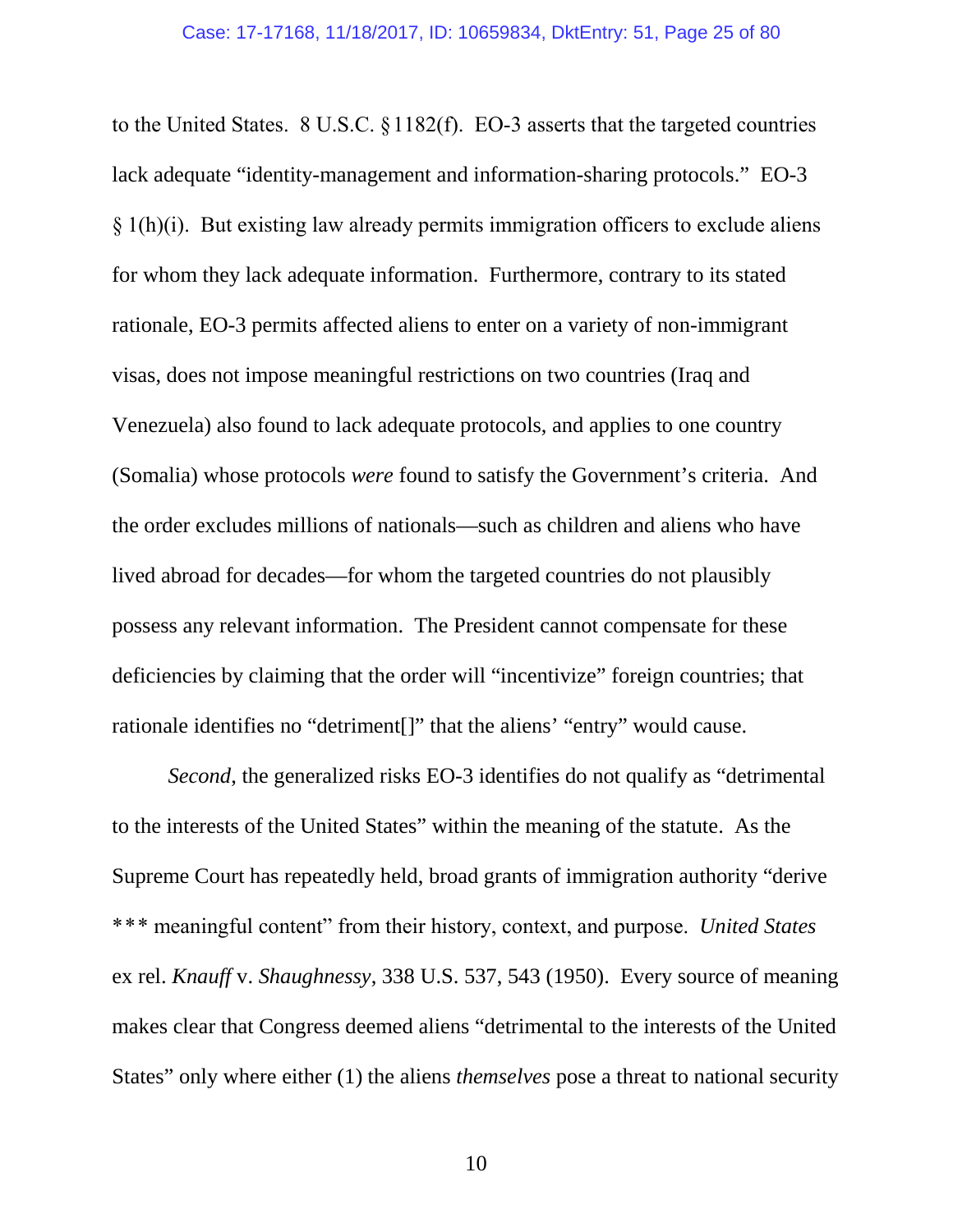(like spies, saboteurs, and war criminals), or (2) the aliens more broadly threaten congressional policy when Congress cannot practicably act. That was the settled understanding of the words when Congress enacted Section 1182(f), and the express purpose of the statute's drafters. Every prior President has adhered to these limits. The limitless construction the Government proposes would overthrow the structure of the INA and raise grave constitutional concerns; it should be rejected.

EO-3 exceeds the established limits on the President's power. There is no contention that all 150 million individuals the President has excluded would *themselves* pose a national security threat. And Congress is fully capable of addressing—and has addressed—the sort of vetting concerns the order raises.

C. EO-3 also violates the nondiscrimination mandate contained in 8 U.S.C.  $§1152(a)(1)(A)$ . That statute unambiguously prohibits "discriminat[ion] \*\*\* in the issuance of an immigrant visa \*\*\* because of \*\*\* nationality." Like EO-2, EO-3 openly engages in such discrimination. The Government cannot evade this clear statutory bar by calling EO-3 a constraint on visa "eligibility" or imposing nationality-based restrictions at a point of entry; either form of evasion would render Section  $1152(a)(1)(A)$  a nullity. Nor can the President appeal to his more general powers under Sections 1182(f) and 1185(a) to override Section  $1152(a)(1)(A)$ 's more specific and later-in-time restrictions.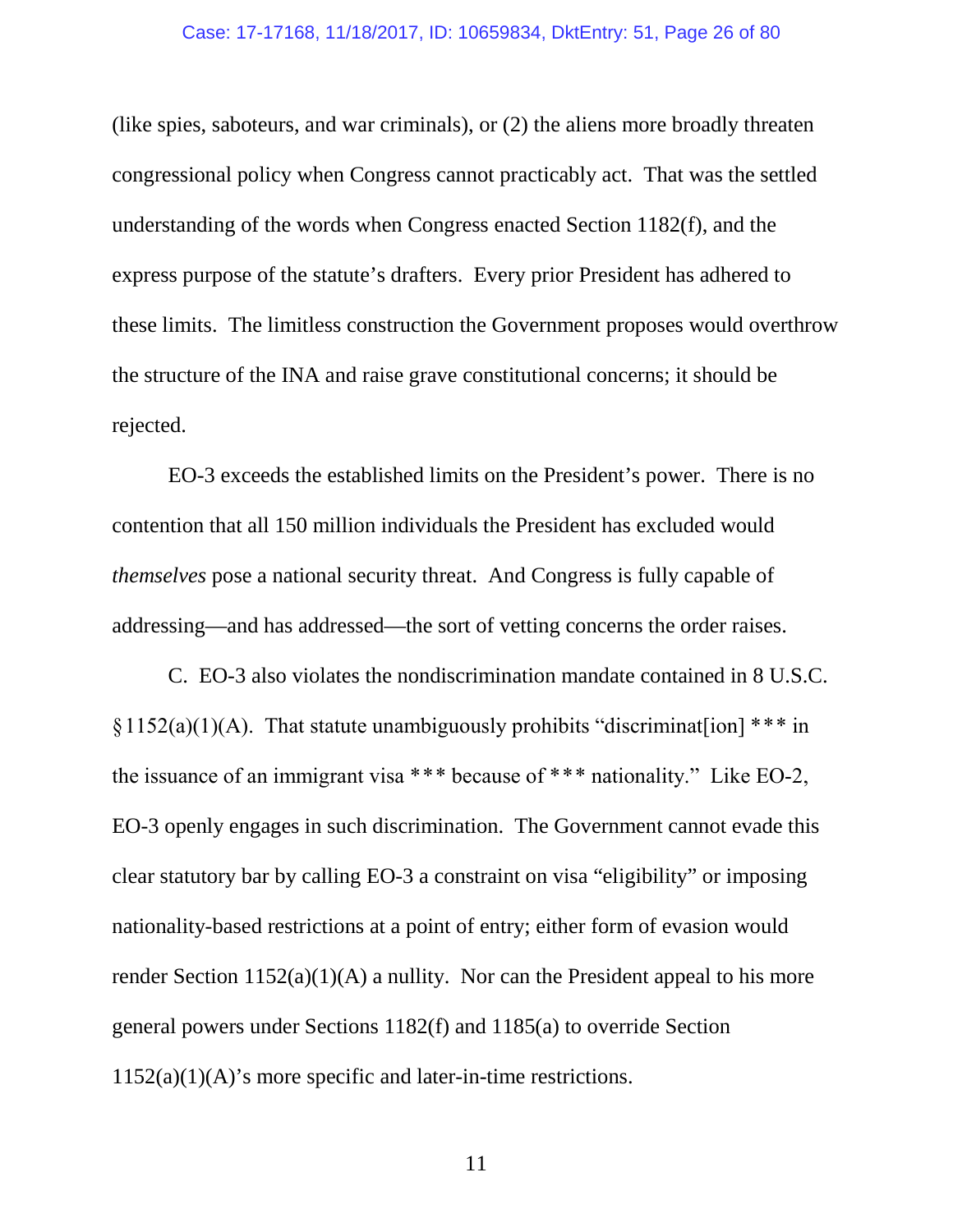Moreover, Section 1152(a)(1)(A) reflects a broader congressional policy barring executive officials from using "broad statutory discretion" to discriminate "based on \* \* \* national origin." *Jean* v. *Nelson*, 472 U.S. 846, 857 (1985). Absent some clear evidence that Congress wished to depart from that policy, of which there is none, the order cannot be sustained.

D. Finally, EO-3 violates the Constitution. Multiple courts rightly found that EO-1 and EO-2 sought to effectuate the President's promise to exclude Muslims from the United States. EO-3 continues the same unlawful policies. The Government's claim that this order arose from a neutral process is belied by the significant mismatch between EO-3's rationale and its exclusions. And the token addition of two non-Muslim countries does not erase the animus underlying the order.

II. The balance of equities favors Plaintiffs. EO-3 irreparably harms Plaintiffs, while merely restoring the longstanding status quo in immigration. The Government's generalized appeals to national security are unsupported and undercut by the order itself.

III. A nationwide injunction is the proper remedy where the President flouts statutory constraints or the Constitution—particularly in the immigration realm. The District Court's injunction was appropriate and should be upheld in full.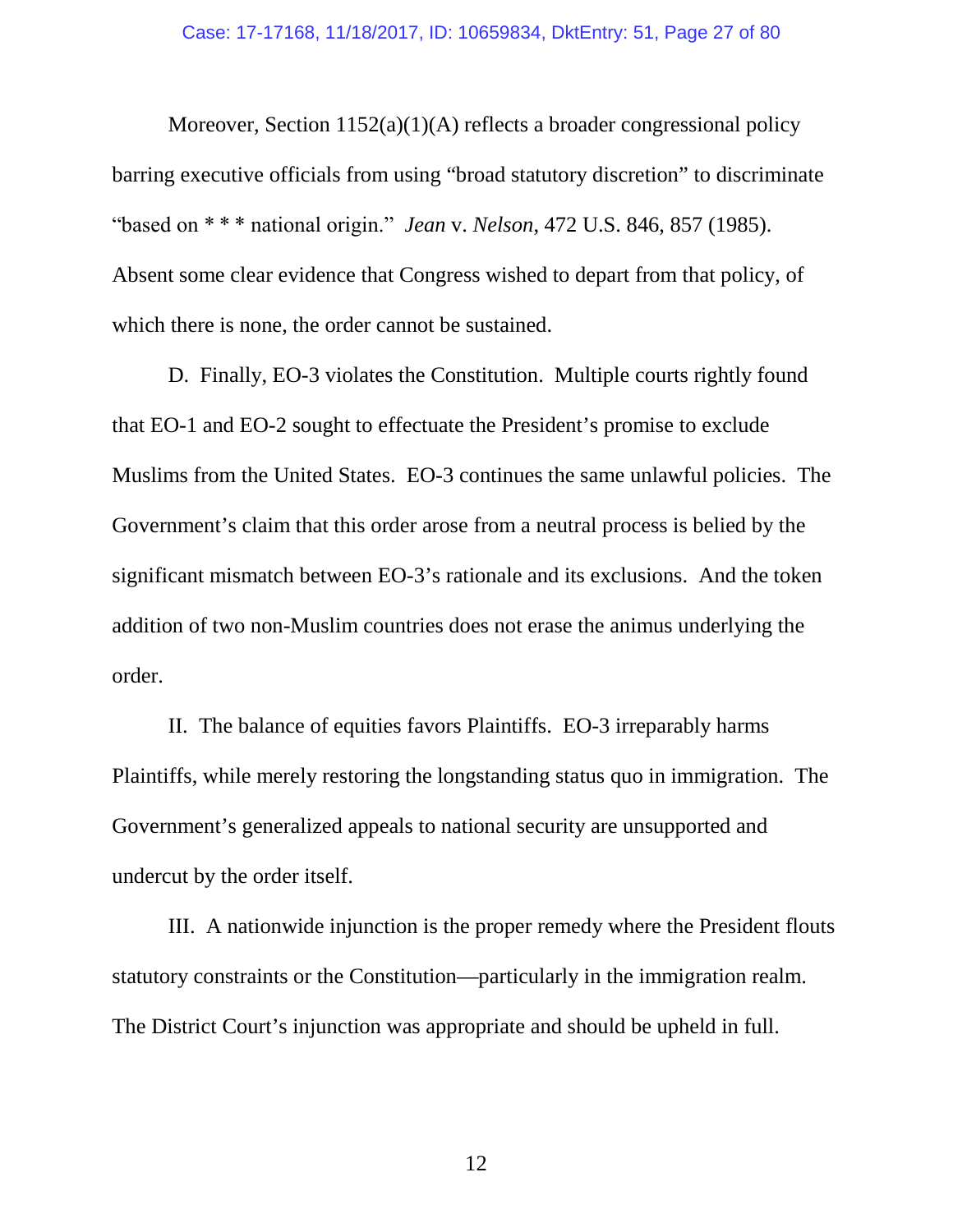### **ARGUMENT**

### **I. PLAINTIFFS ARE LIKELY TO SUCCEED ON THE MERITS.**

### **A. EO-3 Is Reviewable.**

The District Court properly held that Plaintiffs statutory and constitutional claims are reviewable. ER 17-30. The Government's contrary arguments merely reiterate contentions this Court has soundly rejected once—and in some circumstances twice—before. It should reject them again.<sup>3</sup>

1. Plaintiffs' Article III standing is beyond serious dispute. The State, "as the operator of the University of Hawai'i system, will suffer proprietary injuries" because of EO-3's impact on current and prospective students, faculty, and speakers. ER 17-19; *see Washington*, 847 F.3d at 1161. The individual Plaintiffs will be impeded from reuniting with close family members who have applied for visas. ER 19-23. The Association will lose members, visitors, and revenue. ER 23-26. Each harm is actual and imminent, directly traceable to EO-3, and redressable by the order's invalidation.

<sup>&</sup>lt;sup>3</sup> Although this panel's prior opinion was vacated because of mootness, the Supreme Court "express[ed] no view on the merits," *Hawaii*, 2017 WL 4782860, at \*1, and the opinion therefore retains "informational and perhaps even persuasive or precedential value," *DHX, Inc.* v*. Allianz AGF MAT, Ltd.*, 425 F.3d 1169, 1176 (9th Cir. 2005) (Beezer, J., concurring) (collecting cases). This Court's earlier decision in *Washington* remains binding precedent.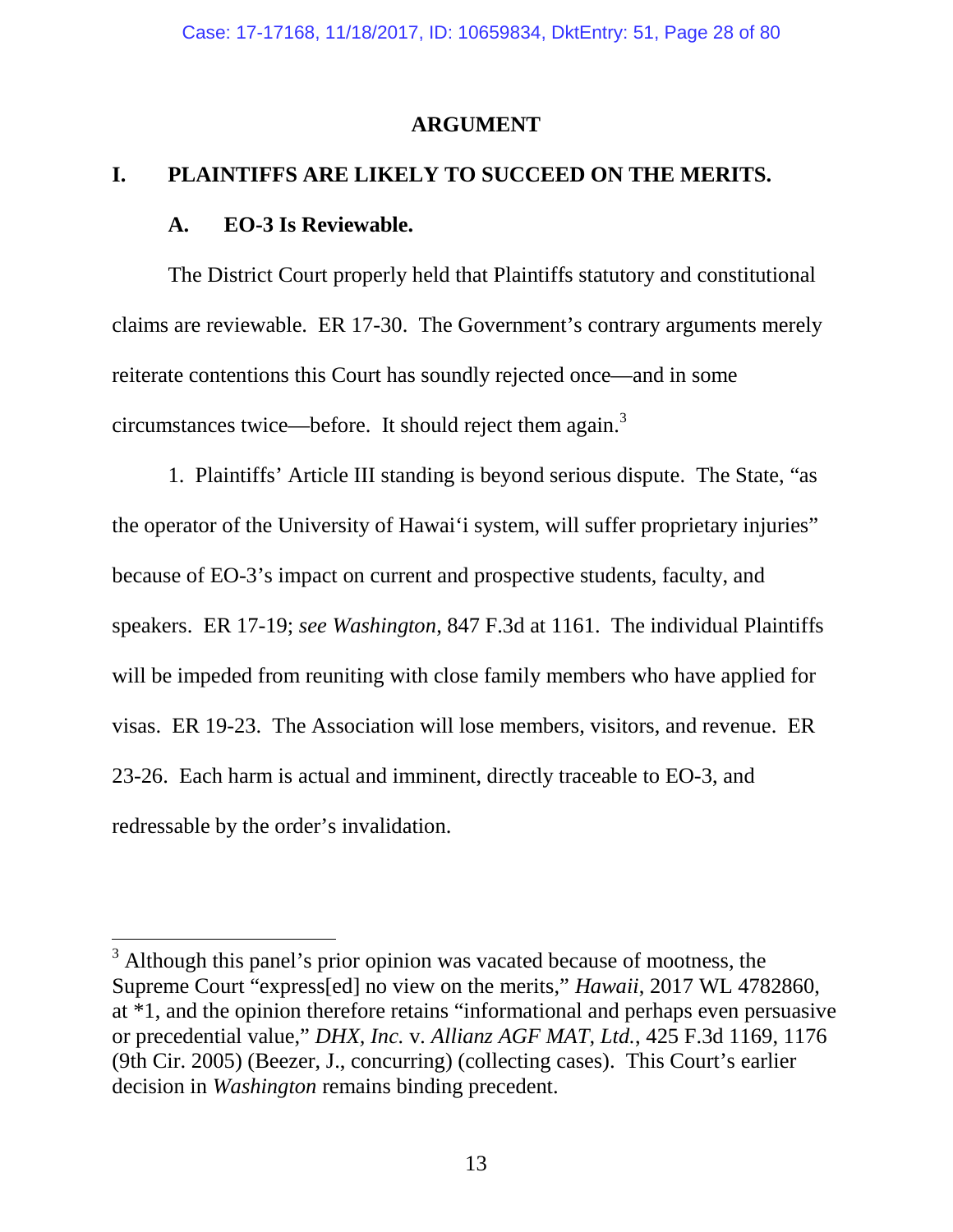The Government asserts (at 24) that Plaintiffs' claims are not ripe because "individual aliens ha[ve] not sought and been denied a waiver of the suspension of entry." This Court rejected that argument in the context of the challenge to EO-2, *Hawaii*, 859 F.3d at 767, and it has not grown stronger with time. EO-3 imposes immediate "burden[s]" on Plaintiffs by subjecting them to a presumptive ban on entry, "den[ying]" them "equal treatment" through "the imposition of [a] barrier," *Gratz* v. *Bollinger*, 539 U.S. 244, 262 (2003), and deterring foreign nationals from joining or remaining part of the University or the Association, ER 218-219, 253- 255; *see* ER 241-245 (explaining that several speaking engagements have already been cancelled). The order's wholly discretionary waiver provision does not cure these problems: It confers no "enforceable" rights, and may be invoked only where denying admission would cause "undue hardship" and disserve "the national interest." EO-3  $\S$ §3(c)(i), 9(c). The "substantial hardship" Plaintiffs will suffer from EO-3 is in no way "contingent." *Hawaii*, 859 F.3d at 768.

2. It is equally clear that this Court has the authority to consider Plaintiffs' statutory challenge. *Hawaii*, 859 F.3d at 768-769. Those claims are reviewable under two well-established routes. First, this Court has equitable authority to enjoin "violations of federal law by federal officials," including the President. *Armstrong* v. *Exceptional Child Ctr., Inc.*, 135 S. Ct. 1378, 1384 (2015); *see Chamber of Commerce of U.S.* v. *Reich*, 74 F.3d 1322, 1327-28 (D.C. Cir. 1996);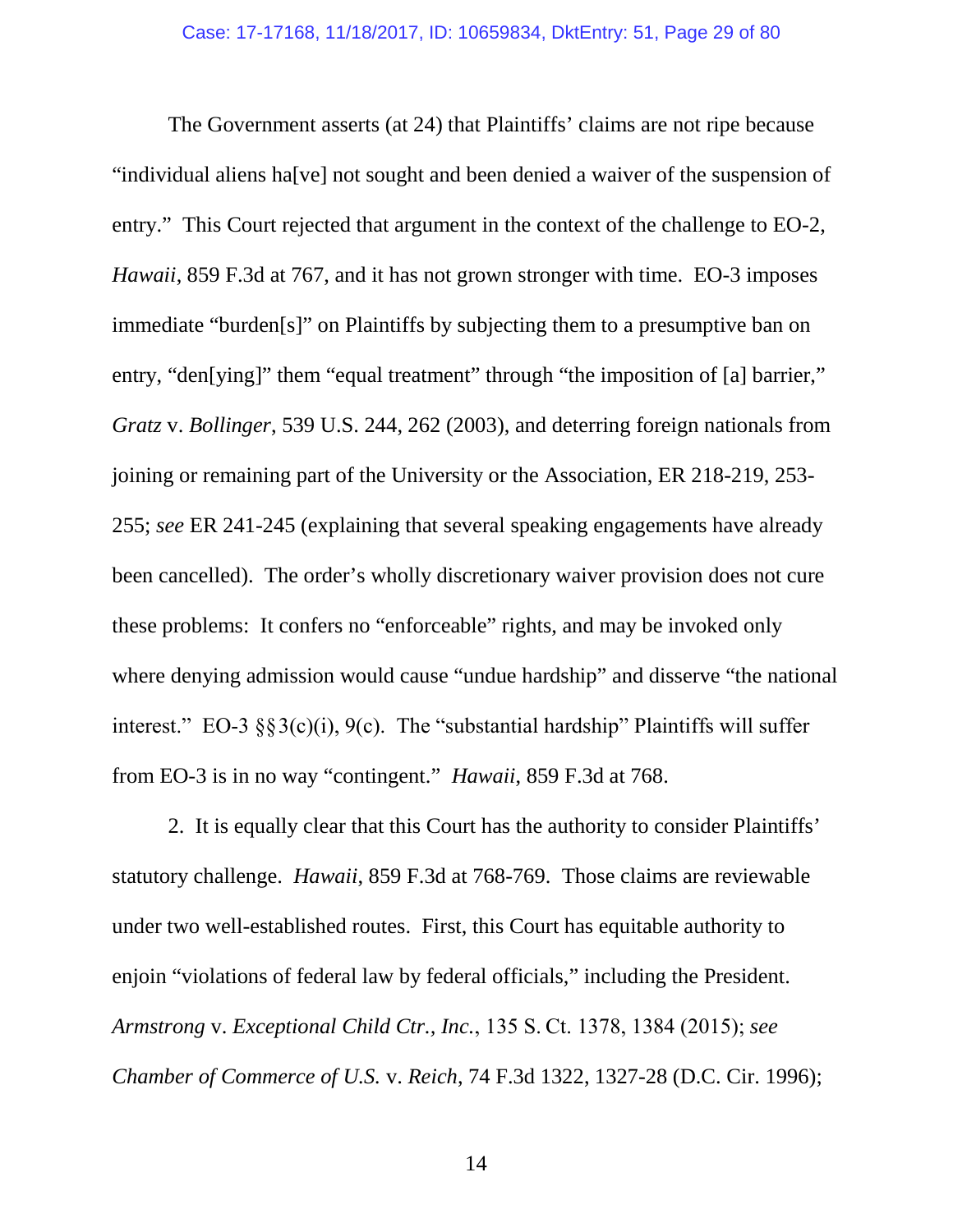*Dames & Moore* v. *Regan*, 453 U.S. 654, 669 (1981). Second, the Administrative Procedure Act (APA) authorizes the Court to "set aside" agency action at the behest of an "aggrieved" individual. 5 U.S.C. §§702, 706(2). Plaintiffs' claims fall comfortably within both authorities: Plaintiffs allege that the President violated multiple provisions of the INA by promulgating EO-3, and they seek to enjoin agency officials from carrying out the President's unlawful command.

a. The Government "renews [its] argument"—for the third time in this litigation—that the doctrine of consular nonreviewability renders this Court powerless to review the President's compliance with the law. *Hawaii*, 859 F.3d at 768. The Court has rejected that argument twice before, and it remains meritless. *Id.*; *see Washington*, 847 F.3d at 1162-63. The doctrine of consular nonreviewability limits review of "an *individual* consular officer's decision to grant or to deny a visa pursuant to *valid regulations*." *Hawaii*, 859 F.3d at 768 (emphases added). It does not prevent courts from reviewing whether a "sweeping immigration policy" violates statutory limits. *Id.* (quoting *Washington*, 847 F.3d at 1162).

Indeed, the Supreme Court has repeatedly reviewed such claims. In *Sale* v. *Haitian Centers Council, Inc.*, 509 U.S. 155 (1993), the Court reviewed whether "[t]he President \* \* \* violate[d]" various INA and treaty provisions by invoking his authority under 8 U.S.C. § 1182(f) to "suspend[] the entry of undocumented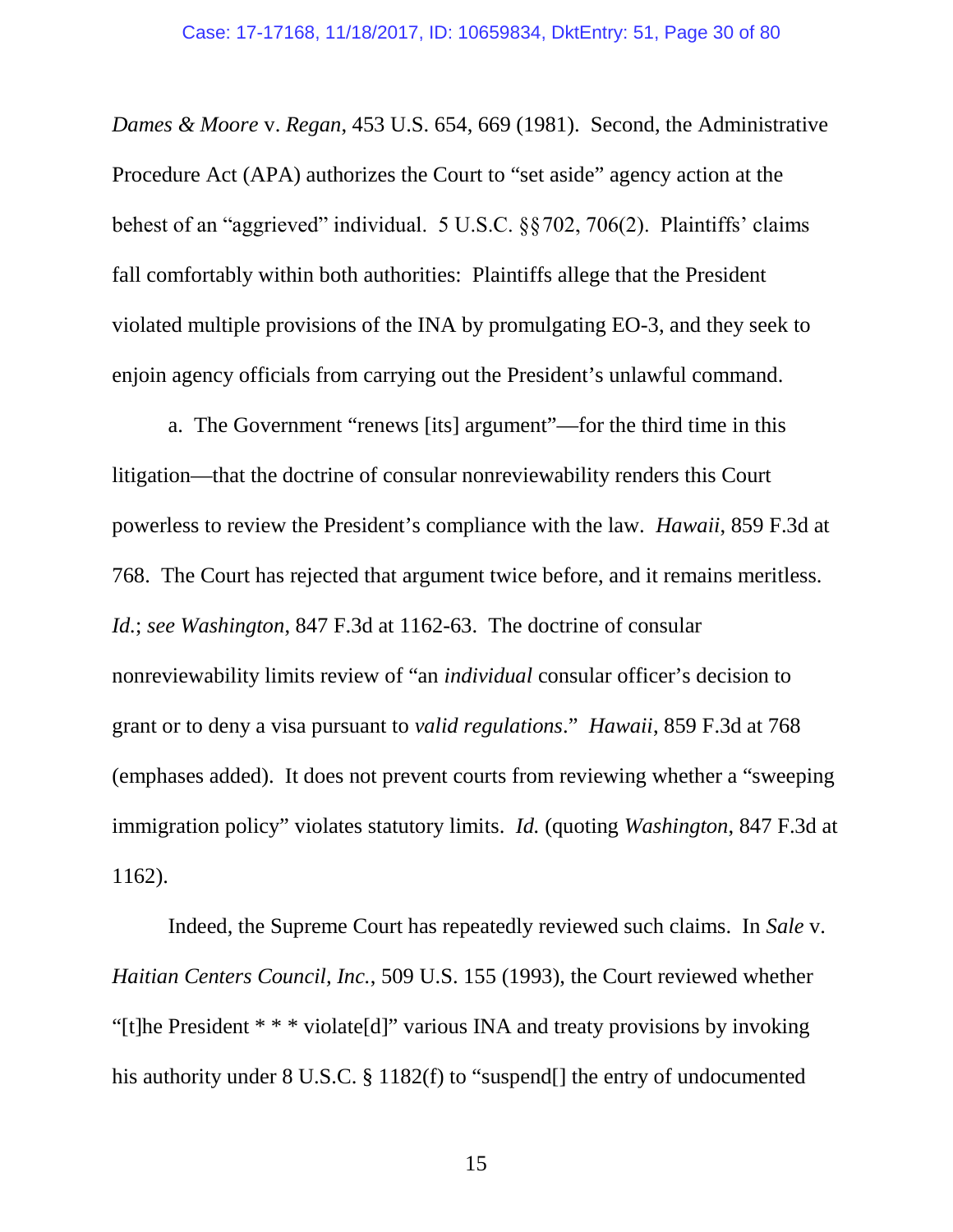aliens from the high seas." *Id.* at 160.<sup>4</sup> Likewise, in *Knauff*, the Court reviewed whether restrictions on entry imposed under the immediate predecessor of Section 1182(f) were "'reasonable' as they were required to be by the 1941 Act" and complied with the War Brides Act. 338 U.S. at 544-547.

The Government claims (at 20) that "permitting review of a statutory challenge to the President's decision" would "invert the constitutional structure." That gets things exactly backwards. The Constitution gives Congress "exclusive[]" authority to set immigration policy, *Arizona* v. *United States*, 567 U.S. 387, 409 (2012) (quoting *Galvan* v. *Press*, 347 U.S. 522, 531 (1954)), and requires the President to act within the confines of the authority delegated to him. The notion that the Judiciary cannot prevent the President from transgressing his lawful authority—no matter how brazen the statutory violation—"runs contrary to the fundamental structure of our constitutional democracy." *Washington*, 847 F.3d at 1161.

b. The Government contends (at 23) that judicial review is unavailable because Defendants have not taken "final agency action." 5 U.S.C. §704. Not so.

<sup>&</sup>lt;sup>4</sup> The Government (at 22) calls this a "drive-by jurisdictional ruling." That is plainly incorrect. The Solicitor General in *Sale* argued at length that the plaintiffs' claims were barred by the doctrine of consular nonreviewability. U.S. Br. 13-18 (No. 92-344); Oral Arg. Tr., 1993 WL 754941, at \*16-22. Even though the parties extensively "cross[ed] swords" over the issue, *Arbaugh* v. *Y&H Corp.*, 546 U.S. 500, 512 (2006), not one Justice accepted the argument, and the Court reviewed the plaintiffs' claims on the merits.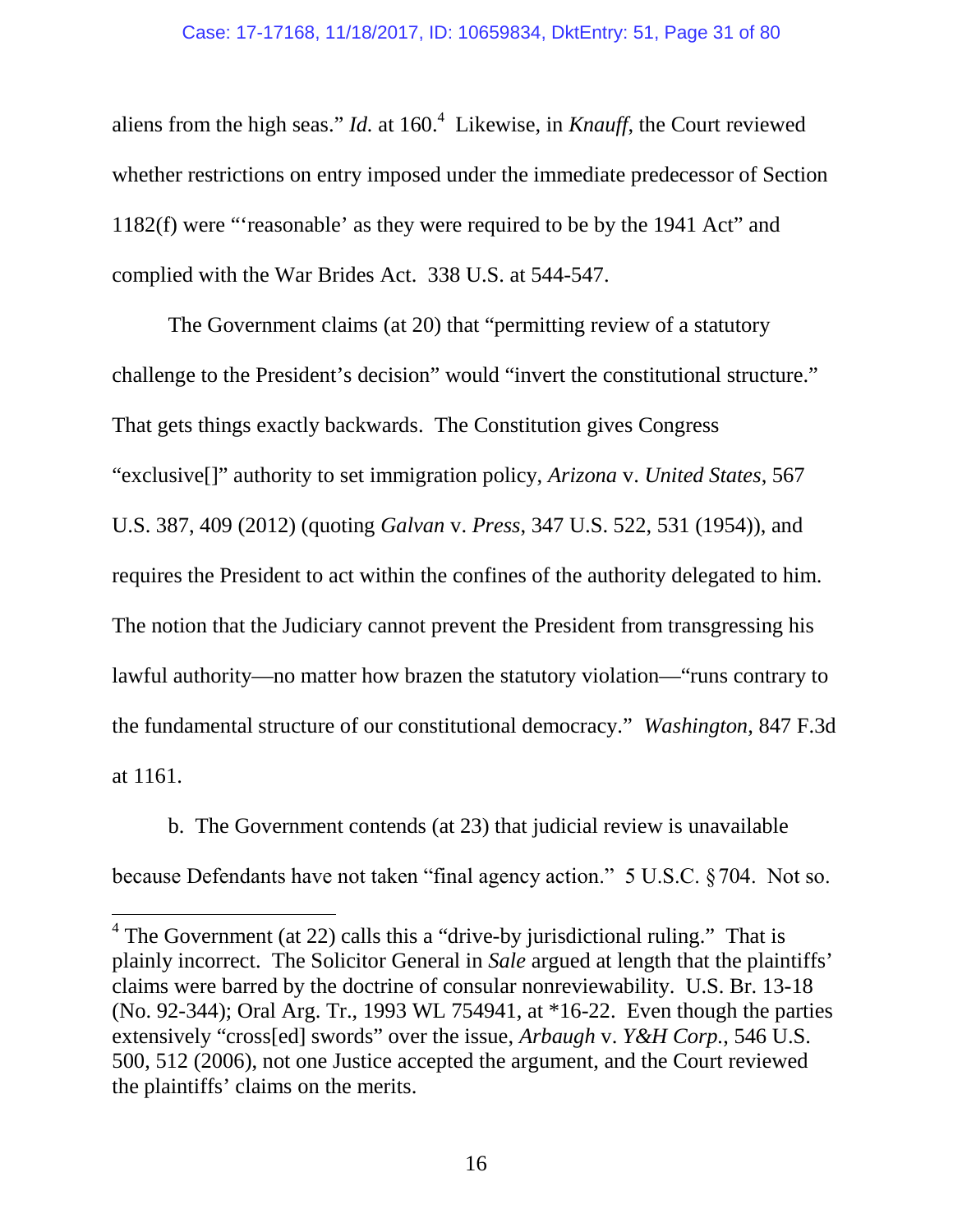The President has made the final decision to promulgate EO-3. Although the President is not an "agency," the Court retains equitable authority to enjoin actions taken by the President in excess of his statutory authority. *Chamber of Commerce*, 74 F.3d at 1327-28; *see, e.g.*, *Dames & Moore*, 453 U.S. at 667.

Furthermore, the Department of State and the Department of Homeland Security have made a final decision to "enforce the President's directive," and Plaintiffs may obtain "[r]eview of the legality of [the President's] action" that way. *Franklin* v. *Massachusetts*, 505 U.S. 788, 828 (1992) (Scalia, J., concurring); *see id.* at 803 (majority opinion). In particular, on September 24, both agencies began enforcing portions of EO-3 against aliens who lack a bona fide relationship with a U.S. person or entity, Br. 11 (citing EO-3  $\S$ 7); after those actions were temporarily halted by the District Court on October 17, the agencies resumed enforcement on November 13 pursuant to this Court's partial stay. Dkt. 39. Furthermore, each agency has issued detailed guidance directing officers how to implement EO-3 in full if the injunction is lifted.<sup>5</sup> Defendants have thus "consummate[ed]" their decision to implement the order, and are inflicting—and, if the injunction is lifted, will further inflict—real "legal consequences" by virtue of that unlawful action. *Bennett* v. *Spear*, 520 U.S. 154, 177-178 (1997).

<sup>5</sup> *See* U.S. Dep't of State, *Presidential Proclamation on Visas* (Oct. 17, 2017), https://goo.gl/HoNiNz; U.S. Dep't of Homeland Security, *Fact Sheet: The President's Proclamation* (Sept. 24, 2017), https://goo.gl/gaiEpi.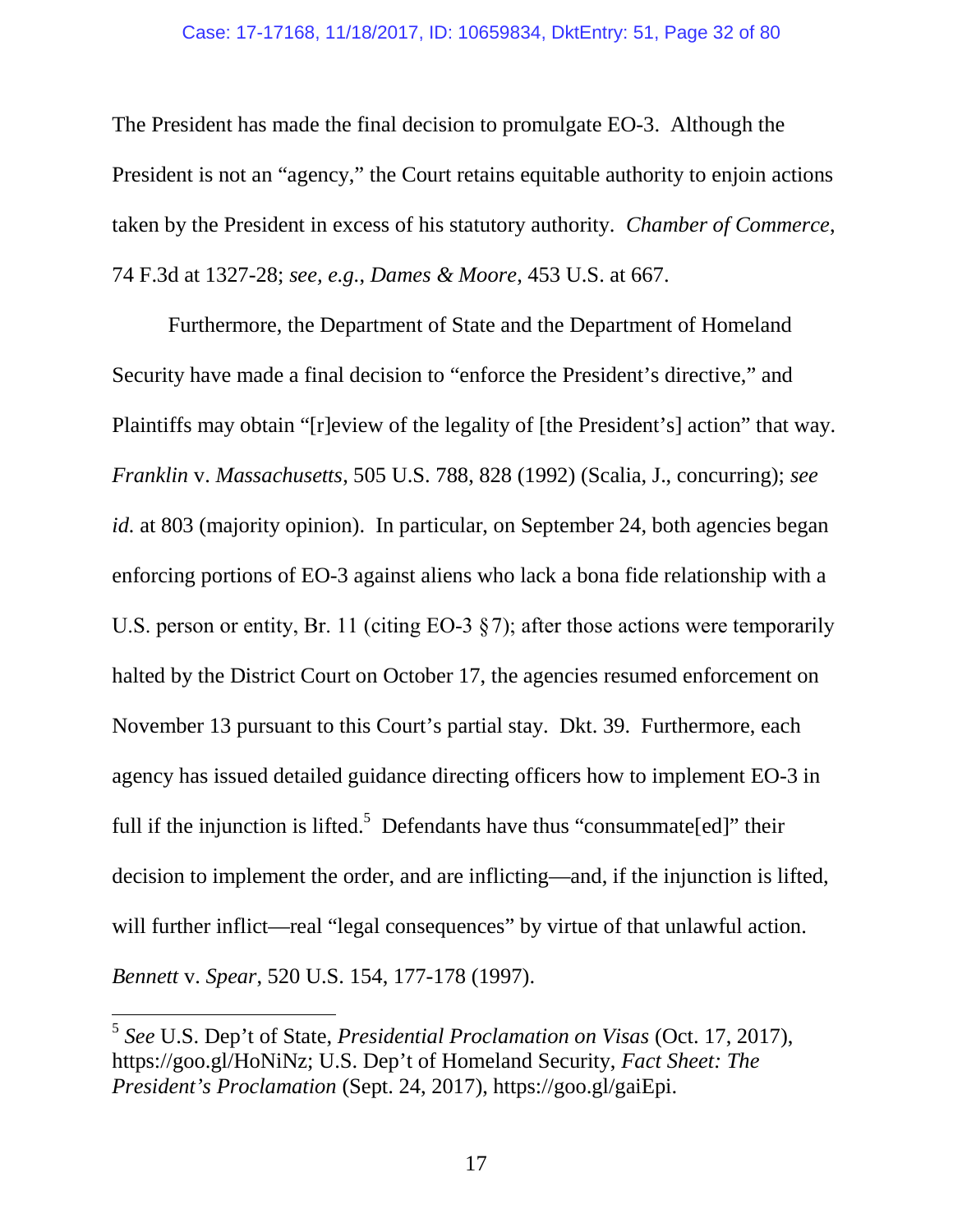The Government protests (at 23) that the agencies have not yet "den[ied] a visa \* \* \* to any of the aliens abroad identified by plaintiffs." That argument merely replicates the Government's mistaken contention that Plaintiffs' claims are unripe. As the Supreme Court has made clear, plaintiffs may challenge an agency action that "give[s] notice" of the agency's enforcement plans, even if no "particular action [has been] brought against a particular [entity]." *U.S. Army Corps of Eng'rs* v. *Hawkes Co.*, 136 S. Ct. 1807, 1815 (2016) (quoting *Abbott Labs.* v. *Gardner*, 387 U.S. 136, 150 (1967)). That is precisely what Plaintiffs seek to do.

c. The Government also claims (at 25) that Plaintiffs are not within the zone of interests protected by the INA. As this Court previously explained, the INA authorizes the admission of students and scholars, *see* 8 U.S.C. § 1101(a)(15)(F), (J), (H), (O), and promotes the unification of family members, *id.* § 1153(a). *See Hawaii*, 859 F.3d at 766 (citing *Legal Assistance for Vietnamese Asylum Seekers* v. *Dep't of State* ("*LAVAS*"), 45 F.3d 469, 471-472 (D.C. Cir. 1995)). The State and the individual Plaintiffs seek to vindicate those very interests, ER 91-94, as does the Association (on behalf of its individual members), ER 97-100; *see also* 8 U.S.C.  $\S 1101(15)$ (R),  $(27)$ (C) (authorizing visas for "member[s] of a religious denomination" seeking to support the denomination's activities).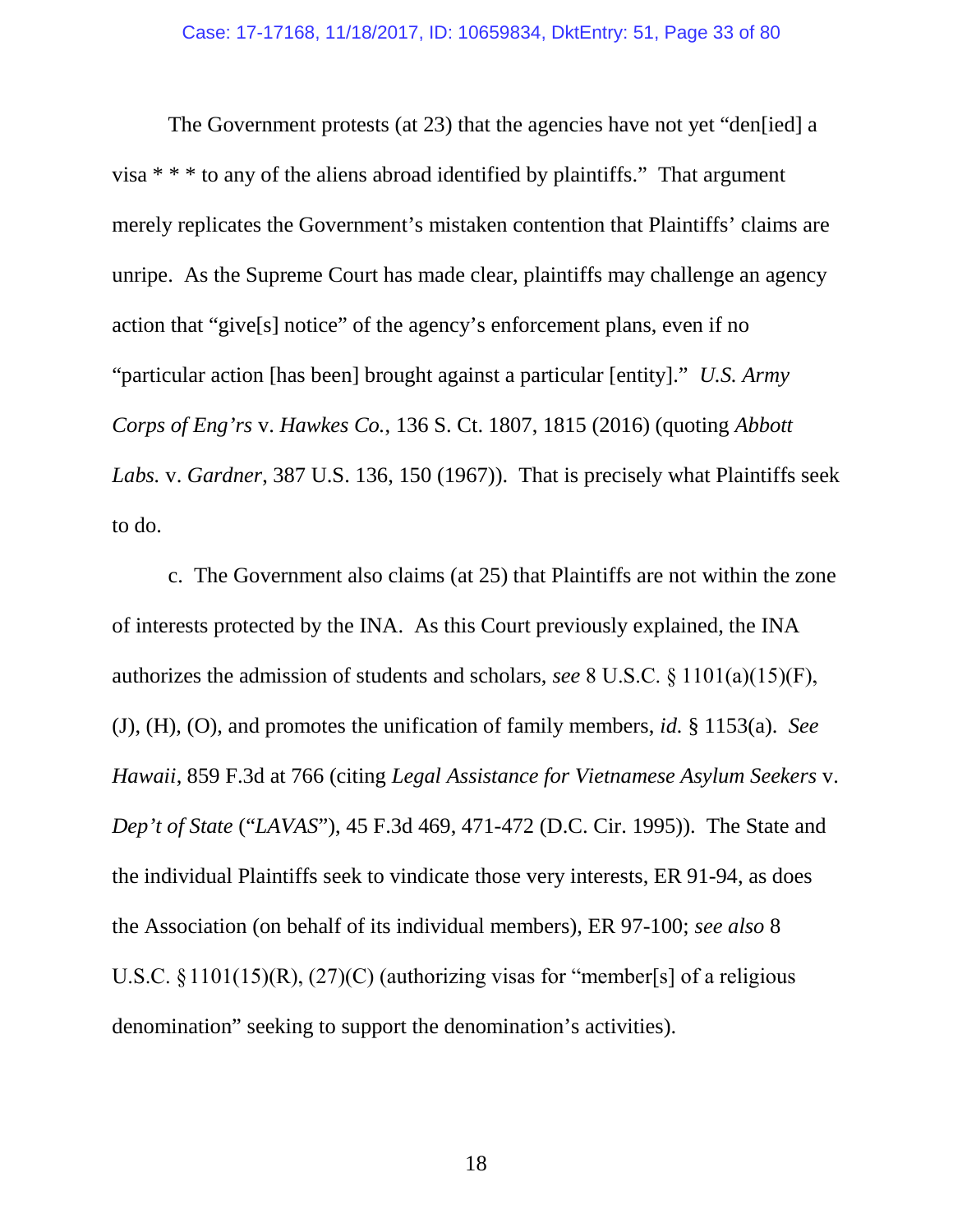The Government is incorrect that *Saavedra Bruno* v. *Albright*, 197 F.3d 1153 (D.C. Cir. 1999), casts doubt on this conclusion. That case merely found that a corporation and a manager lacked statutory standing to challenge the denial of a visa to a single employee, largely because the doctrine of consular nonreviewability deprived them of any right "to judicial review." *Id.* at 1163-64. That holding has no relevance here, where the nonreviewability doctrine is inapplicable and the plaintiffs—a state university, family members, and a religious association—seek to protect wholly different statutory interests.

d. Last, the Government claims (at 27) that the challenged actions are "committed to agency discretion by law."  $5 \text{ U.S.C.} \$   $\frac{1}{2} \cdot 701 \cdot (a)(2)$ . The essence of Plaintiffs' argument, however, is that Congress did *not* vest the President with complete discretion to exclude aliens whenever he wishes. *See infra* pp. 20-53. Rather, Congress imposed limits on the President's power—ones critical to the separation of powers, and which the President has grossly exceeded. Courts can and do review whether "the President has violated a statutory mandate" in this manner. *Dalton* v. *Specter*, 511 U.S. 462, 474 (1994) (citing *Dames & Moore*, 453 U.S. at 667).

3. This Court also has authority to review Plaintiffs' constitutional claims. *See Washington*, 847 F.3d at 1163-64. As the Government concedes (at 21), courts may review whether the Government has "violated [a] citizen's *own* constitutional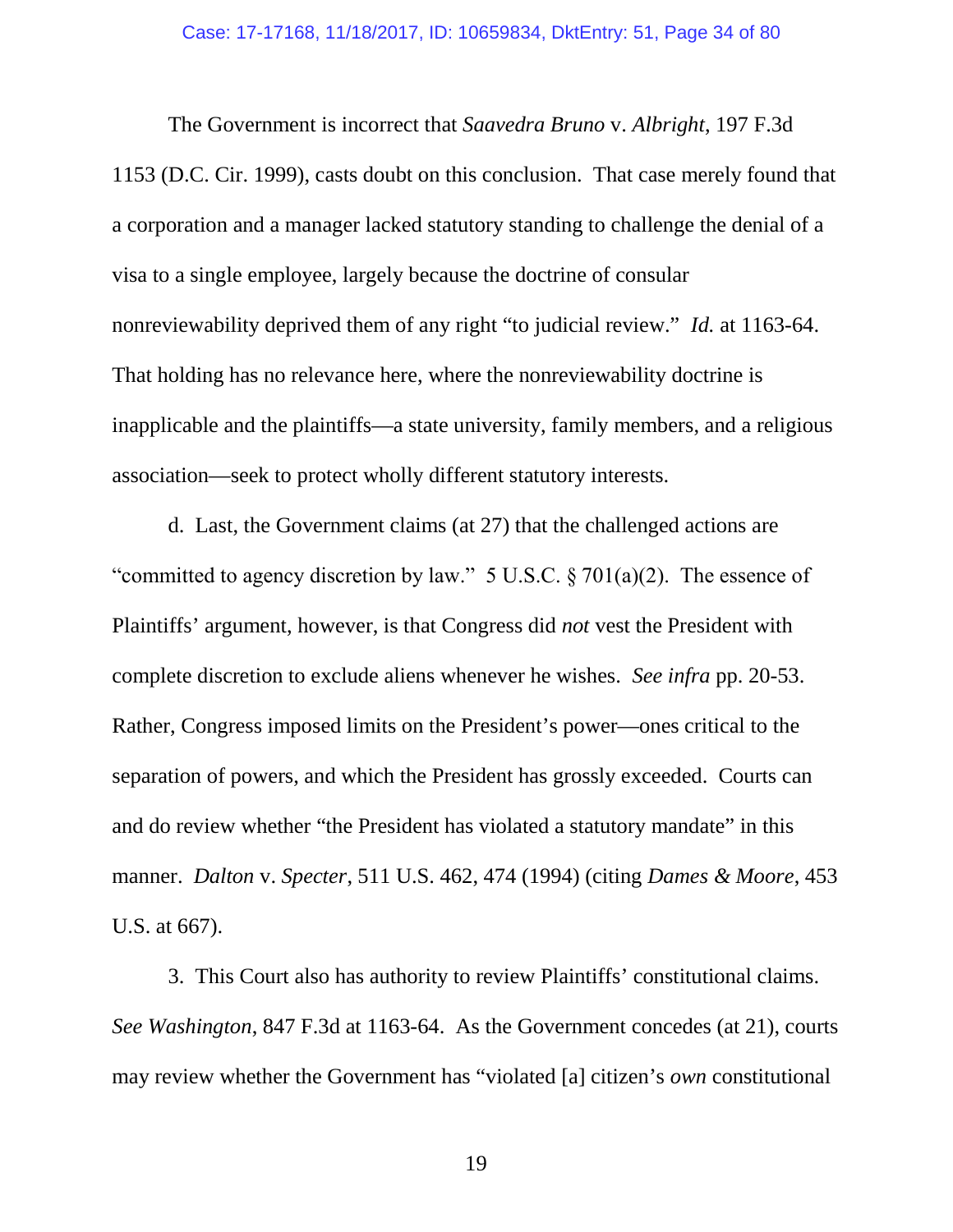rights." Plaintiffs allege that EO-3 contravenes their own rights under the Establishment Clause by excluding and denigrating Muslims. *See infra* pp. 54-58*.* Those violations have separated Plaintiffs from their relatives and associates abroad, subjected the State to an establishment of religion, stigmatized the individual Plaintiffs as Muslims, and impaired the Association's operations and free exercise. ER 91-100. Those injuries are more than sufficient to warrant review. *See Catholic League for Religious & Civil Rights* v. *City & Cty. of S.F.*, 624 F.3d 1043, 1048 (9th Cir. 2010) (en banc).

### **B. EO-3 Exceeds The President's Authority Under 8 U.S.C. §§ 1182(f) And 1185(a).**

The Constitution entrusts "[p]olicies pertaining to the entry of aliens \*\*\* exclusively to Congress." *Arizona*, 567 U.S. at 409 (quoting *Galvan*, 347 U.S. at 531). For more than a century, Congress has implemented its immigration power principally through an "extensive and complex" statutory code—one that "specifie[s]" in considerable detail the "categories of aliens who may not be admitted to the United States." *Id.* at 395.

In Sections 1182(f) and 1185(a), Congress delegated a share of its immigration power to the President. Section 1182(f) states that the President may exclude "any aliens" or "any class of aliens" whose entry he "finds \* \* \* would be detrimental to the interests of the United States." 8 U.S.C. §1182(f). Section 1185(a) states that it is unlawful "for any alien to \* \* \* enter the United States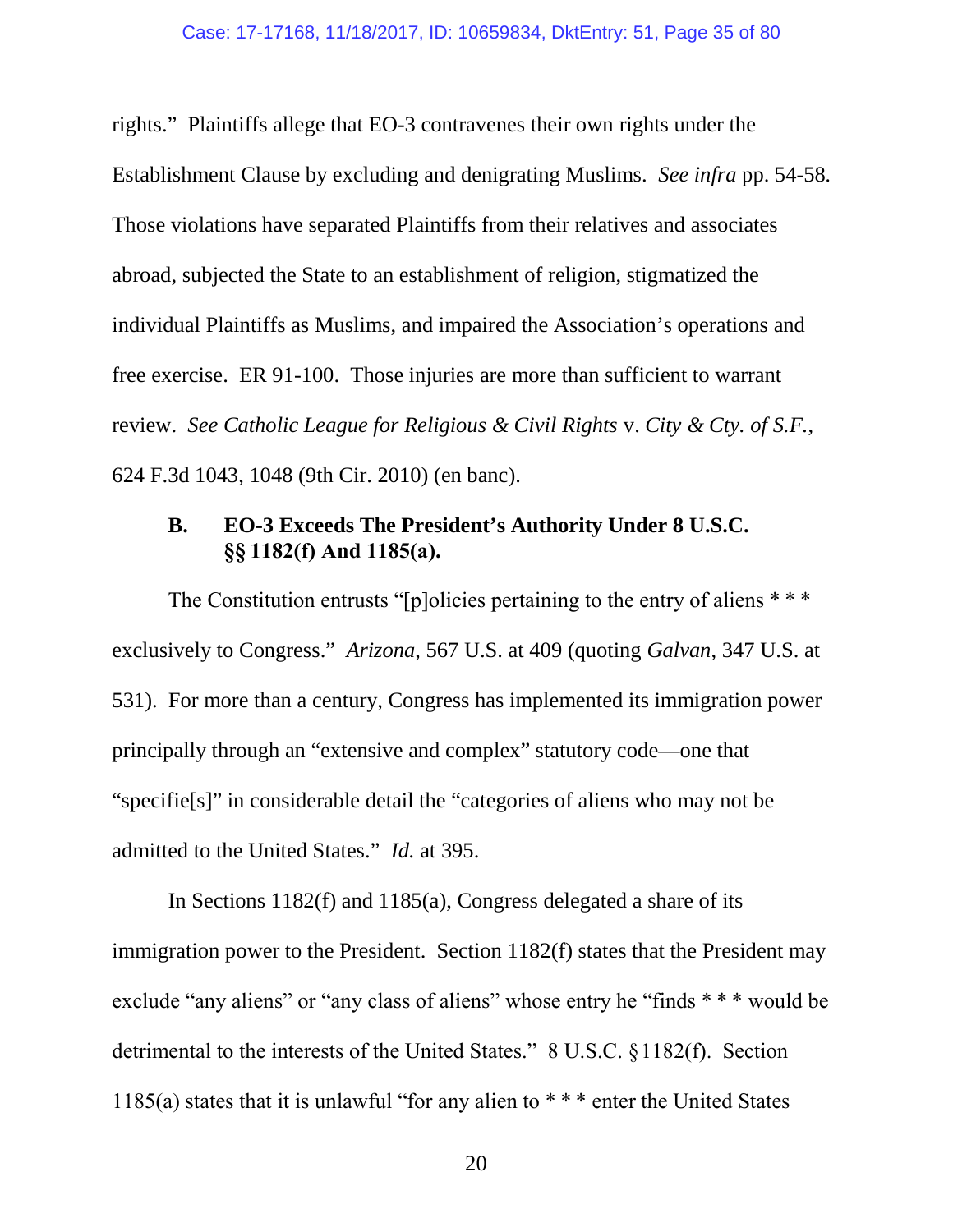except under such reasonable rules, regulations, and orders, and subject to such limitations and exceptions as the President may prescribe." *Id.* §1185(a)(1).

Although these statutes are "broad," they are "not unlimited." *Hawaii*, 859 F.3d at 770. By their terms, they impose two essential preconditions that must be satisfied before the President may exclude a "class of aliens" or "all aliens" from the United States. 8 U.S.C. § 1182(f). First, the President must issue "find[ings]" that support the conclusion that admission of the excluded aliens would be "detrimental." *Id.* Second, the harm the President identifies must amount to a "detriment[] to the interests of the United States," *id.*—a phrase that the Supreme Court has made clear "derive[s] much meaningful content from the purpose of the Act, its factual background and the statutory context in which [it] appear[s]." *Knauff*, 338 U.S. at 543 (quoting *Lichter* v. *United States*, 334 U.S. 742, 785 (1948)).

EO-3 satisfies neither of these critical requirements. It does not contain any "find[ing]" supporting the conclusion that 150 million nationals of six countries would harm the United States. And the diffuse, generalized harm it identifies does not qualify as "detrimental to the interests of the United States" within the meaning provided by the law's text, purpose, and structure, the unbroken practice of Presidents for the past century, and the Constitution itself.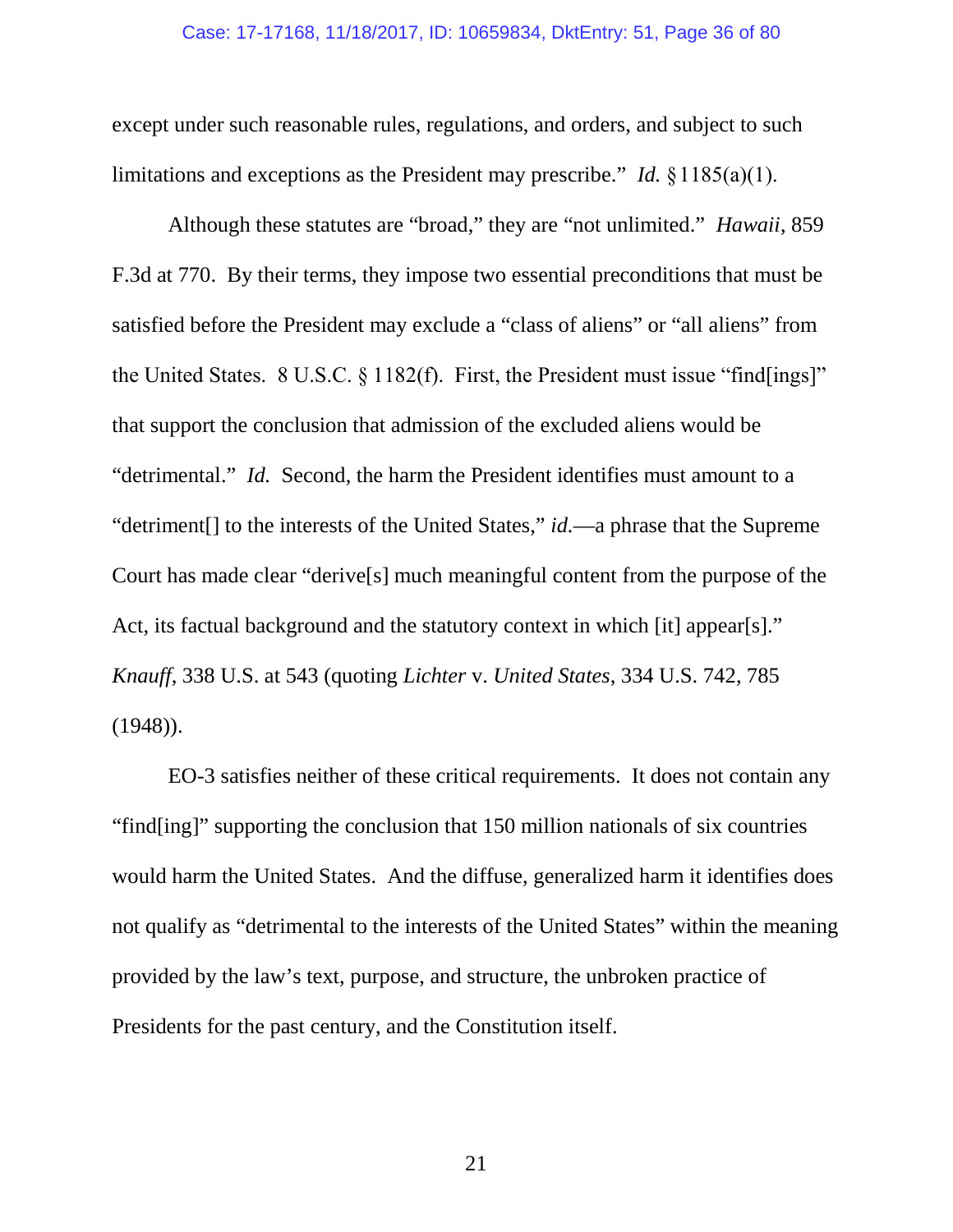### *1. EO-3 does not contain an adequate finding of detrimentality.*

# a. The President must issue a "find[ing]" that supports the conclusion that entry would be "detrimental."

Section 1182(f) permits the President to exclude a "class of aliens" only if he "*finds* that [their] entry \* \* \* would be detrimental to the interests of the United States." This text makes plain that the President cannot exclude aliens based only on an assertion. Rather, he must issue a "find[ing]" that "support[s] the conclusion that entry \* \* \* would be harmful to the national interest." *Hawaii*, 859 F.3d at 770.

That interpretation accords with precedent, common sense, and congressional intent. When a statute requires that an officer make "findings," courts invariably have authority to inquire whether there is some "rational connection between the facts found and the choice made." *Burlington Truck Lines, Inc.* v. *United States*, 371 U.S. 156, 168 (1962)*.* Otherwise, the President could justify an exclusion for an irrational reason or no reason at all—by "finding," for example, that Somali nationals must be excluded because their visas are printed in a color the President dislikes. Indeed, the use of the word "find" was deliberate; the legislative history makes clear that Congress used "find" rather than "deem" in the immediate predecessor of Section 1182(f) so that the President would be required to "base his [decision] on some fact," not on mere "opinion" or "guesses." 87 Cong. Rec. 5051 (1941) (statements of Rep. Jonkman and Rep. Jenkins).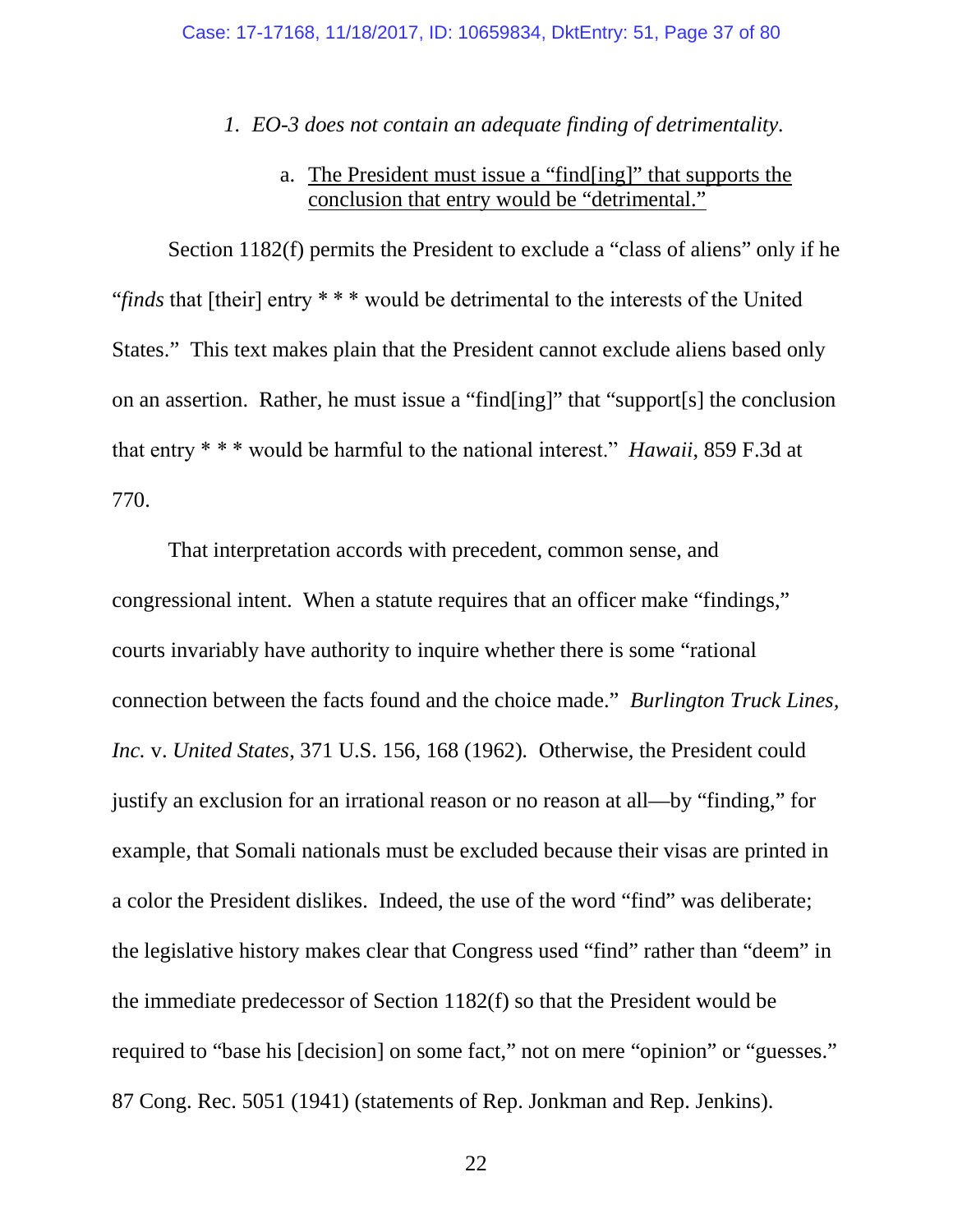Section 1182(f) is thus easily distinguished from statutes that commit decisions to the Executive's unreviewable discretion. *See* Br. 29-30. In *Webster* v. *Doe*, 486 U.S. 592 (1988), the statute at issue provided that the CIA Director could terminate employees whenever he "*deem*[*ed*] [it] necessary or advisable," employing the very term Congress rejected in Section 1182(f). *Id.* at 600; *see id.* at 600-601 (noting that the statute placed "extraordinary" emphasis on secrecy and trust). In *Reno* v. *American-Arab Anti-Discrimination Committee*, 525 U.S. 471 (1999), the plaintiffs sought to bring "selective-enforcement claims" in the face of a statute that explicitly divested courts of jurisdiction to review any "decision \* \* \* by the Attorney General to commence proceedings." *Id.* at 476-478. And in *Dalton*, the statute "d[id] not *at all* limit the President's discretion"; it provided in unqualified terms that the President could "approv[e] or disapprov[e]" a recommended base closure. 511 U.S. at 476 (emphasis added).

The Government observes (at 31) that prior Section 1182(f) orders have not included "detailed" findings. But the question is not the elaborateness of an order's findings, but whether they actually support the exclusions ordered. Every past order the Government cites excluded aliens because they were found to have engaged in self-evidently harmful conduct, such as supporting "subversive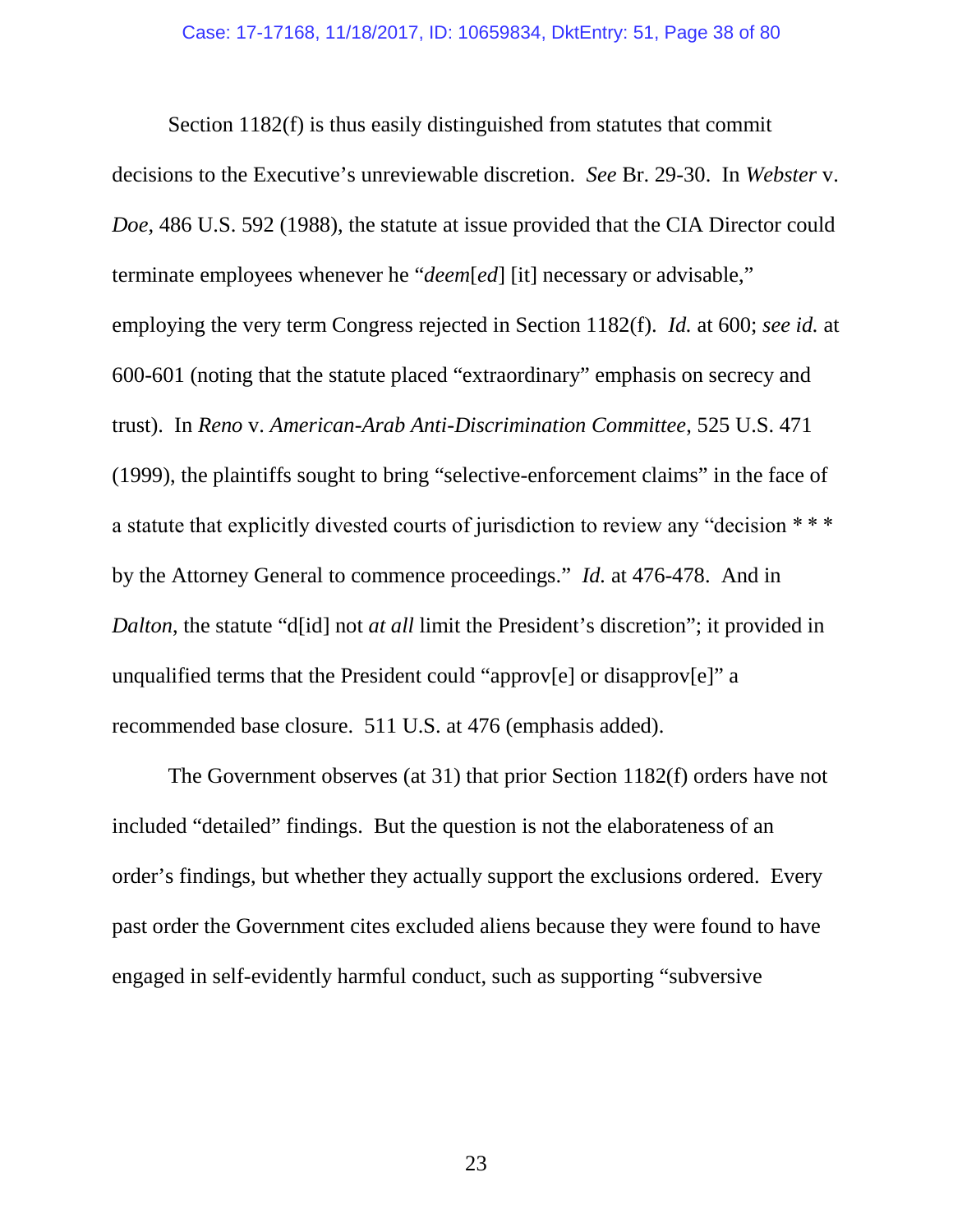activities" against the United States or its allies, <sup>6</sup> committing severe violations of international law,<sup>7</sup> or attempting to enter the country "illegally."<sup>8</sup> Those findings, while brief, plainly supported the exclusion of the culpable aliens. *Sale* is no exception: The order there barred aliens whose entry was already "illegal," and the only question the Court found "irrelevant" to the Section 1182(f) analysis concerned whether the order "pose[d] \*\*\* harm" to *the aliens excluded*. 509 U.S. at 187-188.

The Government is also incorrect in suggesting (at 29) that the President can dispense with Section 1182(f)'s "finding" requirement simply by invoking his authority under Section 1185(a). Section 1185(a)(1) grants the President general authority to "prescribe" "reasonable rules, regulations, and orders" regarding entry and departure. Section 1182(f), in turn, sets the parameters for the President's power to suspend entry. Under established principles of statutory interpretation, the more general authority in Section 1185(a) cannot be used to evade the preconditions in Section 1182(f). *See Hawaii*, 859 F.3d at 770 n.10. Nor has any prior President attempted to circumvent Section 1182(f)'s requirements through

<sup>6</sup> Proc. 5887 (1988); *see* Proc. 5829 (1988).

 $7$  Proc. 8342 (2009) (human trafficking); Proc. 6958 (1996) (sheltering international terrorists).

<sup>8</sup> Exec. Order No. 12,807 (1992); *see also* Proc. 8693 (2011) (excluding aliens falling into all three groups).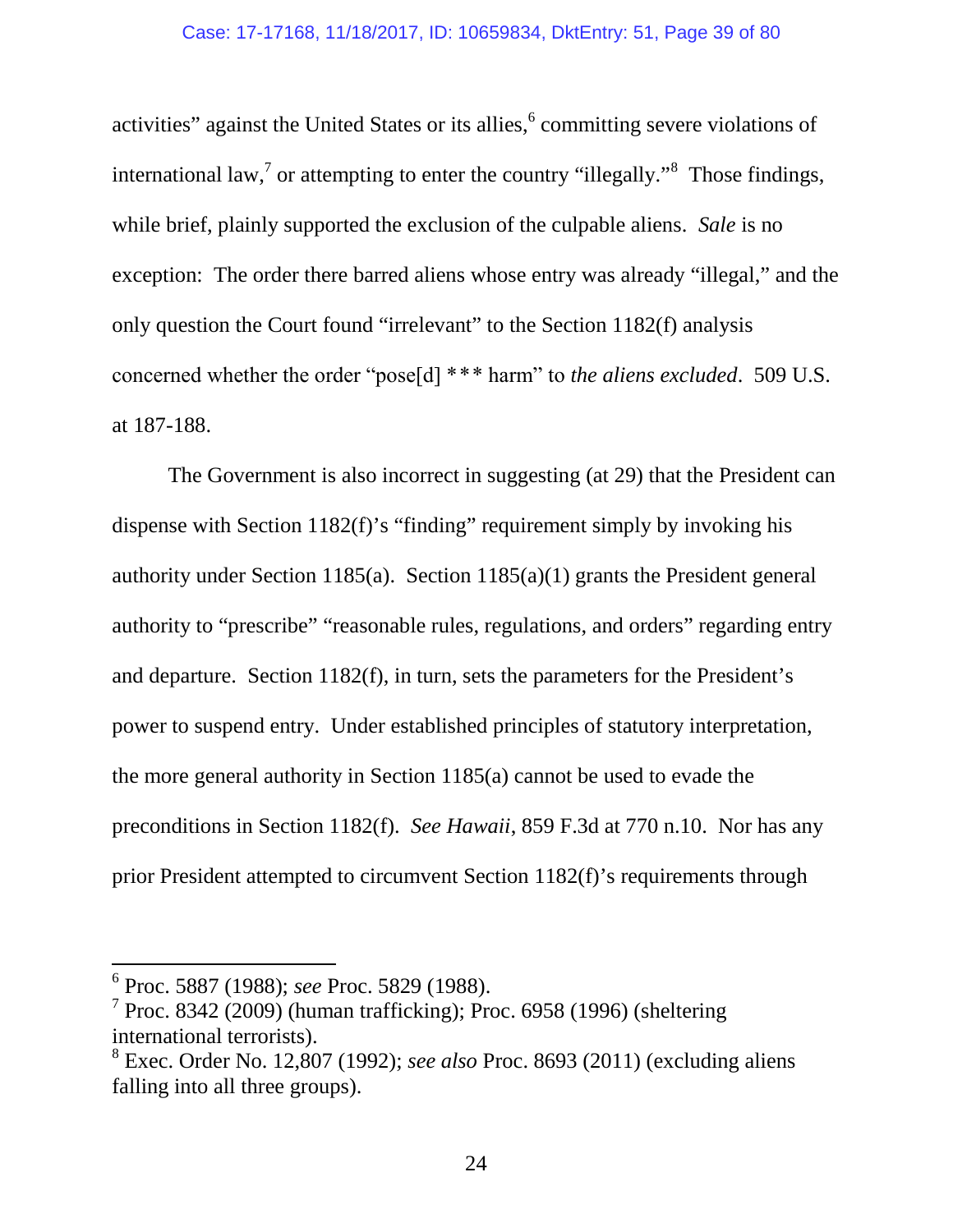Section 1185(a); every previous order suspending a class of aliens has both invoked Section 1182(f) and offered some finding in support of the exclusion.<sup>9</sup>

### b. EO-3's findings are inadequate.

EO-3's findings fail to support the sweeping restrictions the President has imposed. The principal reason the order gives for banning every national of six countries is that those nations lack adequate "identity-management and information-sharing protocols and practices" to provide the United States "sufficient information to assess the risks" that their nationals pose. EO-3  $§$  1(h)(i). As the District Court explained, that finding is wholly inadequate for at least three reasons.

*First*, the law already addresses the problem the President identifies. ER 35. "As the law stands, a visa applicant bears the burden of showing that the applicant is eligible to receive a visa," and "[t]he Government already can exclude individuals who do not meet that burden." *Hawaii*, 859 F.3d at 773; *see* 8 U.S.C. § 1361. Contrary to the Government's suggestion (at 37), EO-3 fails to identify any respect in which this individualized adjudication process is "insufficiently protective." It states only that the targeted countries "have 'inadequate' \* \* \*

<sup>&</sup>lt;sup>9</sup> The Government points (at 31) to President Carter's 1979 order, but that order did not suspend entry at all; it simply delegated the President's powers under Section 1185(a)(1) with respect to Iranian visa-holders. Exec. Order No. 12,172, § 1-101 (1979).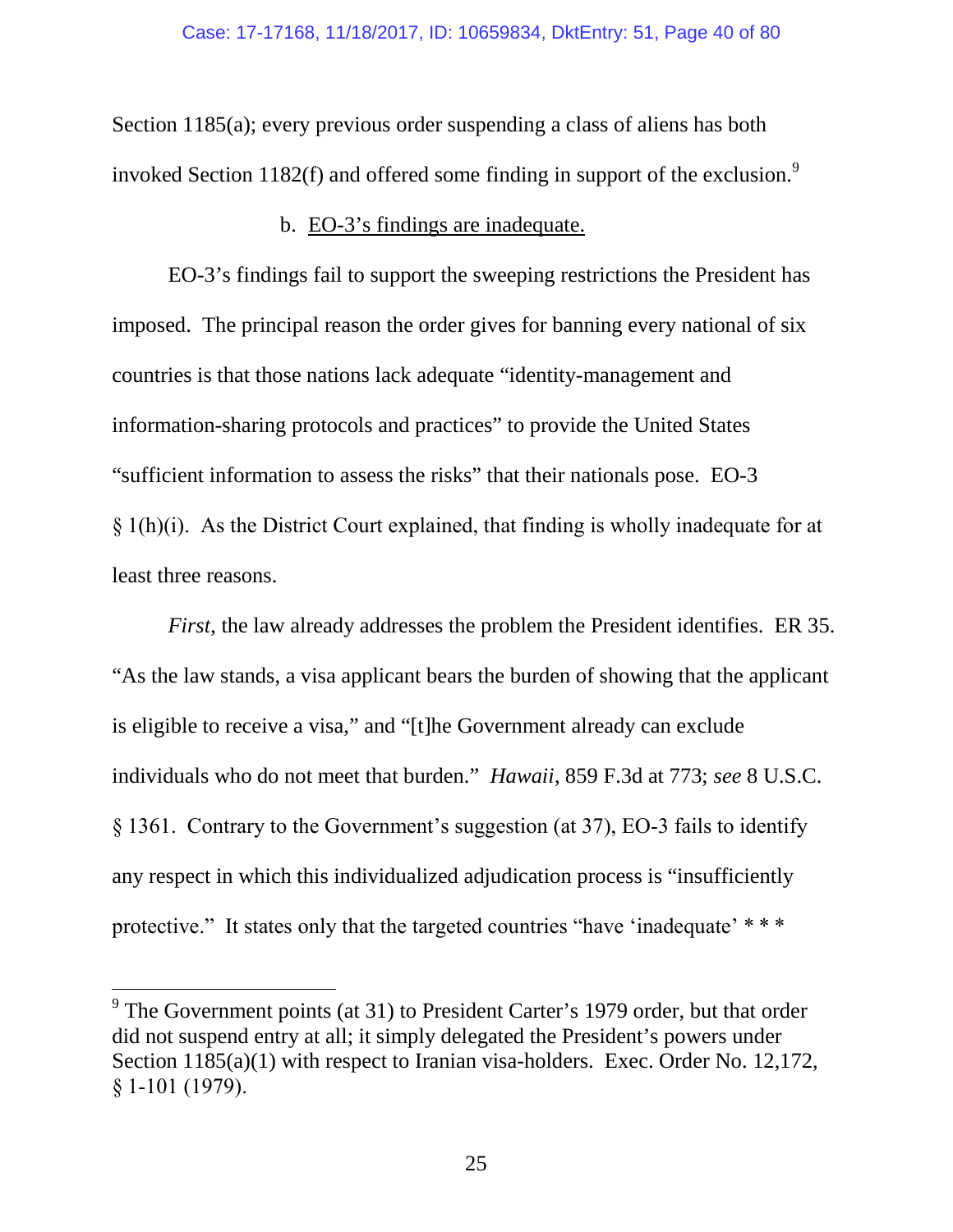information-sharing practices." EO-3 § 1(g). But if a foreign government does not provide information necessary to determine whether a national of that country is a terrorist, immigration officers have full authority to deny entry to that individual. There is no logical basis for imposing additional sweeping restrictions.

*Second*, EO-3 contradicts its stated rationale. ER 36-37. The Government claims that it "lack[s] sufficient information to assess the risks" that nationals of the banned countries purportedly pose, EO-3  $\S$  1(h)(i), but the order permits nationals from nearly every banned country to enter on a wide range of nonimmigrant visas, *id.* § 2(a)-(c), (g)-(h). Just as the Government was unable to explain "why the 50,001st to the 100,000th refugee would be harmful to the national interest" but the 50,000th would not, *Hawaii*, 859 F.3d at 776, EO-3 fails to explain why it would be detrimental to the national interest to admit aliens as business travelers or tourists but not (for example) as crewmembers, exchange visitors, or agricultural workers. *See* U.S. Dep't of State, *Directory of Visa Categories*, https://goo.gl/c1t3P3. The order claims that "mitigating factors" justify these distinctions. EO-3  $\S$  1(h)(iii). Yet none of the factors to which the order points—such as the possibility of "future cooperation," *id*.—even arguably mitigates the information-sharing deficiencies that supposedly motivate the order, let alone explains the order's distinctions among visa categories.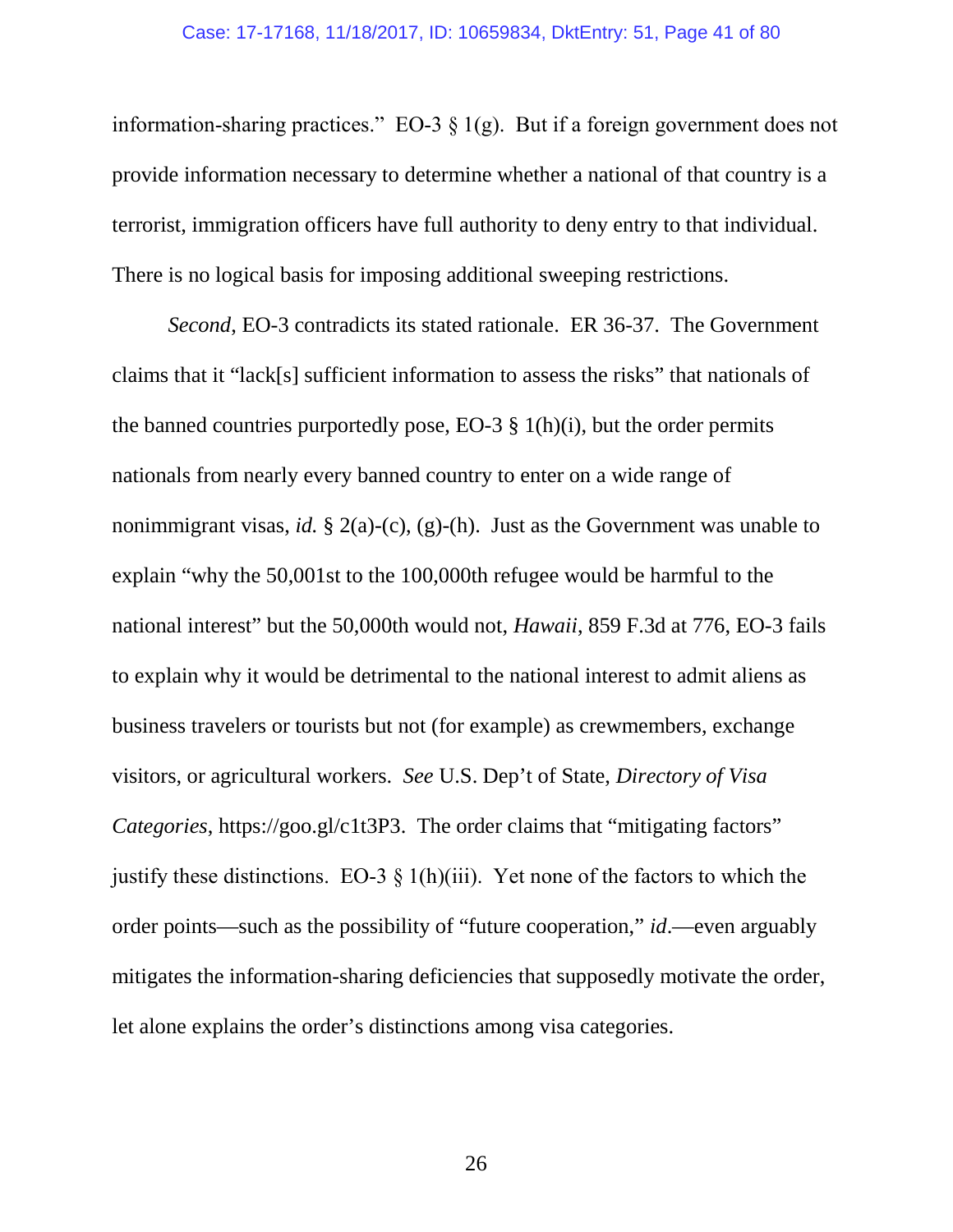Moreover, although EO-3 purports to be the product of a neutral review of each country's information-sharing capabilities and identity-management practices, it conspicuously fails to adhere to its own criteria. ER 35-36. Both Iraq and Venezuela failed to meet the Administration's baseline standards, yet the President declined to impose any entry ban on Iraq and imposed *de minimis* restrictions on Venezuela. *See* EO-3, §§ 1(g), 2(f). Conversely, Somalia satisfied all of the baseline standards, but the President imposed significant restrictions on the country nonetheless. *Id.* § 2(h). The Government's *ad hoc* and highly subjective explanations for these deviations, *see* Br. 38-39, make clear that its neutralsounding criteria were not actually determinative in setting the scope of the ban.

*Third*, EO-3's nationality-based restrictions are substantially overbroad relative to the concerns the President asserts. ER 34. The United States does not need information from a foreign government in order to confirm that a child under the age of five is not a terrorist. Nor is it plausible that the banned countries have meaningful information about aliens "who left as children" or "whose nationality is based on parentage alone." *Hawaii*, 859 F.3d at 773. The Government's only response is to assert (at 36) that a foreign government's identity-management practices apply to all of their nationals. But in the absence of some reason to believe a foreign government has probative information revealing that a toddler or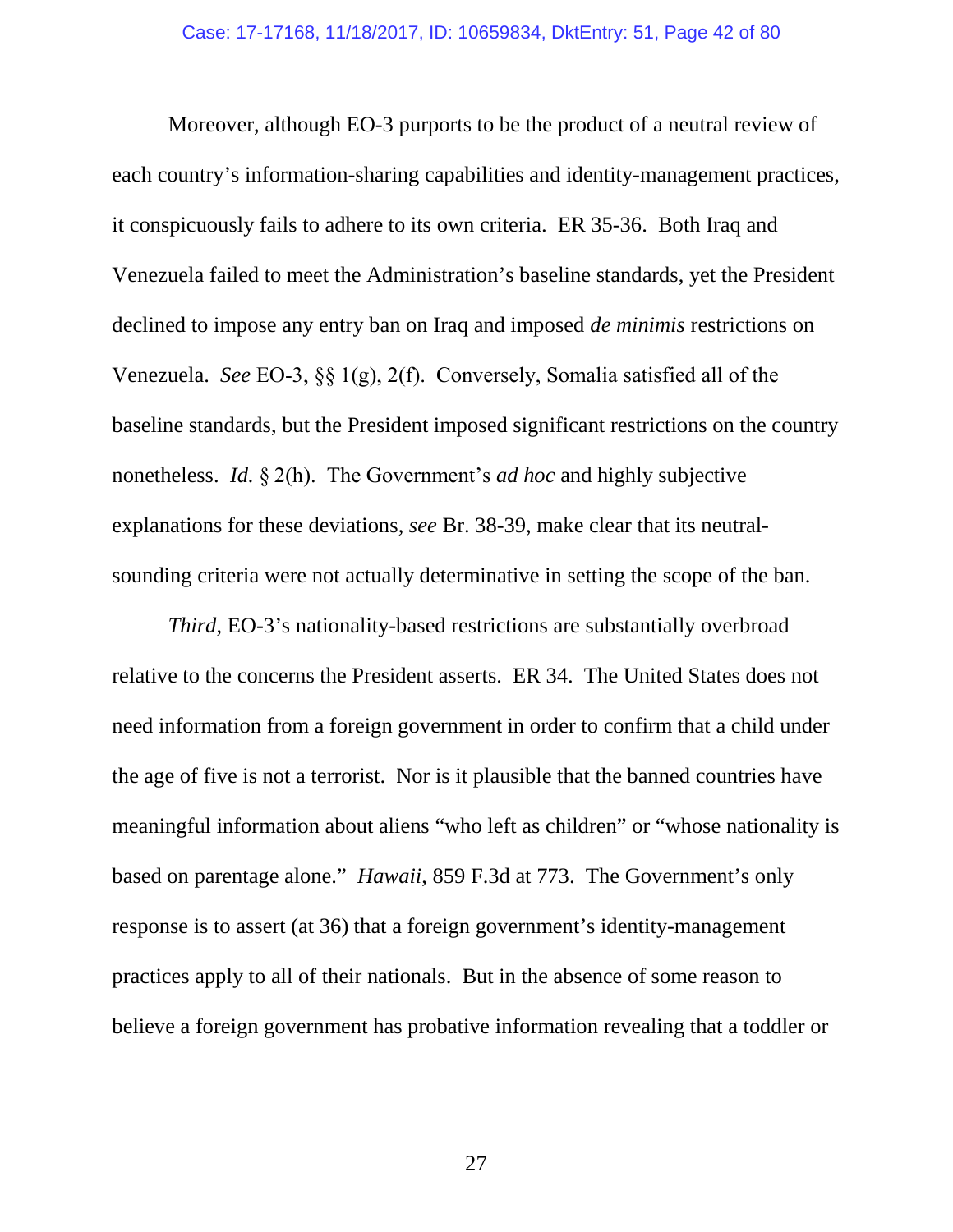#### Case: 17-17168, 11/18/2017, ID: 10659834, DktEntry: 51, Page 43 of 80

a person who has never set foot in the country is a threat, that rationale cannot justify the nationality-based bans the President imposed.

Perhaps recognizing these problems, the President offers an alternative justification for the travel bans: That they serve as a bargaining chip to help "elicit" greater cooperation from the affected governments. EO-3  $\S$  1(h)(i), (iii). That justification does not suffice under the plain text of the statute. Section 1182(f) requires the President to "find" that aliens' "entry \* \* \* would be *detrimental* to the interests of the United States"—that is, that "entry" would be "'harmful' or 'injurious'" in some way. *Hawaii*, 859 F.3d at 770 n.11 (quoting Oxford English Dictionary (3d ed., rev. 2017)). The assertion that EO-3 "provide[s] an *incentive* to foreign countries to modify their practices," Br. 36 (emphasis added), is not a finding that the aliens' entry would be "harmful." *See Hawaii*, 859 F.3d at 771 (rejecting, on similar grounds, EO-2's finding that a ban would help "preserve[] \*\*\* government resources").

Indeed, affirming EO-3 on this ground would effectively nullify the "finding" requirement. Every restriction on entry imposes diplomatic pressure on the target government, and the President can always claim that such pressure furnishes a basis for whatever ban he wishes to impose. Congress set a higher bar—one that every President has easily met in the past. EO-3 fails to meet that threshold.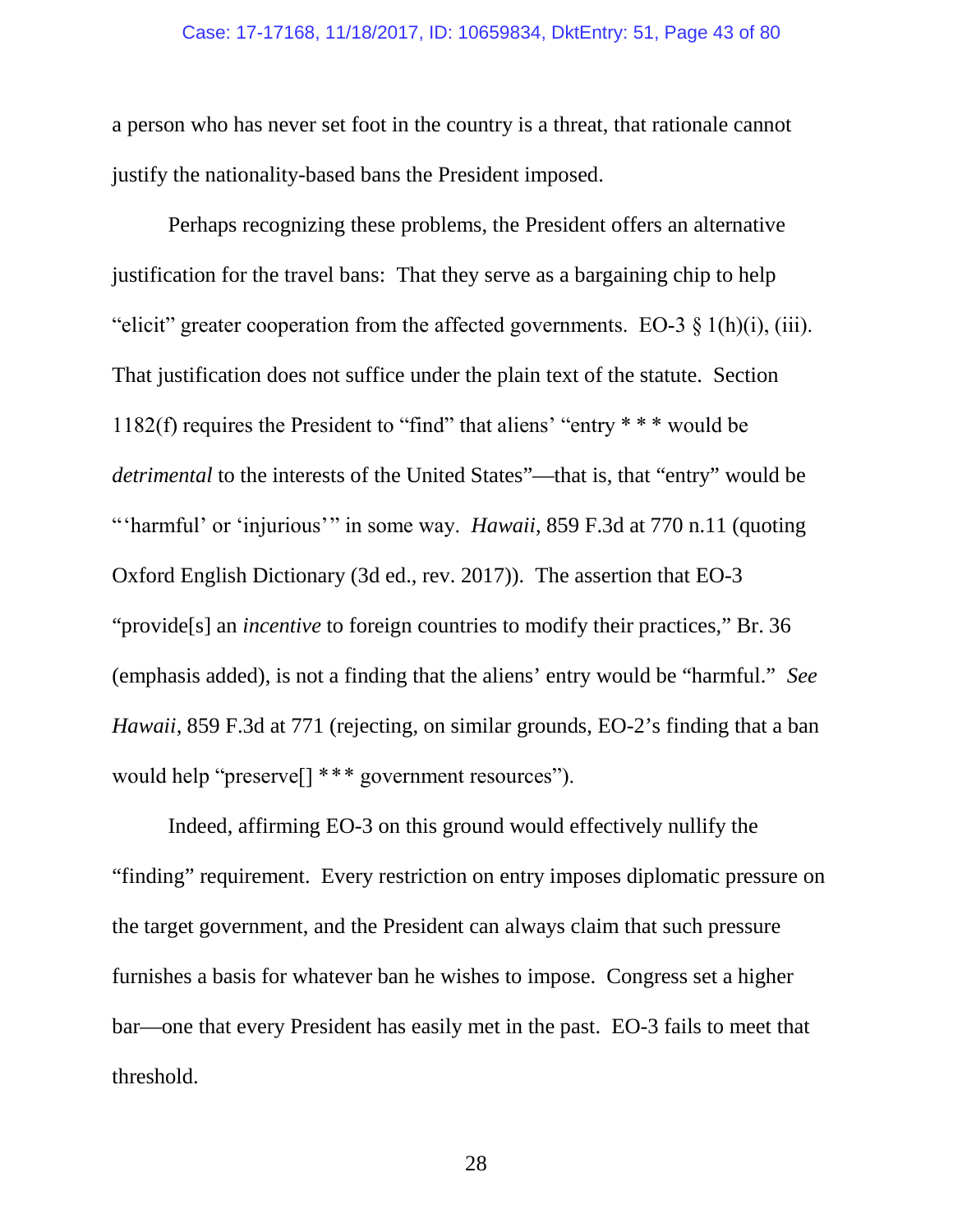*2. EO-3 does not exclude aliens whose entry would be "detrimental to the interests of the United States" within the meaning of Section 1182(f).*

Even if the President had adequately found that entry of the prohibited aliens would pose some risk, the highly generalized risk he identifies would not constitute a "detriment[] to the interests of the United States" within the meaning of the statute. As the Supreme Court has repeatedly made clear, broadly worded grants of authority in the immigration laws should not be construed as limitless delegations; instead, they draw vital limits from their history, purpose, and context. Every relevant source makes clear that Congress considered aliens "detrimental to the interests of the United States" only if (1) the aliens *themselves* pose a threat to national security (such as spies, saboteurs, or war criminals), or (2) admitting the aliens more broadly threatens congressional policy when Congress cannot practicably act. EO-3 satisfies neither limit on the President's authority.

# a. The words "detrimental to the interests of the United States" derive meaningful content from their history, purpose, and context.

It is well-settled that broadly worded immigration statutes should not be read, "in isolation and literally," to confer "unbounded authority." *United States* v. *Witkovich*, 353 U.S. 194, 199 (1957). In drafting the immigration laws, Congress "must of necessity paint with a brush broader than it customarily wields in domestic areas." *Zemel* v. *Rusk*, 381 U.S. 1, 17 (1965). Immigration policy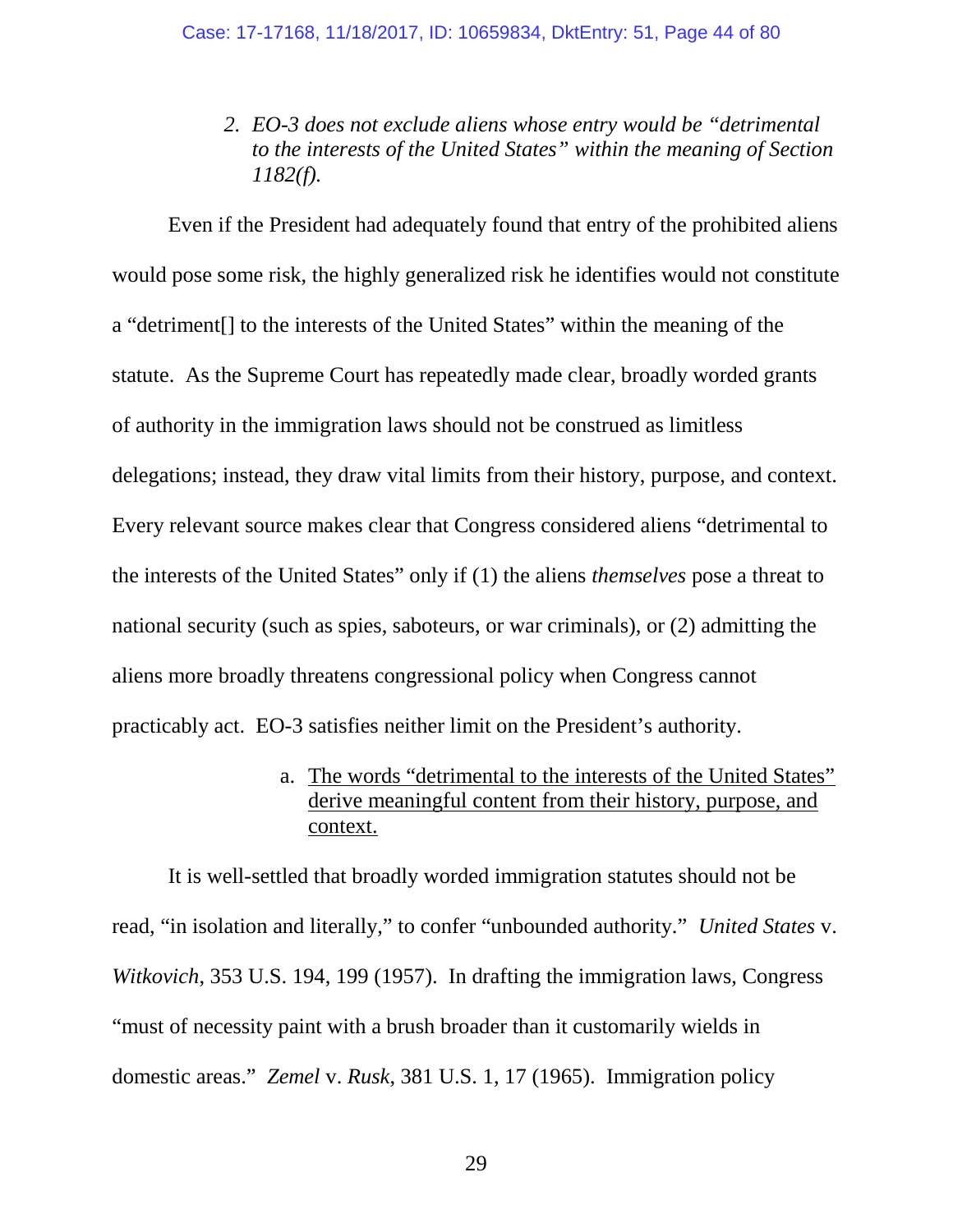encompasses "infinitely variable conditions," *Knauff*, 338 U.S. at 543, and "require[s] consideration of 'changing political and economic circumstances,'" *Jama* v. *Immigration & Customs Enf't*, 543 U.S. 335, 348 (2005). Congress cannot easily reduce these conditions to a "specific formula." *Knauff*, 338 U.S. at 543. But that does not mean that Congress wishes to "grant [the Executive] totally unrestricted freedom of choice." *Zemel*, 381 U.S. at 17. Rather, the Supreme Court has instructed that broad provisions of the immigration laws derive "rational content" from "all relevant considerations," including their history, purpose, context, executive practice, and the Constitution itself. *Witkovich*, 353 U.S. at 199.

In *Kent* v. *Dulles*, 357 U.S. 116 (1958), for instance, the Supreme Court considered a statute granting the President authority to "designate and prescribe [passport rules] for and on behalf of the United States." *Id.* at 123. Although this power was "expressed in broad terms," the Court refused to read it as a grant of "unbridled discretion." *Id.* at 127-128. Instead, the Court noted that Presidents had consistently applied prior statutes to refuse passports only on "two" specific grounds: lack of citizenship and illegal conduct. *Id.* at 127. "[T]hose two [grounds]" were "the only ones which it could fairly be argued were adopted by Congress in light of prior administrative practice," and so marked the limits of the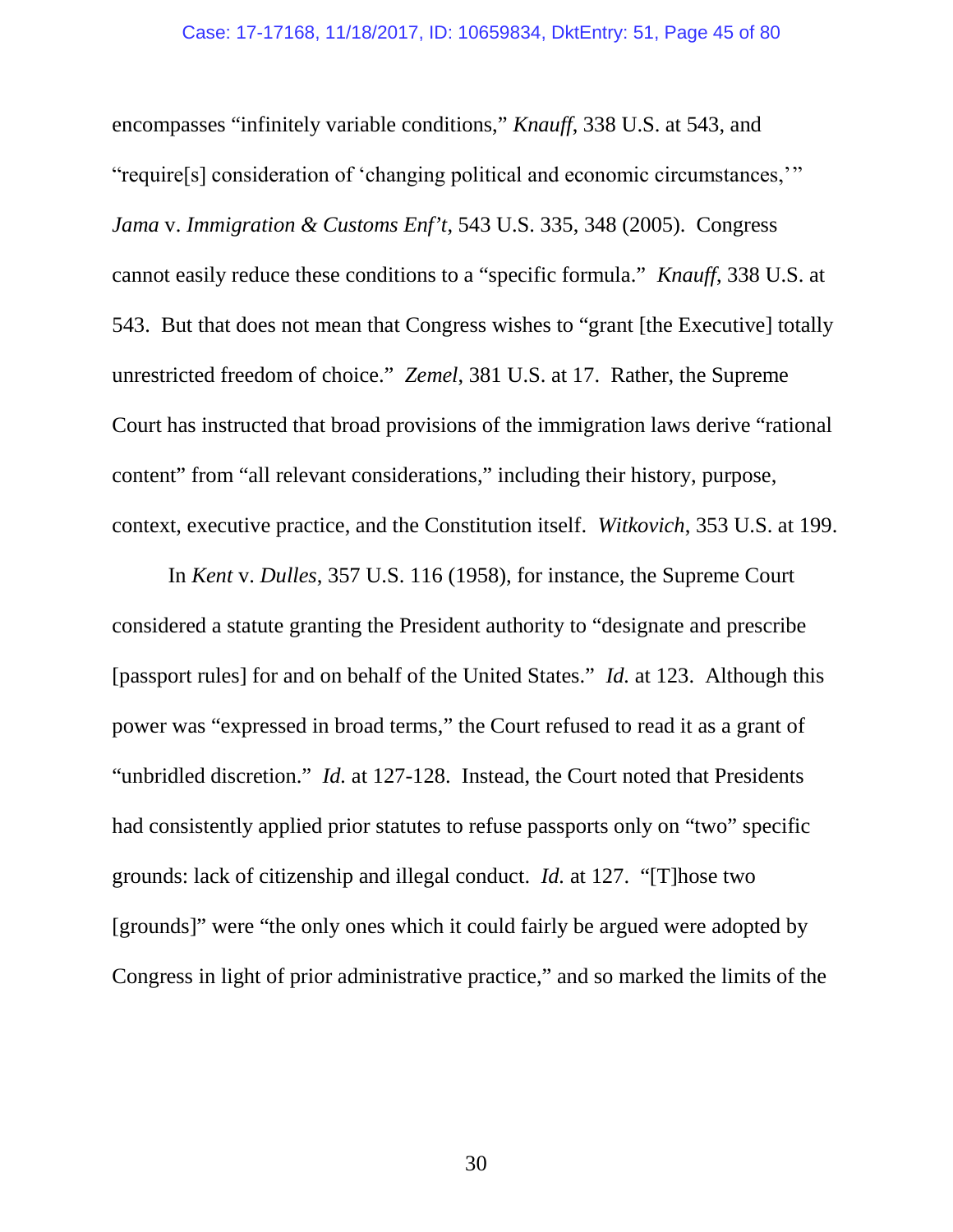President's power. *Id.* at 127-128; *see Zemel*, 381 U.S. at 17-18 ("reaffirm[ing]" this holding); *Haig* v. *Agee*, 453 U.S. 280, 297-298 (1981) (same).<sup>10</sup>

The Supreme Court and this Court have "read significant limitations into other immigration statutes." *Zadvydas* v. *Davis*, 533 U.S. 678, 689 (2001); *see Kim Ho Ma* v. *Ashcroft*, 257 F.3d 1095, 1106 (9th Cir. 2001). In *Witkovich*, the Court held that the Attorney General's "seemingly limitless" authority to "require whatever information he deems desirable of aliens" authorized only those questions relevant to the statute's "purpose" of assessing "deporta[bility]." 353 U.S. at 199-200. In *Mahler* v. *Eby*, 264 U.S. 32 (1924), the Court held that a statute granting officers authority to deport any aliens they "find  $\lceil$  \* \* \* [to be] undesirable residents of the United States" needed to be read in light of the "declared policy of Congress" and "previous legislation of a similar character," which gave the words "the quality of a recognized standard." *Id.* at 40. Other examples abound. $11$ 

This interpretive approach applies with particular force to statutes granting authority to act in "the public interest" or "the interests of the United States." The

<sup>10</sup> Although *Kent* noted that a contrary reading might raise First Amendment concerns, *Zemel* and *Haig* explicitly rejected such arguments and relied on the statute's text and history alone. *See Zemel*, 381 U.S. at 16-17; *Haig*, 453 U.S. 308.

<sup>11</sup> *See, e.g.*, *Zadvydas*, 533 U.S. at 689; *INS* v. *Nat'l Ctr. for Immigrants' Rights*, 502 U.S. 183, 191-194 (1991); *Carlson* v. *Landon*, 342 U.S. 524, 543-544 (1952); *Kim Ho Ma*, 257 F.3d at 1111; *Romero* v. *INS*, 39 F.3d 977, 980-981 (9th Cir. 1994).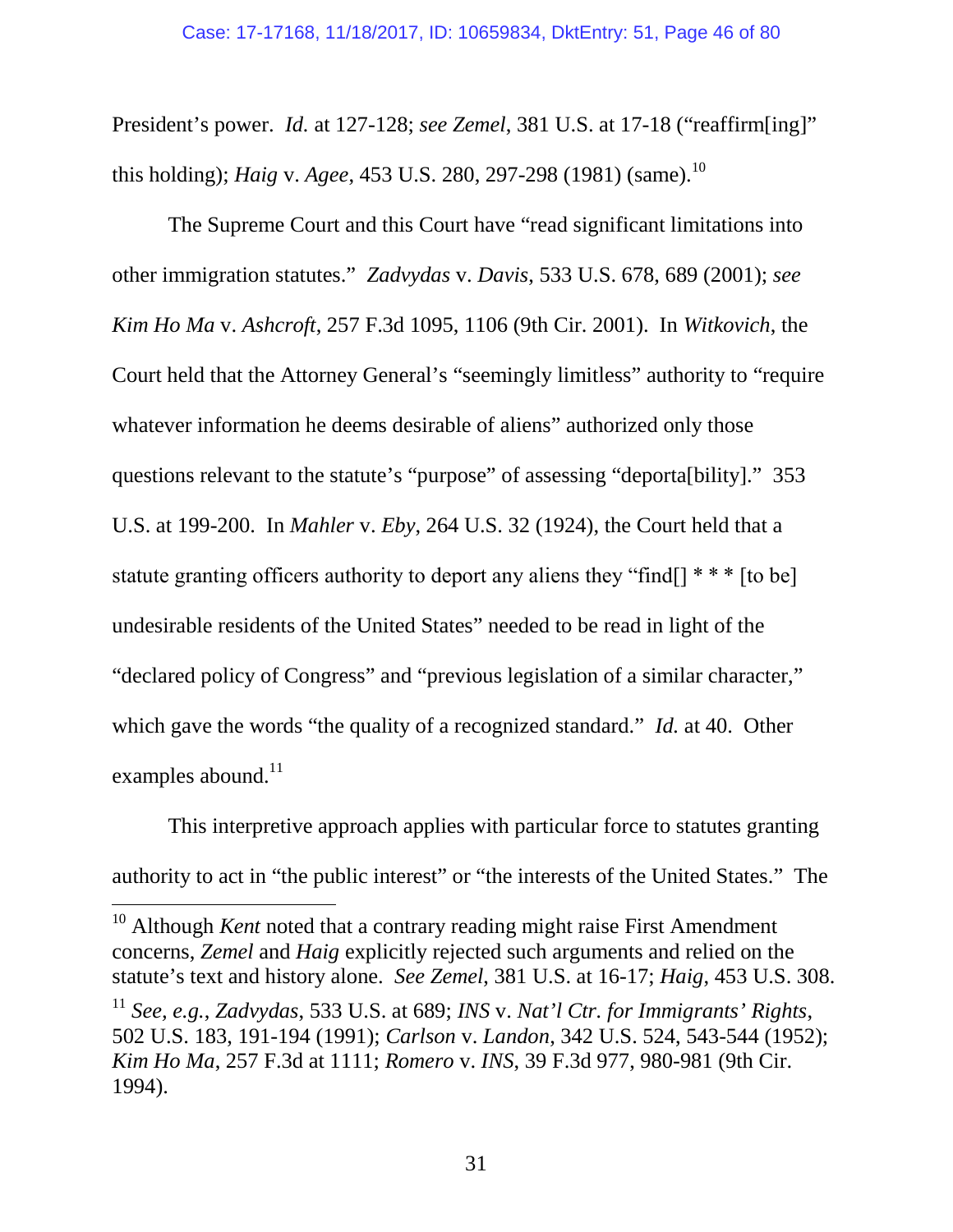### Case: 17-17168, 11/18/2017, ID: 10659834, DktEntry: 51, Page 47 of 80

Court has long made clear that "[i]t is a mistaken assumption" that broad formulations like these make "a mere general reference to public welfare without any standard to guide determinations." *N.Y. Cent. Sec. Corp.* v. *United States*, 287 U.S. 12, 24 (1932). Rather, such words are invariably limited by "ascertainable criteria" derived from "[t]he purpose of the Act, the requirements it imposes, and the context of the provision in question." *Id.* at 24-25; *see Whitman* v. *Am. Trucking Ass'ns*, 531 U.S. 457, 474 (2001) ("[W]e have found an 'intelligible principle' in various statutes authorizing regulation in the 'public interest.'").<sup>12</sup>

These same principles govern the interpretation of Section 1182(f). That statute confers authority in "broad terms": It authorizes the President to exclude aliens found "detrimental to the interests of the United States." But this language is no broader—indeed, in some cases narrower—than provisions conveying power to make passport rules "on behalf of the United States," *Kent*, 357 U.S. at 123, demand information "deem[ed] fit and proper," *Witkovich*, 353 U.S. at 195, exclude "undesirable residents of the United States," *Mahler*, 264 U.S. at 40, or act in "the public interest," *N.Y. Cent. Sec. Corp.*, 287 U.S. at 24. Congress has made clear that those statutes "derive \* \* \* meaningful content" from their history, purpose, and context. *Knauff*, 338 U.S. at 543. Section 1182(f) must, as well.

<sup>12</sup> *See, e.g.*, *United States* v. *Lowden*, 308 U.S. 225, 230 (1939); *Nat'l Broad. Co.* v. *United States*, 319 U.S. 190, 216 (1943); *Gulf States Util. Co.* v. *Fed. Power Comm'n*, 411 U.S. 747, 757-762 (1973).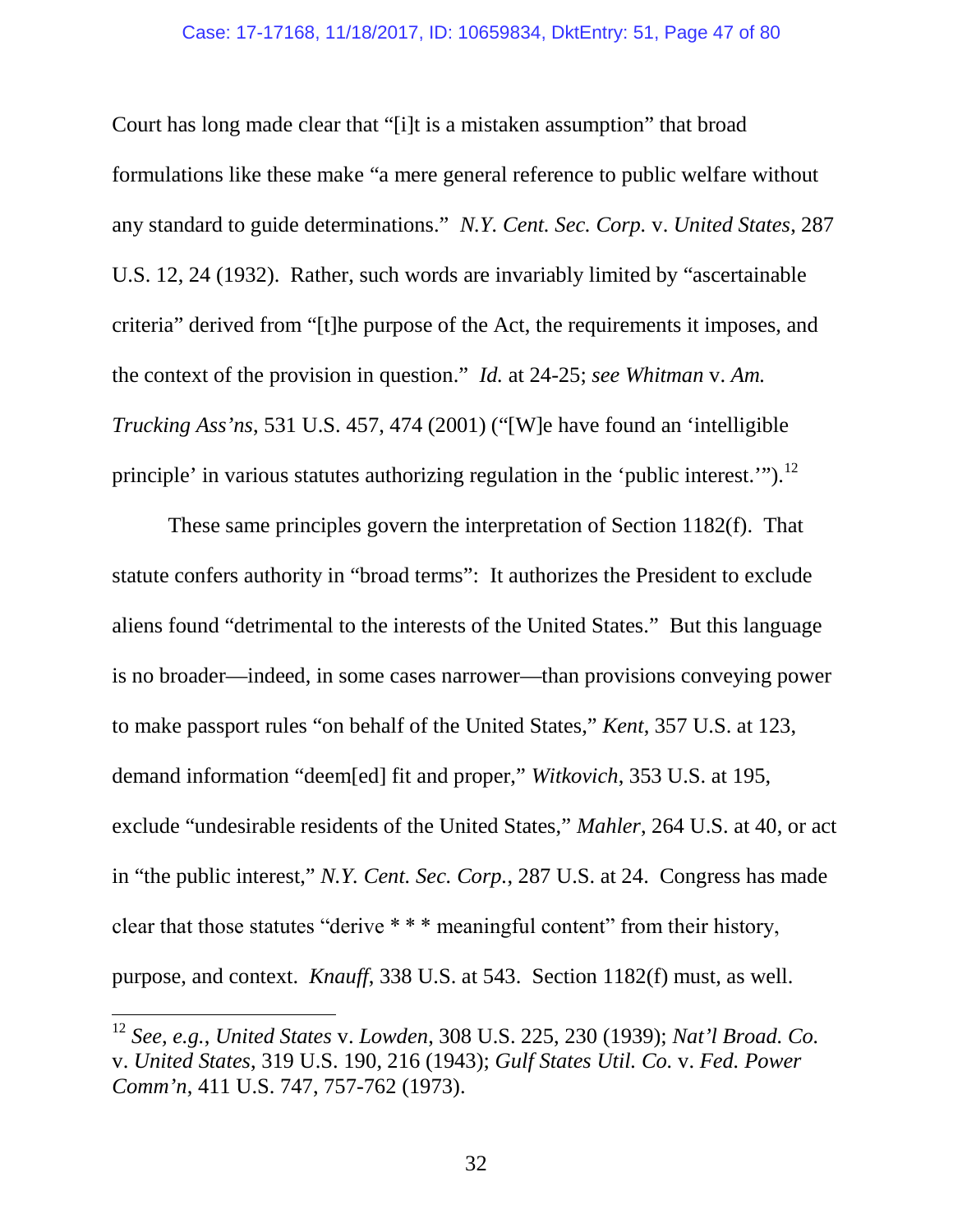b. The President may find aliens' entry "detrimental to the interests of the United States" only if the aliens (1) themselves threaten national security or (2) threaten congressional policy in an exigency.

And every source of Section 1182(f)'s meaning speaks with a single voice. Congress intended to permit the President to find aliens' entry "detrimental to the interests of the United States" in only two broad circumstances: where (1) the aliens *themselves* pose a threat to national security (such as spies, saboteurs, and war criminals); or (2) the aliens more broadly threaten congressional policy when Congress cannot practicably act (such as during a fast-moving diplomatic crisis, war, or national emergency). These limits are reflected in the settled meaning of the statute's words at the time of Section 1182(f)'s enactment, the drafters' express and repeated statements of purpose, nearly a century of practice, and the context provided by both the statutory structure and the constitutional separation of powers.

i. Text. Start with the words of the statute. It is a basic principle of statutory construction that when Congress enacts a phrase that "has been given a uniform interpretation by inferior courts or the responsible agency," a later statute "perpetuating the wording is presumed to carry forward that interpretation." Antonin Scalia & Bryan A. Garner, Reading Law 322 (2012); *see Sekhar* v. *United States*, 133 S. Ct. 2720, 2724 (2013). Applying this principle in *Kent*, *Zemel*, and *Haig*, for instance, the Supreme Court held that a passport statute enacted in 1918,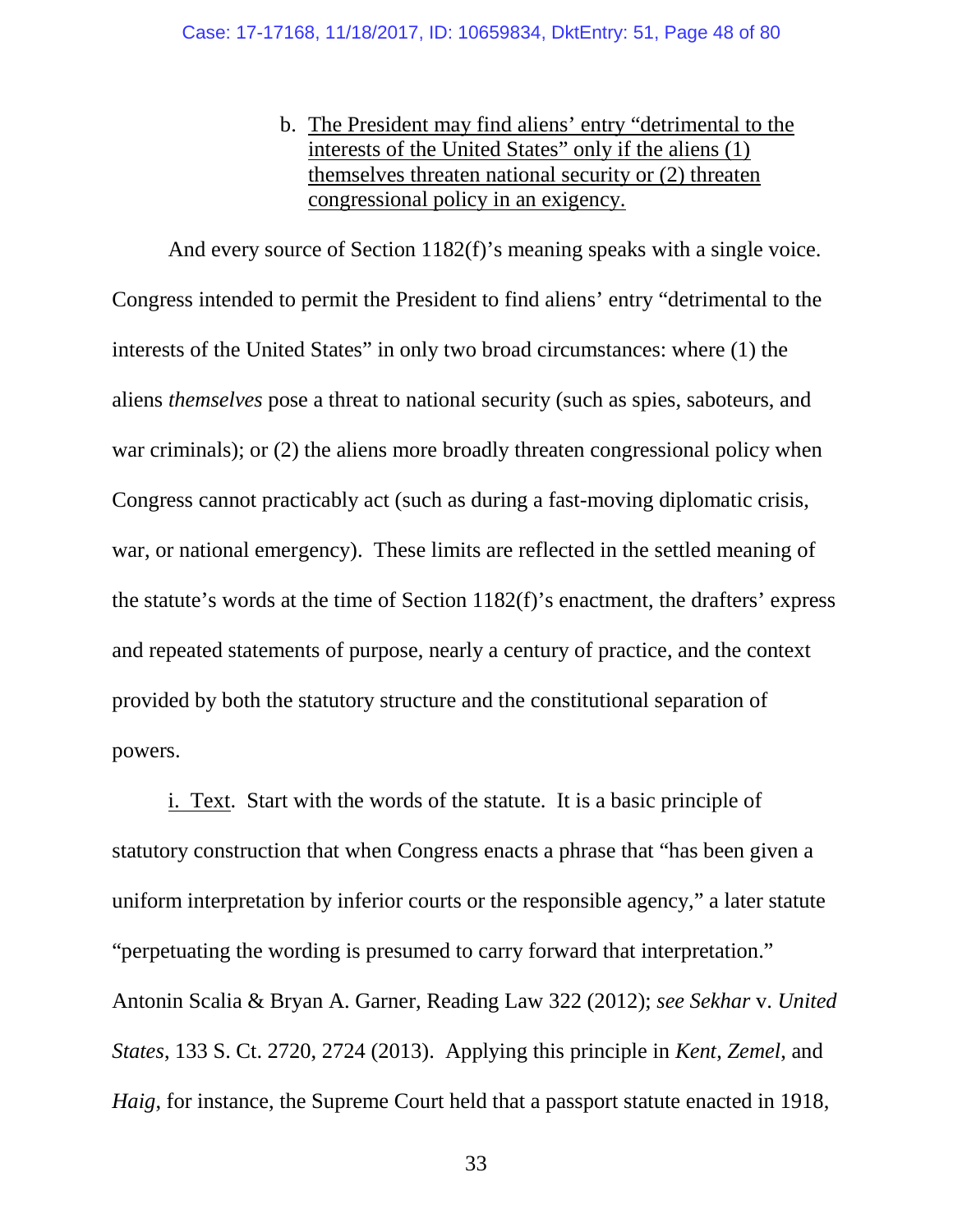#### Case: 17-17168, 11/18/2017, ID: 10659834, DktEntry: 51, Page 49 of 80

extended in 1941, and made permanent in 1952 implicitly incorporated two longstanding limits evident in the "administrative practice" followed under the predecessor statutes. *Kent*, 357 U.S. at 128; *see Zemel*, 381 U.S. at 17-18l; *Haig*, 453 U.S. at 297-298; *see also, e.g.*, *Mahler*, 264 U.S. at 40; *Lichter*, 334 U.S. at 783-784.

The same interpretive rule applies here. Congress first gave the President explicit authority to regulate entry in 1918, at the height of World War I. That statute provided that "when the United States is at war," the President could suspend the entry of aliens (and set passport rules and departure controls) "if the President shall find that the public safety requires [it] \* \* \* and shall make public proclamation thereof." Act of May 22, 1918, § 1(a), 40 Stat. 559, 559. In 1918, President Wilson exercised this authority to bar a narrow set of aliens who directly sought to harm national security, including spies, saboteurs, and other subversives. Proc. 1473, § 2 (1918); *see* 58 Cong. Rec. 7303 (1919); H.R. Rep. No. 65-485, at 3 (1918). He described these aliens as "*prejudicial to the interests of the United States*." Proc. 1473, § 2 (emphasis added).

In 1941, on the eve of World War II, Congress incorporated President Wilson's words into law. It amended the 1918 statute to provide that the President could exclude aliens during "war or \* \* \* national emergency" if he found that "*the interests of the United States* require" it. Act of June 21, 1941, 55 Stat. 252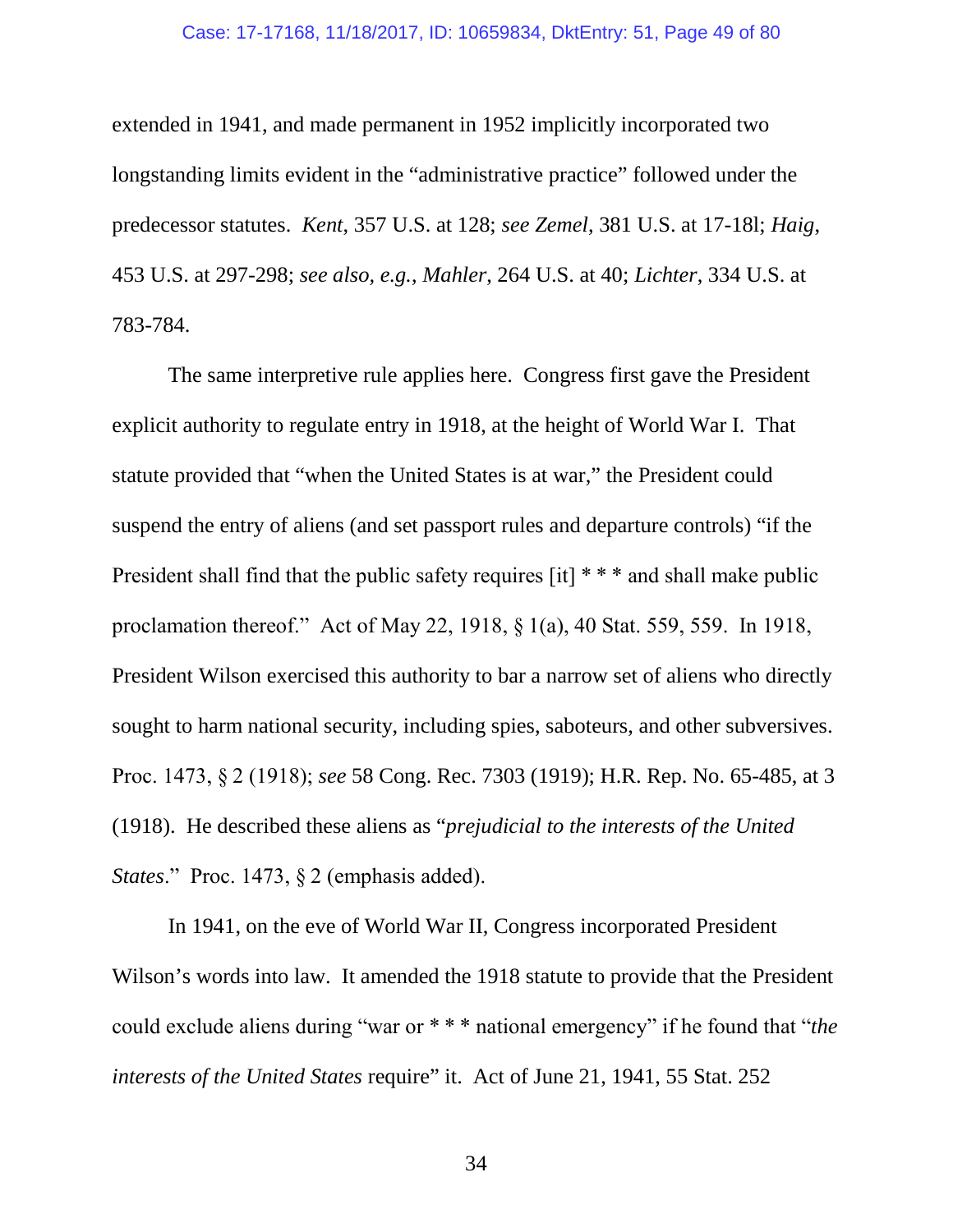(emphasis added). President Roosevelt and his administration then issued regulations excluding several "[*c*]*lasses of aliens* whose entry [wa]s deemed to be *prejudicial to the interests of the United States*." 6 Fed. Reg. 5929, 5931 (Nov. 22, 1941) (emphases added); *see* Proc. 2523, § 3 (1941). Just as in President Wilson's order, those "classes" consisted exclusively of aliens who themselves threatened national security, such as spies and saboteurs. 22 C.F.R. § 58.47(b)-(h) (1941); *see also id.* §58.47(a) (excluding aliens who were already statutorily inadmissible). Importantly, the regulations also added a catchall category, authorizing the exclusion of "[*a*]*ny alien* \* \* \* in whose case circumstances of a similar character may be found to exist, which render the alien's admission prejudicial to the interests of the United States, which it was the purpose of the act of June 21, 1941 \* \* \* to safeguard." *Id.* § 58.47(i) (emphasis added).

President Truman continued the same practice. In 1945, his administration marginally broadened the "[c]lasses of aliens" deemed "prejudicial to the interests of the United States" to include "war criminal[s]." 10 Fed. Reg. 8997, 9000-01  $(July 21, 1945).<sup>13</sup>$  And in 1949, the President "ratified and confirmed" the wartime regulations by proclamation. Proc. 2850 (1949).

<sup>&</sup>lt;sup>13</sup> Pursuant to the Alien Enemies Act, the regulations were also expanded to include "enemy aliens" aged fourteen or older. 22 C.F.R. § 58.53(i) (1945); *see* 50 U.S.C. § 21.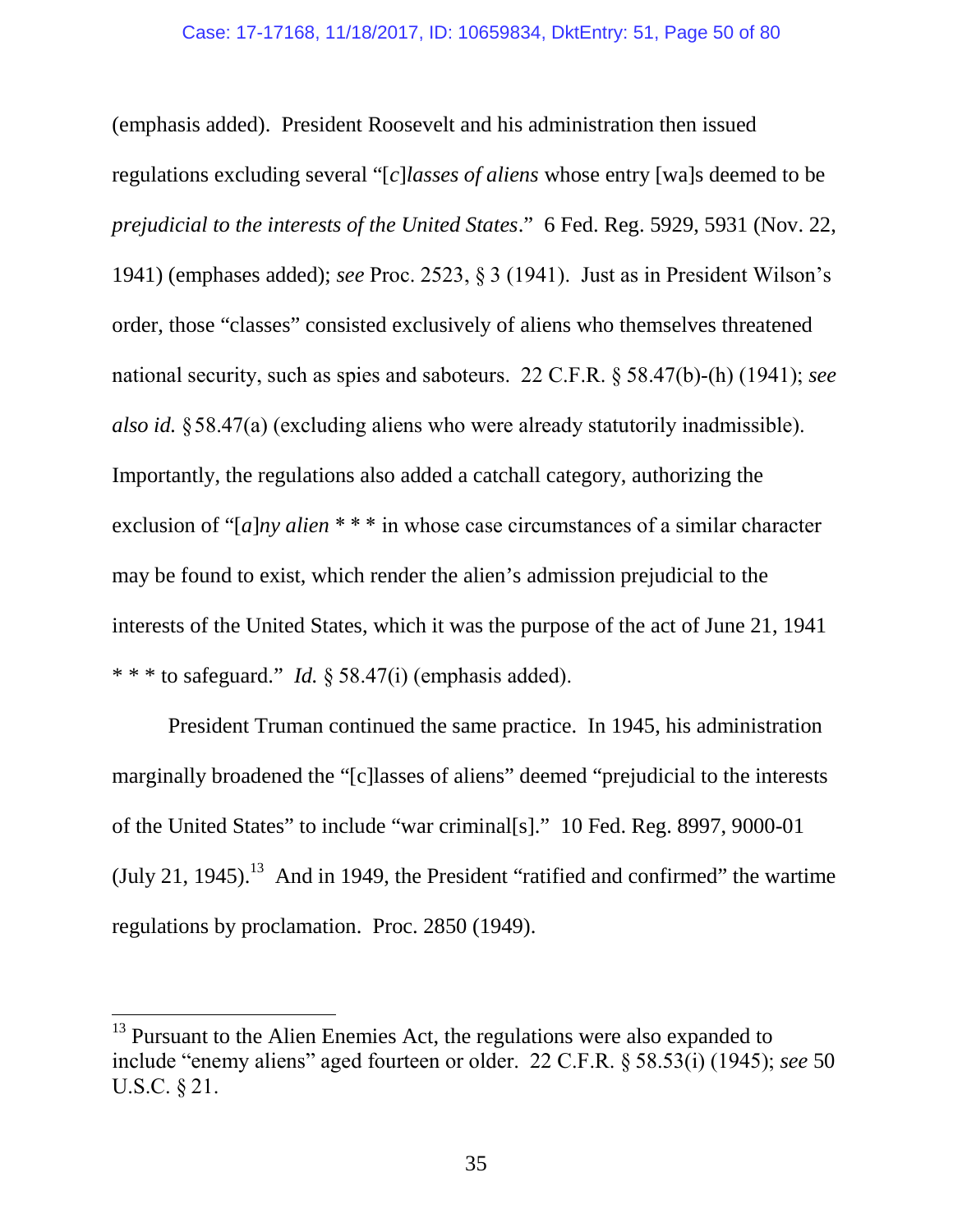Accordingly, when Congress enacted the INA in 1952, it acted against an unbroken practice—spanning two World Wars, six Presidents, and the outbreak of the Korean War and the Cold War—under which only two broad "class[es] of aliens" were designated as "prejudicial to the interests of the United States." Presidents had excluded aliens akin to subversives, spies, and war criminals who themselves posed a threat to national security. And at least since 1941, Presidents had reserved residual authority, in times of war and emergency, to bar the entry of other aliens when "circumstances of a similar character" applied and when the exclusion was necessary to vindicate "the purpose of the act." No President claimed or exercised broader powers.

Congress drafted Section 1182(f) and 1185(a) in a manner that incorporated those historical limits. In Section 1185, it reenacted without relevant change the wartime statute under which Presidents Wilson, Roosevelt, and Truman had issued their regulations and proclamations. Immigration and Nationality Act of 1952, Pub. L. 82-414,  $\S 215(a)$ .<sup>14</sup> And in Section 1182(f), it borrowed the operative

<sup>&</sup>lt;sup>14</sup> Section 1185 also gave the President a broader suite of powers in time of war or national emergency, including the authority to regulate the entry and departure of citizens and set passport rules. In 1978, as part of a revision of the President's authority over "[t]ravel [d]ocumentation," Congress made Section 1185 applicable outside of war and national emergency. Foreign Relations Authorization Act, Fiscal Year 1979, Pub. L. 95-426, § 707(a) (1978). As noted above, Section 1185(a) has never been invoked as a standalone authority to suspend entry, and the fact that it shares its origins with Section 1182(f) further demonstrates that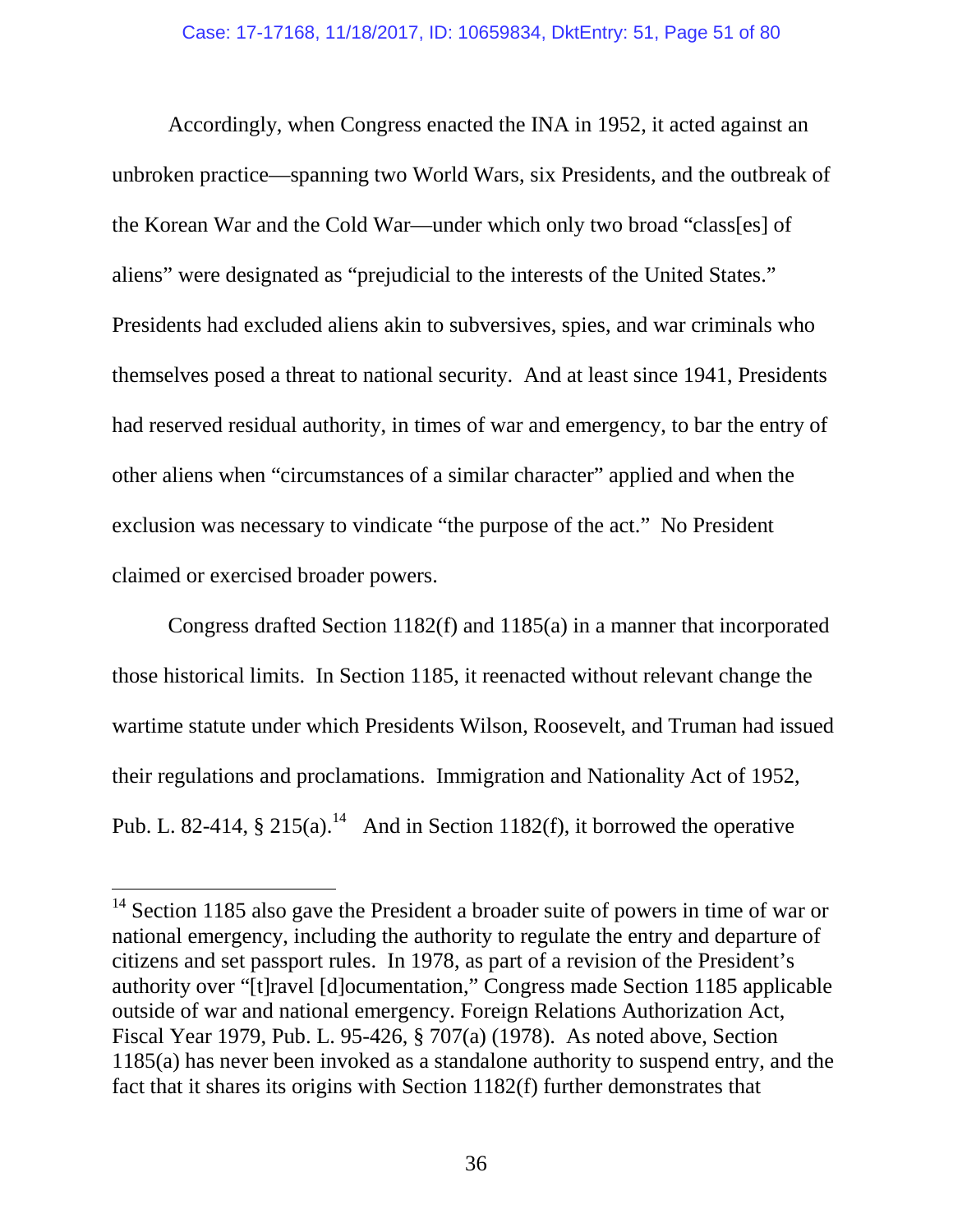### Case: 17-17168, 11/18/2017, ID: 10659834, DktEntry: 51, Page 52 of 80

language of the implementing regulations and proclamations almost verbatim and permitted the President to exclude "class[es] of aliens \*\* \* detrimental to the United States" during times of peace, as well. *Id.* §212(f). Absent "evidence of any intent to repudiate the longstanding administrative construction"—of which there is none—it is reasonable to infer that Congress intended these words to convey the same limited meaning they had carried for decades. *Haig*, 453 U.S. at 297-298.

ii. Purpose. The statute's purpose unambiguously supports this reading. Every enactment from 1918 to 1952 was accompanied by unusually clear statements of purpose, which make plain that Congress sought to empower the President to exclude "subversives" or to act in times of exigency—not to wield a broader power that could be used to overthrow the immigration laws.

The drafters of the 1918 statute expressly stated that their "intent" was to "stop an important gap in the war legislation of the United States." H.R. Rep. No. 65-485, at 2. As the House report explained, Congress principally sought to authorize the President to exclude "renegade Americans or neutrals" who were employed as German "agents." *Id.* But it explained that the provision was drafted more "broad[ly]" because "[n]o one can foresee the different means which may be

Congress did not intend it to confer a broader suspension power than that provision. *See supra* pp. 24-25.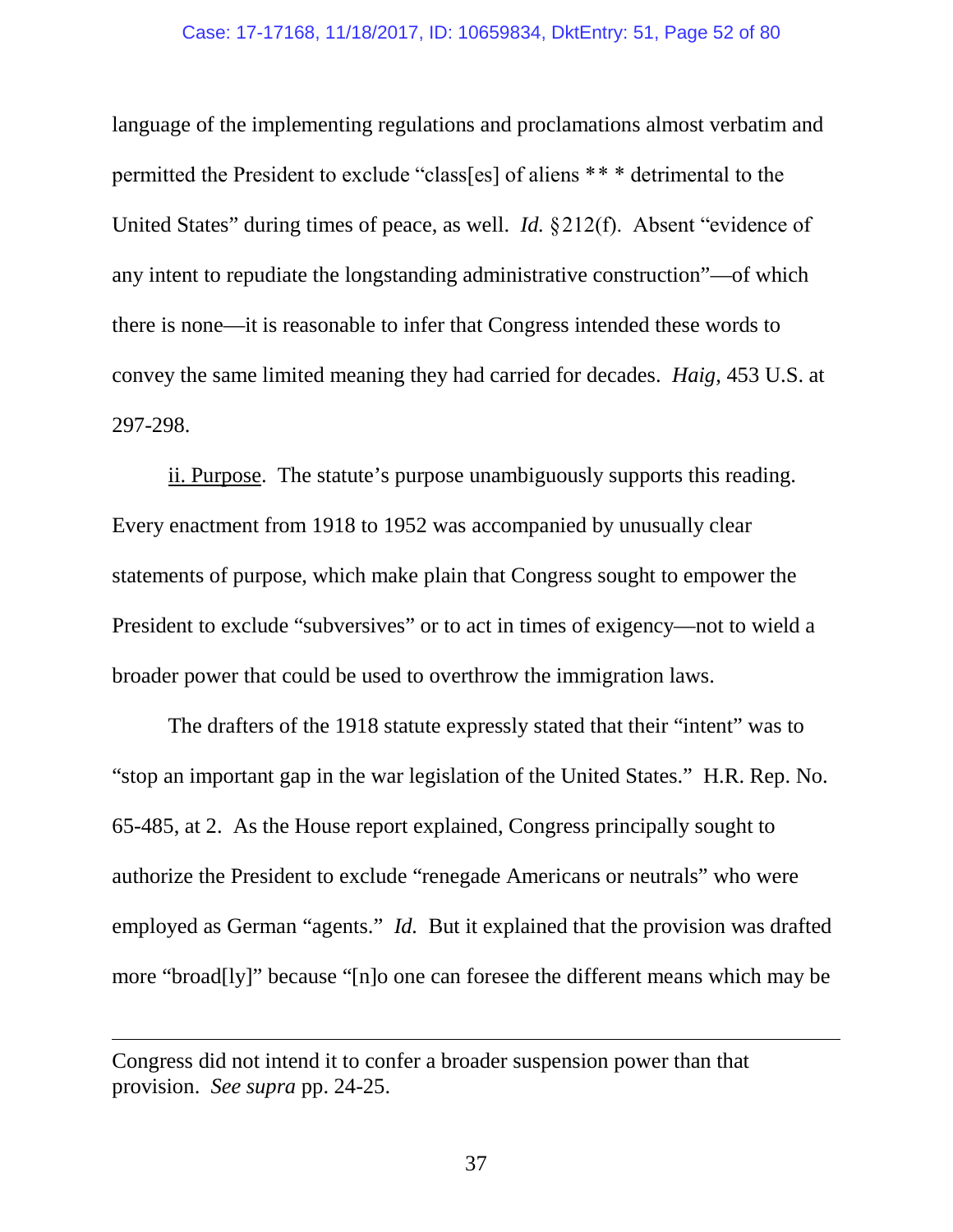### Case: 17-17168, 11/18/2017, ID: 10659834, DktEntry: 51, Page 53 of 80

adopted by hostile nations to secure military information or spread propaganda and discontent," and because it was "obviously impracticable [for the President] to appeal to Congress for new legislation in each new emergency." *Id.* at 3.

The drafters of the 1941 statute shared the same limited objectives. President Roosevelt initially requested authority to exclude aliens harmful to "the interests of the United States" so that he could exclude foreign agents "engaged in espionage and subversive activities" prior to the outbreak of war. 87 Cong. Rec. 5048 (1941) (statement of Ruth Shipley, Director, Passport Division, U.S. Dep't of State). Several members of Congress balked at this language, however, because it appeared to "give the President of the United States unlimited power, under any circumstances, to make the law of the United States," *id.* at 5326 (statement of Sen. Taft), or to "override the immigration laws," *id.* at 5050 (statement of Rep. Jonkman). The bill's sponsors reassured them that the statute "would *only* operate against those persons who were committing acts of sabotage or doing something inimical to the best interests of the United States, *under the Act as it was in operation during* [*World War I*]." *Id.* at 5049 (statement of Rep. Eberharter) (emphases added); *see id.* at 5052 (statement of Rep. Johnson). The State Department offered a similar "assurance" that "the powers granted in the bill would not be used except for the objective" of "suppress[ing] subversive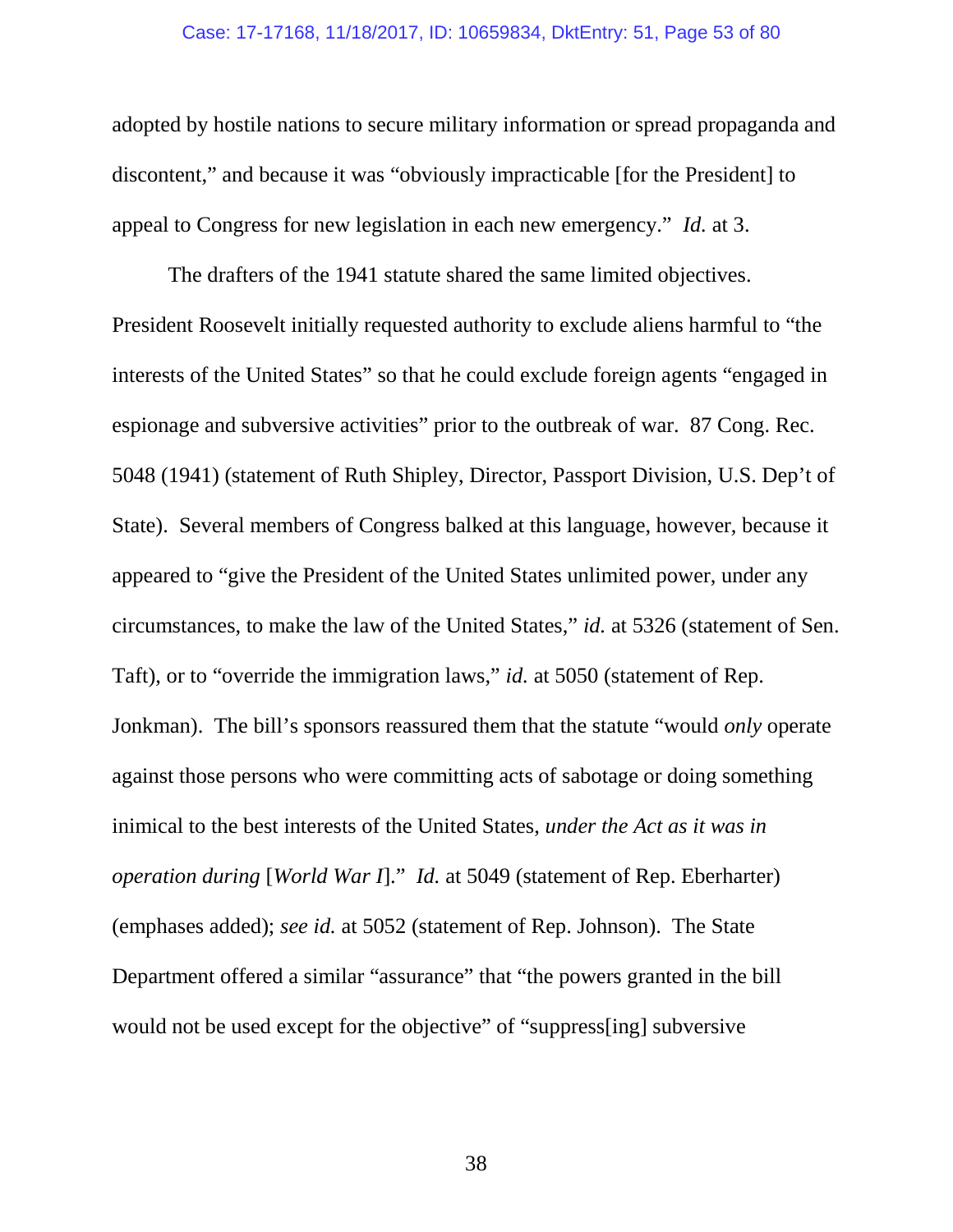activities." *Id.* at 5386 (statement of Rep. Van Nuys); *see id.* at 5048 (statement of Director Shipley).

As noted above, Presidents Roosevelt and Truman fulfilled that promise. *See supra* pp. 34-35. And in 1952, when Congress borrowed the express terms of the wartime regulations to create Section 1182(f), the provision attracted almost no debate—itself a telling indication that Congress did not intend to confer a vast power it had previously been assured the President did not possess. *See Chisom* v. *Roemer*, 501 U.S. 380, 396 & n.23 (1991) ("Congress' silence in this regard can be likened to the dog that did not bark.").<sup>15</sup> The sole explanation by the bill's supporters reaffirmed the statute's longstanding objective: Representative Walter, the House sponsor, stated that Section 1182(f) was "essential" because it would permit the President to suspend entry during an exigency, like an "epidemic" or economic crisis, in which "it is impossible for Congress to act." 98 Cong. Rec. 4423 (1952).

iii. Executive practice. Presidential practice since 1952 provides further support for this reading. Of the dozens of exclusion orders issued under Section

<sup>&</sup>lt;sup>15</sup> Some opponents of the INA made statements expressing concern that Section 1182(f) would vest the President with unbounded authority. None of the Act's supporters affirmed these descriptions, and they are not probative. *See Bryan* v. *United States*, 524 U.S. 184, 196 (1998) ("The fears and doubts of the opposition are no authoritative guide to the construction of legislation. In their zeal to defeat a bill, they understandably tend to overstate its reach." (citations omitted)).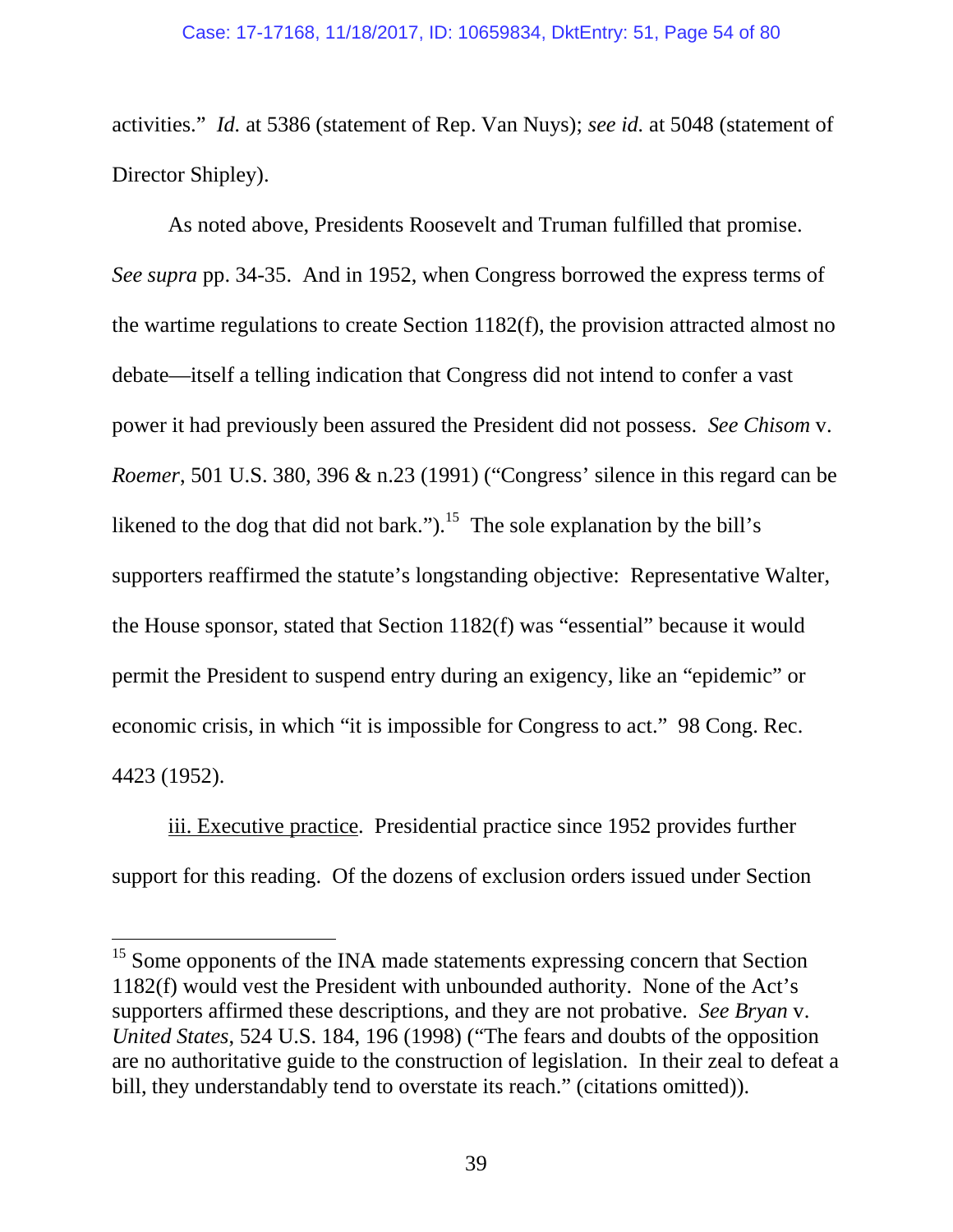### Case: 17-17168, 11/18/2017, ID: 10659834, DktEntry: 51, Page 55 of 80

1182(f), every one, without exception, has excluded aliens who fall into one of the two categories reflected in the statute's text and purpose. *See Dames & Moore*, 453 U.S. at 686 (explaining that "systematic, unbroken, executive practice \* \* \* may be treated as a gloss" on presidential power).

Forty-two of the 43 orders issued prior to EO-1 excluded aliens who themselves engaged in conduct harmful to the national security. *See* Cong. Research Serv., *Executive Authority to Exclude Aliens: In Brief* 6-10 (2017), https://goo.gl/2KwIfV (listing orders). Indeed, all of them hewed closely to the categories listed in the wartime regulations: They excluded aliens who sought to subvert the United States or its partners abroad, *see, e.g.*, Exec. Order No. 13,712 (2015), who were war criminals or other serious violators of international law, *see, e.g.*, Exec. Order No. 13,606 (2012), or who were statutorily inadmissible, *see* Exec. Order No. 12,807 (1992).

The sole remaining order excluded aliens whose entry threatened congressional policy when Congress could not practicably act. In 1986, President Reagan restricted entry of Cuban nationals after finding that Cuba had breached an immigration agreement, and then, after lesser sanctions had failed, had begun "facilitating illicit migration to the United States" and "trafficking in human beings." Proc. 5517 (1986); 86 U.S. Dep't of State Bull. No. 2116, *Cuba: New Migration and Embargo Measures* 86-87 (Nov. 1986). This order responded to a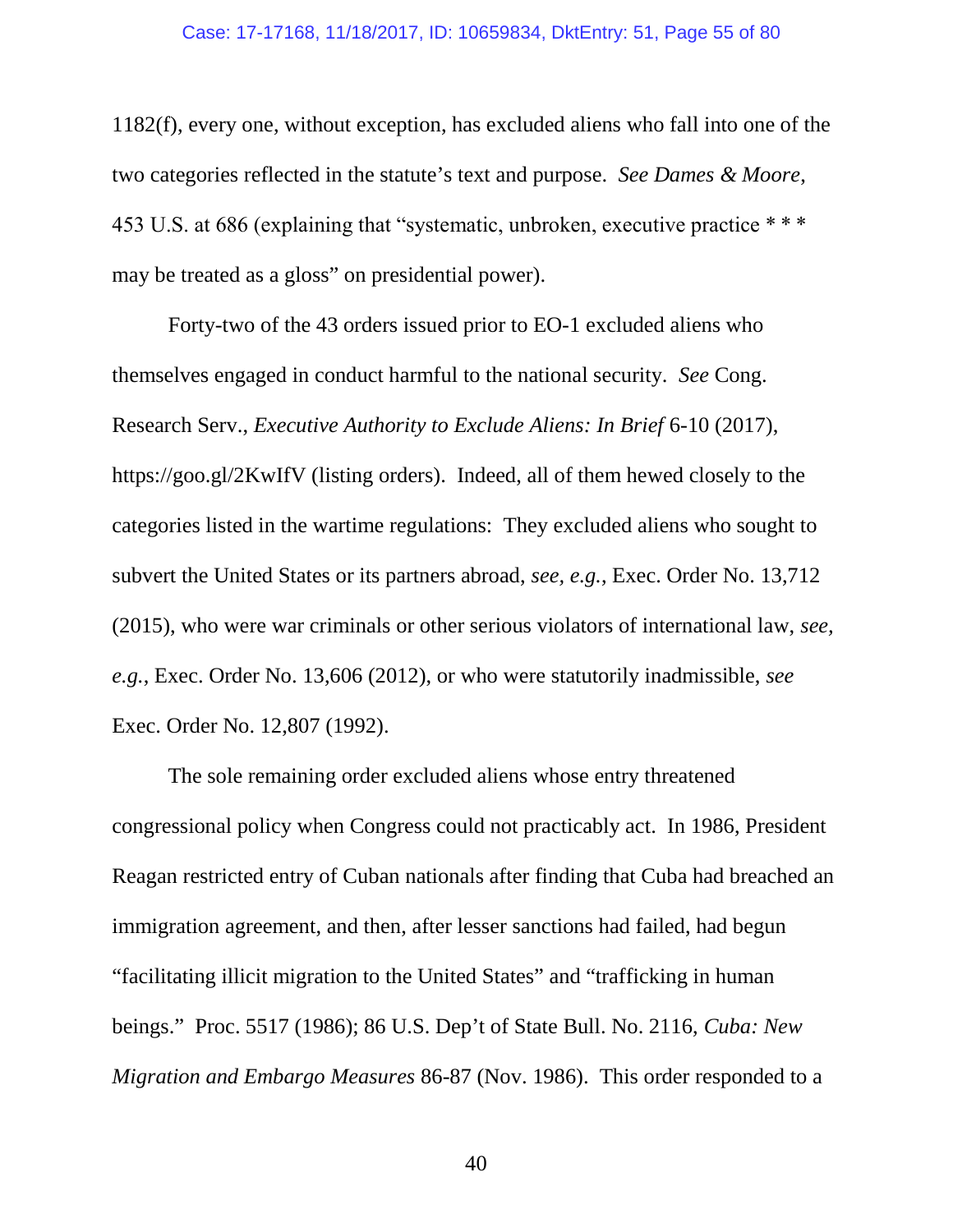dynamic and fast-moving diplomatic crisis that, by its nature, was difficult for Congress to "swiftly" address. *Zemel*, 381 U.S. at 17. And it sought to further a longstanding congressional policy in favor of normalizing relations with Cuba "on a reciprocal basis." Foreign Relations Authorization Act, Fiscal Year 1978, Pub. L. 95-105, § 511 (1977).<sup>16</sup>

iv. Statutory context. The surrounding provisions of the INA further reinforce this reading. Section 1182(f) appears after a long and exceptionally detailed list of "[c]lasses of aliens" whom Congress wished to exclude from the United States, within a yet more comprehensive and finely reticulated immigration code. 8 U.S.C. § 1182(a). Under the *noscitur a sociis* canon, it is presumed that Section 1182(f) authorizes the President to exclude "classes of aliens" similar in kind to the categories that precede it. *Hall Street Assocs.* v. *Mattel, Inc.*, 552 U.S. 576, 586 (2008). Moreover, Congress presumably intended for the President to be able to supplement, but not "effortlessly evade," the statute's "specifically tailored" criteria for inadmissibility. *EC Term of Years Trust* v. *United States*, 550 U.S. 429, 434 (2007).

<sup>&</sup>lt;sup>16</sup> President Carter's 1979 Iran order did not suspend entry and was not issued pursuant to Section 1182(f). *See supra* p. 25 n.9. But it too involved an "international cris[i]s"—the imprisonment of over 50 Americans as hostages—that the Supreme Court has recognized required swift presidential action. *Dames & Moore*, 453 U.S. at 669.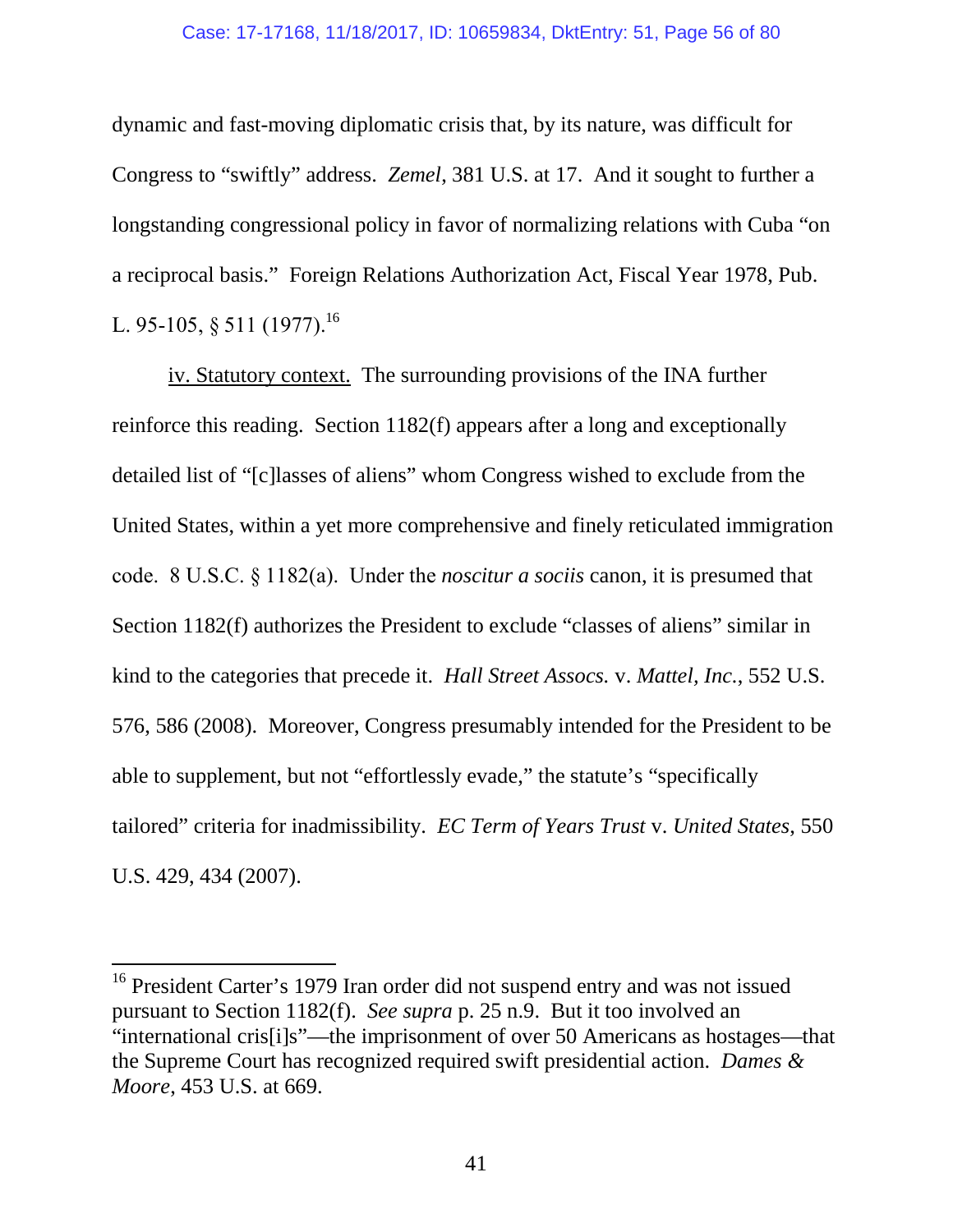The longstanding limits on the President's power achieve both ends. Each of the exclusions specified in Section 1182(a) targets aliens who *themselves* have engaged in some activity or have some quality that renders their admission harmful to U.S. interests. *See, e.g.*, 8 U.S.C. § 1182(a)(1)(A) (communicable disease); *id.*  $\S 1182(a)(3)(B)$  (terrorist); *id.*  $\S 1182(a)(4)$  (public charge). The core of the President's section 1182(f) power permits him to designate additional categories of the same kind—that is, aliens who *themselves* pose a threat to the "interests of the United States." At the same time, his residual power to act in exigencies "provides a safeguard against the danger posed by any particular case or class of cases that is *not* covered by one of the categories in section 1182(a)." *Abourezk* v. *Reagan*, 785 F.2d 1043, 1049 n.2 (D.C. Cir. 1986) (emphasis added), *aff'd by equally divided Court*, 484 U.S. 1 (1987). No part of this power would enable the President to dispense with the limits Congress imposed.

v. The Constitution. Finally, the longstanding limits on the President's Section 1182(f) power are consistent with the President's established and proper role in the constitutional scheme. Section 1182(f) gives the President flexibility to respond to "changeable and explosive" circumstances in which Congress cannot "swiftly" act. *Zemel*, 381 U.S. at 17. But it leaves "exclusively to Congress" the authority to set immigration policy in the ordinary course. *Arizona*, 567 U.S. at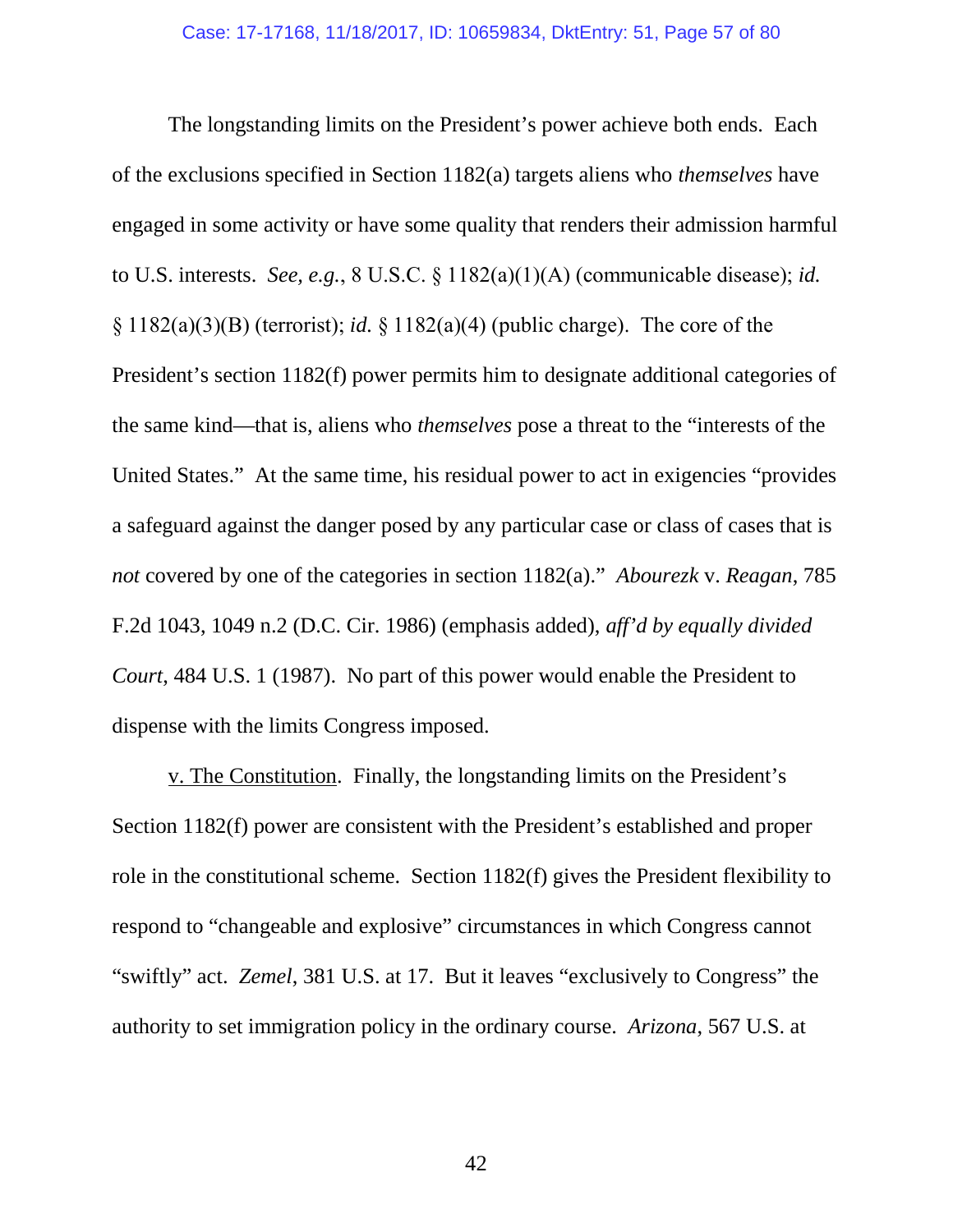409. Under this reading, the President would not possess the "unrestricted freedom of choice" the constitutional separation of powers prohibits. *Zemel*, 381 U.S. at 17.

## c. The Government's contrary reading would subvert the INA and raise grave constitutional concerns.

The Government nonetheless interprets Section 1182(f) in a manner that would grant the President limitless power over immigration. Section 1182(f), in the Government's view, vests the President with absolute discretion to determine "whether," "when," "on what basis," "for how long," "on what terms," and "who[m]" to exclude from the United States. Br. 28-29.

That cannot be. Time and again the Supreme Court has instructed that broad immigration statutes should not be read in this "literalis[tic]" and "limitless" fashion. *Witkovich*, 353 U.S. at 199. There is no evidence that Congress wished to depart from that longstanding interpretive approach here—indeed, just the contrary. And Presidents have adhered to a narrower interpretation for over six decades. Courts typically react with "a measure of skepticism" when the Executive "claims to discover in a long-extant statute an unheralded power" of such breadth. *Util. Air Regulatory Grp.* v. *EPA* ("*UARG*"), 134 S. Ct. 2427, 2444 (2014).

Furthermore, the Government's interpretation would upend the statutory scheme. Under the Government's reading, the President could erase the INA's "extensive and complex" restrictions at will. *Arizona*, 567 U.S. at 395. He could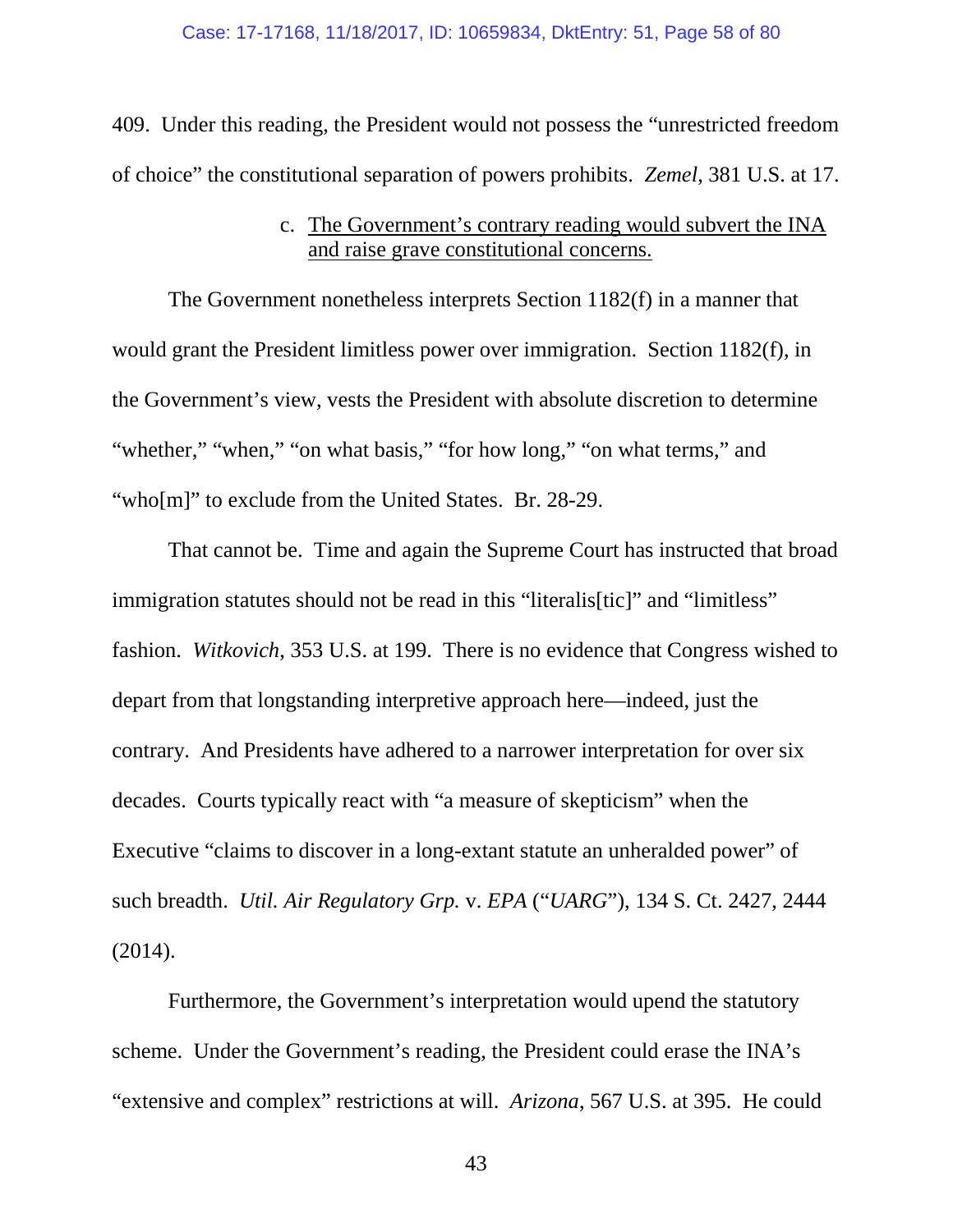#### Case: 17-17168, 11/18/2017, ID: 10659834, DktEntry: 51, Page 59 of 80

end all family-based immigration, restore the national-origins system, or halt immigration entirely by excluding "all aliens." 8 U.S.C. § 1182(f). Congress surely did not intend to authorize the President to "transform [the INA's] carefully described limits \* \* \* into mere suggestions" in this way, *Gonzales* v. *Oregon*, 546 U.S. 243, 260-261 (2006)—and the law's sponsors gave assurances that it would not do so, *see* 87 Cong. Rec. 5050-52 (1941).

More fundamentally, the authority the Government claims is irreconcilable with Constitution's separation of powers. Section 1182(f) would vest in the President a power of staggering breadth, with no intelligible principle to guide its exercise. The Supreme Court has adopted narrow constructions of far less consequential immigration provisions to avoid rendering them boundless delegations. *See, e.g.*, *Zemel*, 381 U.S. at 17-18; *Carlson*, 342 U.S. at 543-544; *Mahler*, 264 U.S. at 40.

The Government suggests that the President can be given this "expansive discretion" because it involves his "inherent Article II authority." Br. 27. That is incorrect. The Government relies exclusively on dicta in *Knauff* stating that the power to exclude aliens "is inherent in the executive power to control the foreign affairs of the nation." 338 U.S. at 542 (citing *United States* v. *Curtiss-Wright Export Corp.*, 299 U.S. 304 (1936)). The Court has since made clear, however, that "[p]olicies pertaining to the entry of aliens" are "entrusted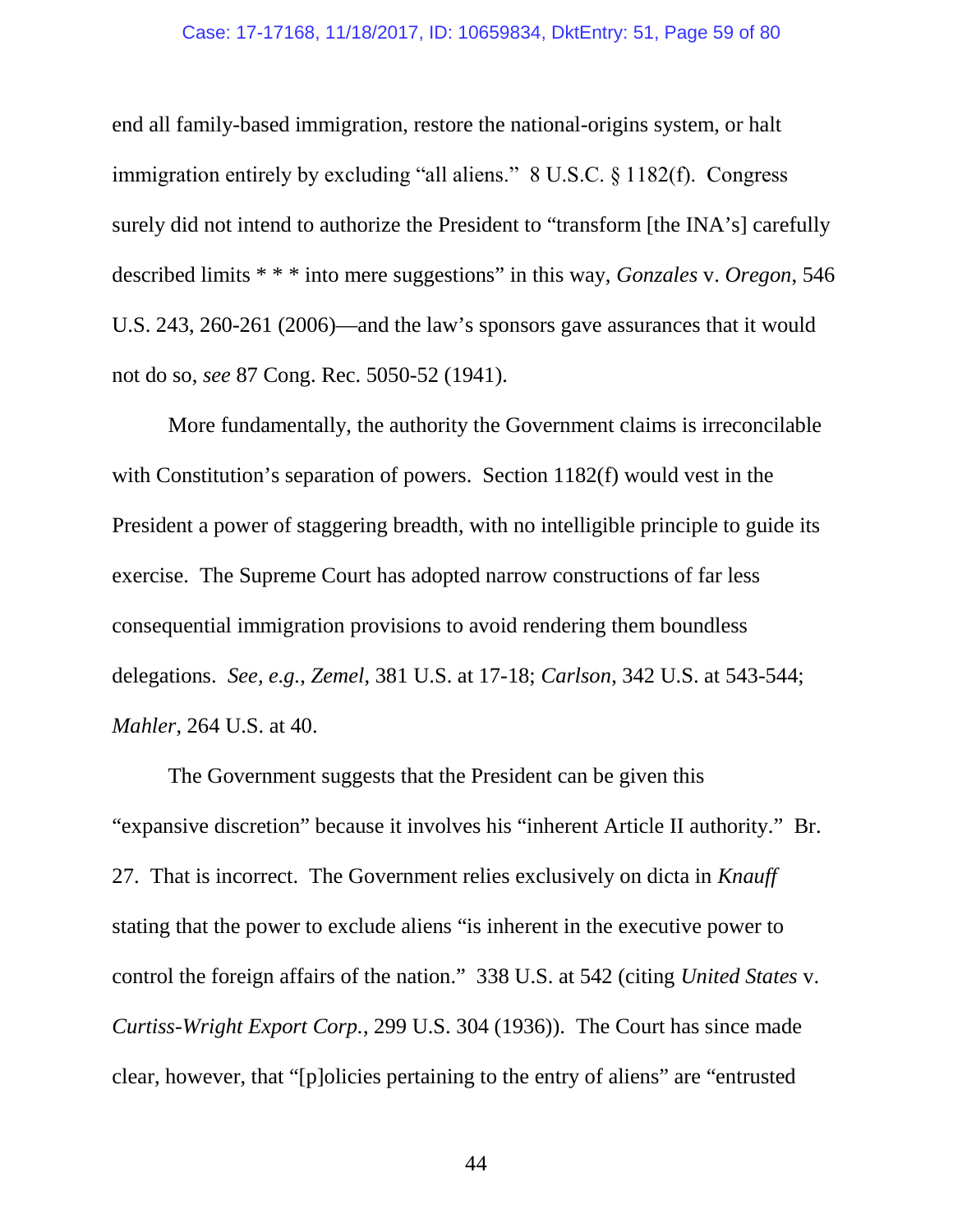exclusively to Congress." *Galvan*, 347 U.S. at 531. And it has specifically repudiated *Curtiss-Wright*'s suggestion that "the President has broad, undefined powers over foreign affairs." *Zivotofsky* ex rel. *Zivotofsky* v. *Kerry*, 135 S. Ct. 2076, 2089 (2015). In any event, *Knauff* held that Section 1182(f)'s statutory predecessor derived "meaningful content," from its purpose, background, and context. 338 U.S. at 543. Plaintiffs' interpretation is faithful to that instruction, whereas the Government's reading would ignore it entirely.

# d. EO-3 exceeds the limits on the President's Section 1182(f) power.

EO-3 exceeds the longstanding limits on the President's Section 1182(f) authority. There is no contention that EO-3 excludes aliens who *themselves* threaten national security, such as subversives, spies and war criminals—the heartland of the President's exclusion power for the last 99 years. Indeed, the Government has long disclaimed any belief that all 150 million aliens the President is excluding are "potential terrorists" or that they otherwise intend harm to the United States. U.S. Br. 24, *Hawaii* v. *Trump*, No. 17-15589 (9th Cir. Apr. 28, 2017).

Nor does EO-3 fall within the President's residual authority to protect congressional policy where Congress cannot practicably act. *First*, the order does not respond to an exigency of any kind. Rather, it raises concerns about screening and vetting that have existed for years if not decades—ones that Congress has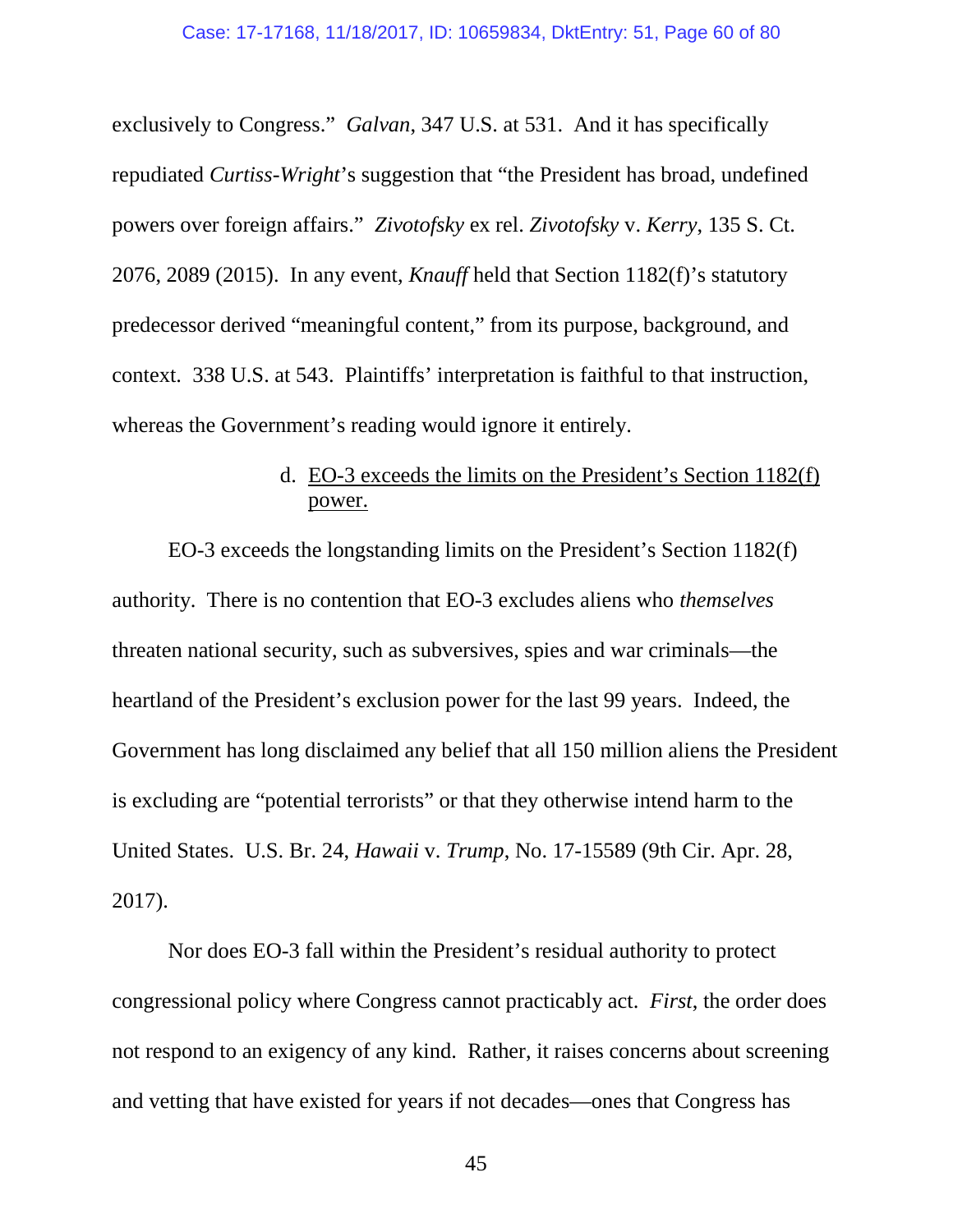repeatedly enacted legislation specifically to address. *See infra* n.17. Unlike President Reagan's Cuba order or the wartime proclamations issued in 1918 and 1941, EO-3 does not respond to a fast-breaking diplomatic crisis, a war, a national emergency, or any other "changeable and explosive" circumstance to which Congress cannot "swiftly" respond. *Zemel*, 381 U.S. at 17. It seeks instead to address chronic administrative problems in a manner that will endure indefinitely. Section 1182(f) does not confer that authority.

*Second*, EO-3 does not follow but instead subverts congressional policy. Congress has established an intricate scheme for identifying and vetting terrorists. That system includes "specific criteria for determining terrorism-related inadmissibility," *Kerry* v. *Din*, 135 S. Ct. 2128, 2140 (2015) (citing 8 U.S.C. § 1182(a)(3)(B)), finely reticulated vetting procedures,<sup>17</sup> and exclusions from the Visa Waiver Program for aliens from countries deemed to present a heightened terrorist threat, 8 U.S.C. § 1187(a)(12). As this Court made clear, "executive action" under Section 1182(f) "should not render superfluous" these "specific grounds for terrorism-related admissibility." *Hawaii*, 859 F.3d at 781-782

The President, however, has effectively overridden Congress's scheme and replaced it with his own. EO-3 excludes aliens who do not satisfy any of the

<sup>17</sup> *See, e.g.*, Pub. L. 110-53, §§ 701-731 (2007); Pub. L. 107-173 (2002); 8 U.S.C. §§1201-1202, 1221-1226a, 1361.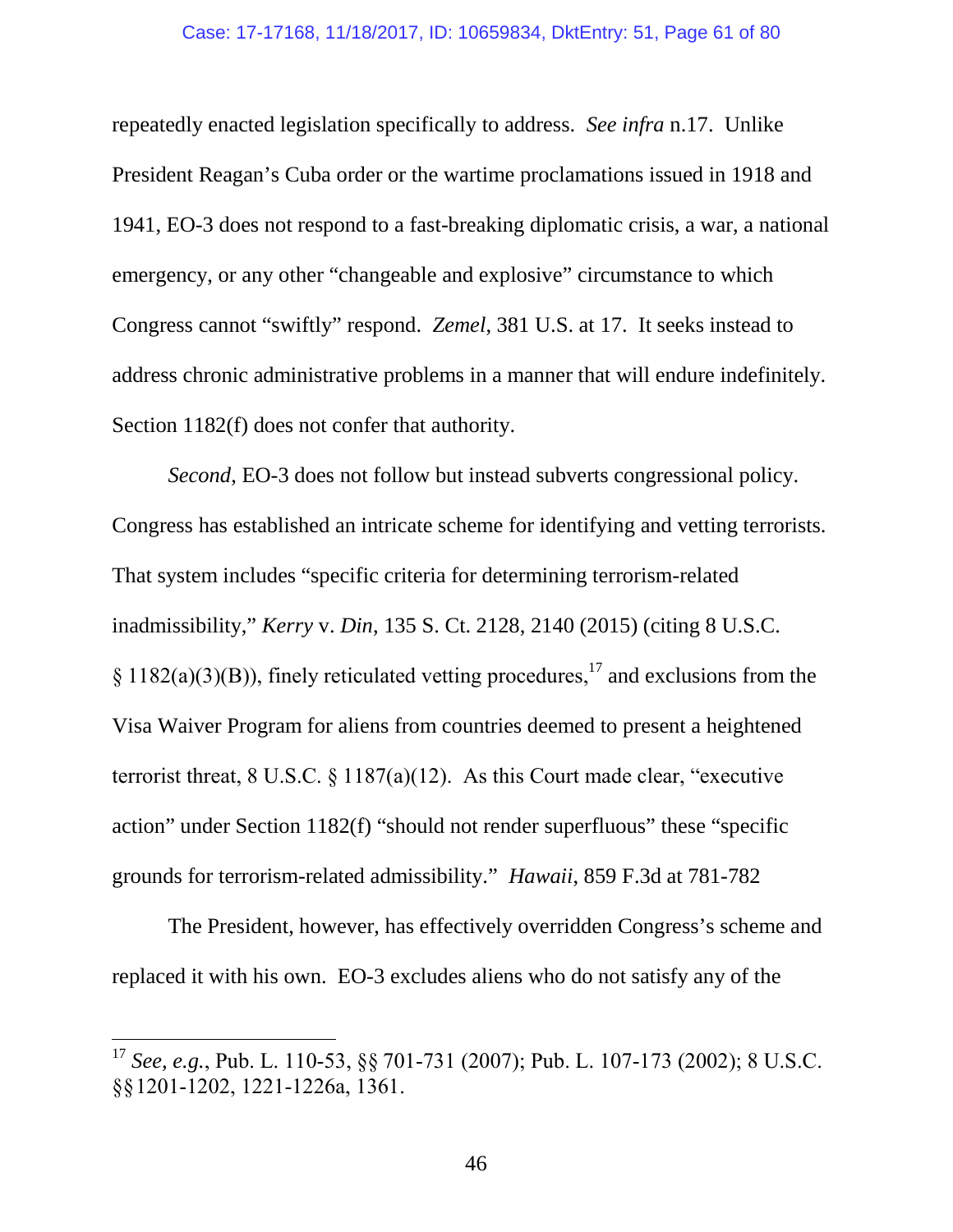criteria set in the statutory terrorism bar. It sidesteps entirely the vetting scheme Congress established. And whereas Congress determined—in the face of "similar security concerns"—that aliens from five of the targeted countries could be admitted if they underwent "vetting through visa procedures," the Order deems such vetting categorically inadequate and imposes a "blanket ban." *Id.* at 774.

Just as in EO-2, then, the President has taken "measures that [a]re incompatible with the expressed will of Congress." *Id.* at 782 (quoting *Youngstown Sheet & Tube Co.* v. *Sawyer*, 343 U.S. 579, 637 (1952) (Jackson, J., concurring)). Although broad, the authority under Section 1182(f) "is not unlimited." *Hawaii*, 859 F.3d at 770. EO-3 transgresses the statute's limits.

## **C. EO-3 Violates Section 1152(a)(1)(A).**

1. EO-3 is also unlawful for a separate reason: It flatly violates the INA's antidiscrimination provision. Section  $1152(a)(1)(A)$  provides that "no person shall receive any preference or priority or be discriminated against in the issuance of an immigrant visa because of \* \* \* nationality." As Judge Sentelle has explained, "Congress could hardly have chosen more explicit language" in "unambiguously direct[ing] that no nationality-based discrimination shall occur." *LAVAS*, 45 F.3d at 473. Indeed, it specifically enacted this landmark civil rights statute to abolish the pernicious "national origins system" that had dominated immigration earlier in the twentieth century. H.R. Rep. No. 89-745, at 8 (1965). Congress intended to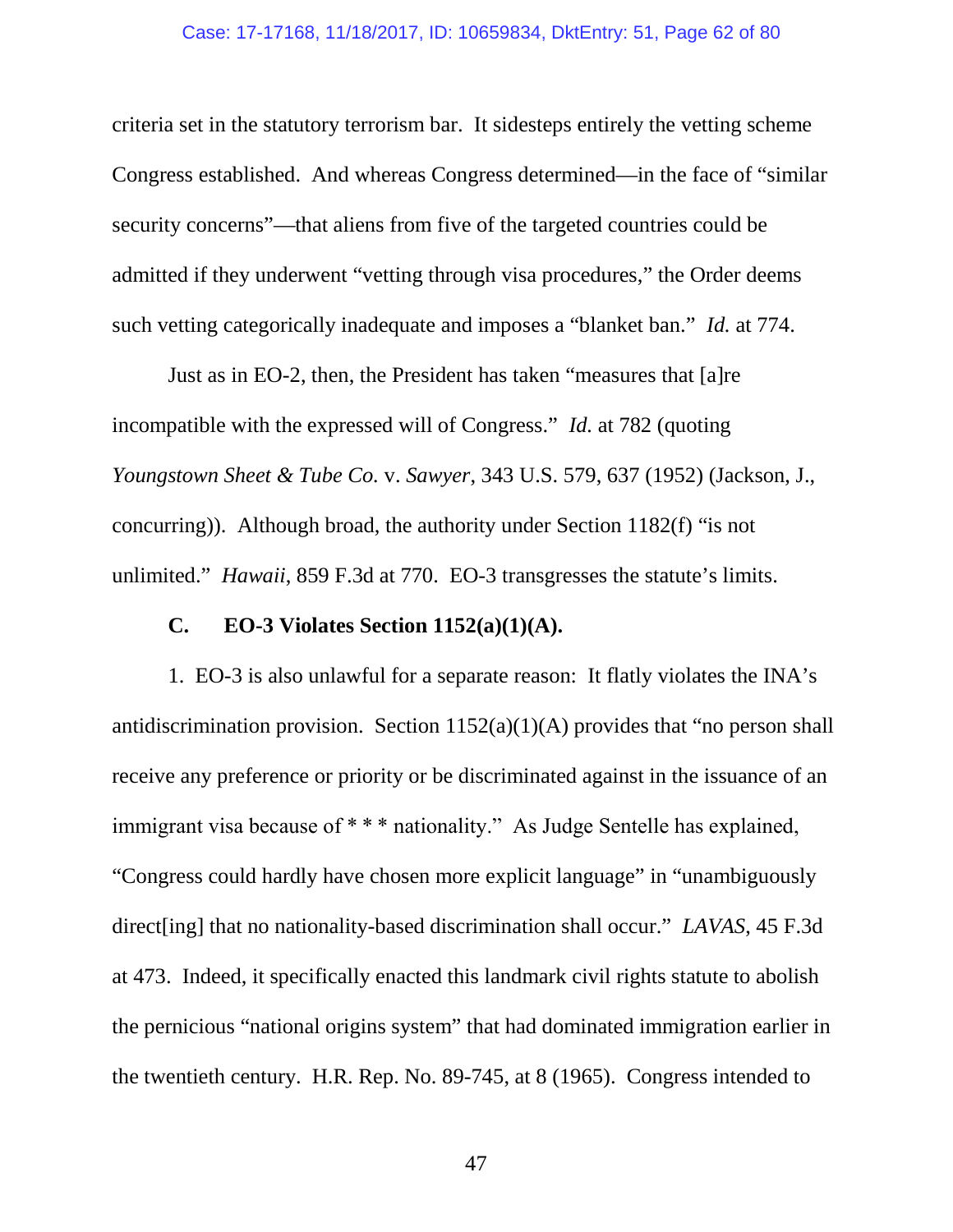### Case: 17-17168, 11/18/2017, ID: 10659834, DktEntry: 51, Page 63 of 80

ensure that "favoritism based on nationality w[ould] disappear[,]" and that "favoritism based on individual worth and qualifications w[ould] take its place." 111 Cong. Rec. 24,226 (1965) (statement of Sen. Kennedy); *see* 111 Cong. Rec. 21,765 (1965) (statement of Rep. Sweeney) (the law's "central purpose" was to "undo discrimination and to revise the standards by which we choose potential Americans").

EO-3 flouts the law's text and purpose. It imposes indefinite bans on immigration from six countries "because of [the aliens'] nationality." 8 U.S.C.  $§1152(a)(1)(A)$ . And in so doing, it effectively reestablishes the national-origins system and the invidious discrimination that Congress enacted Section  $1152(a)(1)(A)$  to eliminate. Just like EO-2, EO-3 "suspend[s] the issuance of immigrant visas and den[ies] entry based on nationality," and so "exceeds the restriction of  $\S 1152(a)(1)(A)$  and the overall statutory scheme intended by Congress." *Hawaii*, 859 F.3d at 779.

2. The Government offers several reasons why it believes Section 1182(f) permits the President to flagrantly violate Section 1152(a)(1)(A) in this manner. Each one is meritless.

The Government first asserts (at 44) that a person deemed ineligible for the issuance of an immigrant visa under Section 1182(f) based exclusively on her nationality has *not* been "discriminated against in the issuance of an immigrant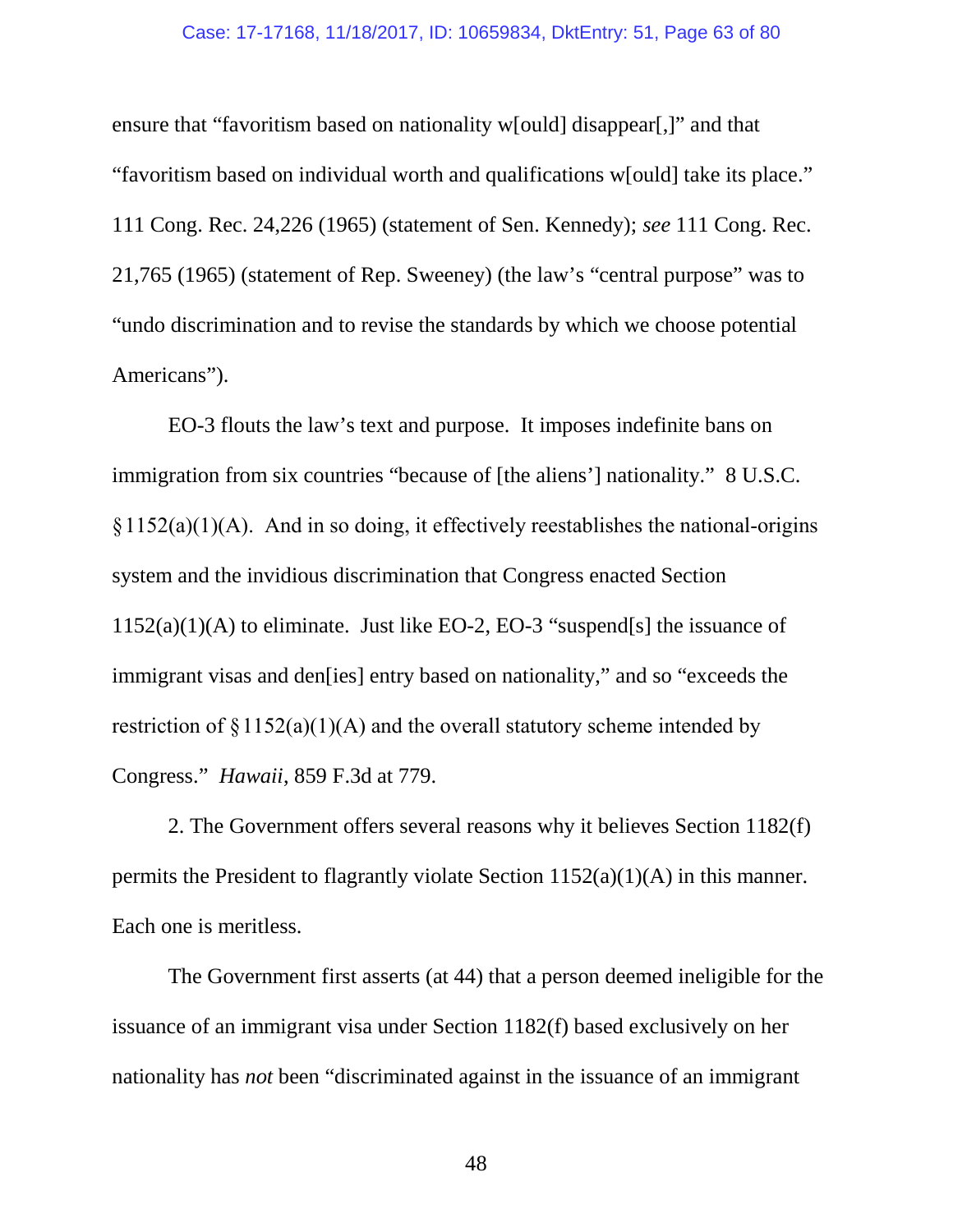visa based on" \* \* \* nationality." To articulate that premise is to defeat it. The Government cannot pretend nationality discrimination has not occurred simply because the President has labeled that discrimination a ground for determining visa "eligibility."

Apparently recognizing as much, the Government quickly falls back on its second argument: Even if Section 1152(a)(1)(A) bars nationality discrimination in the "issuance" of immigrant visas, the Government contends, at the very least the statute leaves the President free to discriminate based on nationality at the point of "entry." Br. 43. But EO-3 itself acknowledges that its supposed "entry" restrictions would be enforced by denying visas. *See* EO-3 § 3(c)(iii) (explaining that nationals must obtain a waiver to secure the "issuance of an immigrant visa"). Moreover, the only purpose of a visa is to enable entry; the Government discriminates in visa issuance by limiting disfavored nationalities to visas that have no effect, just as an employer discriminates in hiring if it only hires African-Americans for jobs that receive no pay.

Equally unavailing is the Government's claim (at 48-49) that Sections 1182(f) and 1185(a) authorize the President to override Section 1152(a)(1)(A). That contention is squarely foreclosed by every available canon of statutory interpretation. *See Hawaii*, 859 F.3d at 778. Section 1152(a)(1)(A)'s "specific" bar on nationality-based discrimination in visa issuance narrows Sections 1182(f)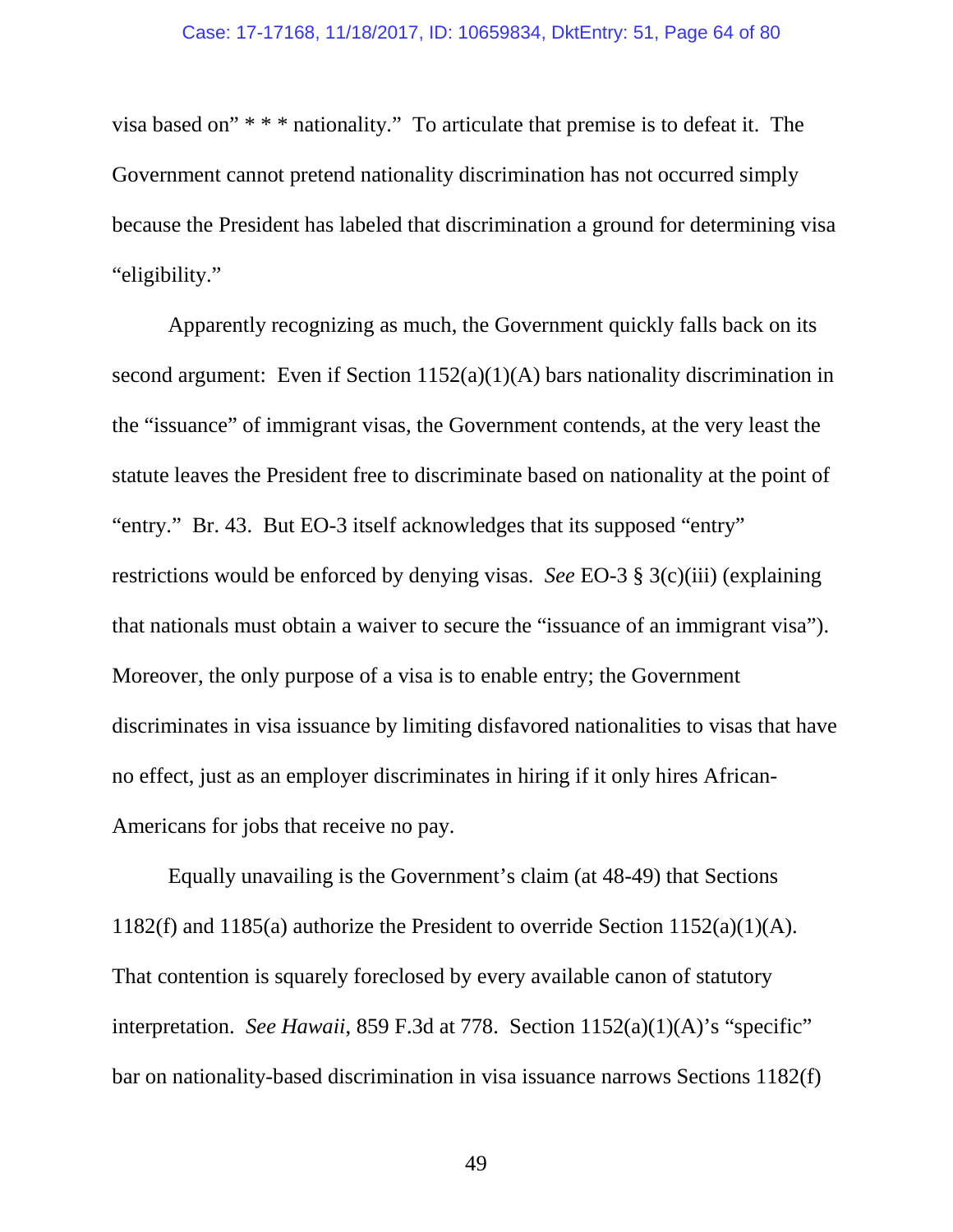and 1185(a), which set out "general" parameters for the President's authority to regulate admission. *RadLAX Gateway Hotel, LLC* v. *Amalgamated Bank*, 132 S. Ct. 2065, 2071 (2012). Section  $1152(a)(1)(A)$  was enacted more than a decade later than either of the other provisions.<sup>18</sup> *See United States* v. *Juvenile Male*, 670 F.3d 999, 1008 (9th Cir. 2012). And Section 1152(a)(1)(A) contains several express exceptions—some of surpassing obscurity—that do not include Sections 1182(f) and 1185(a). *See* 8 U.S.C. § 1152(a)(1)(A)-(B); *see also United Dominion Indus., Inc.* v. *United States*, 532 U.S. 822, 836 (2001) ("[T]he mention of some implies the exclusion of others not mentioned.").

Ultimately, all of the Government's theories would impermissibly turn Section 1152 into a "nullity." *Dada* v. *Mukasey*, 554 U.S. 1, 16 (2008). Under any of these readings, the President could evade Section 1152(a)(1)(A) and engage in nationality discrimination at will. As this Court observed, Congress plainly did not intend to "enable the President to restore [the] discrimination on the basis of nationality that Congress sought to eliminate." *Hawaii*, 859 F.3d at 777.

The Government insists (at 48) that Section  $1152(a)(1)(A)$  may not limit the President's Section 1182(f) powers because that would mean "the President cannot temporarily suspend the entry of aliens \* \* \* even if he is aware of a grave threat

<sup>&</sup>lt;sup>18</sup> The Government gestures (at 49) towards the 1978 revisions to Section 1185(a), but nothing in those amendments remotely suggests an intent to repeal or limit Section 1152(a)(1)(A).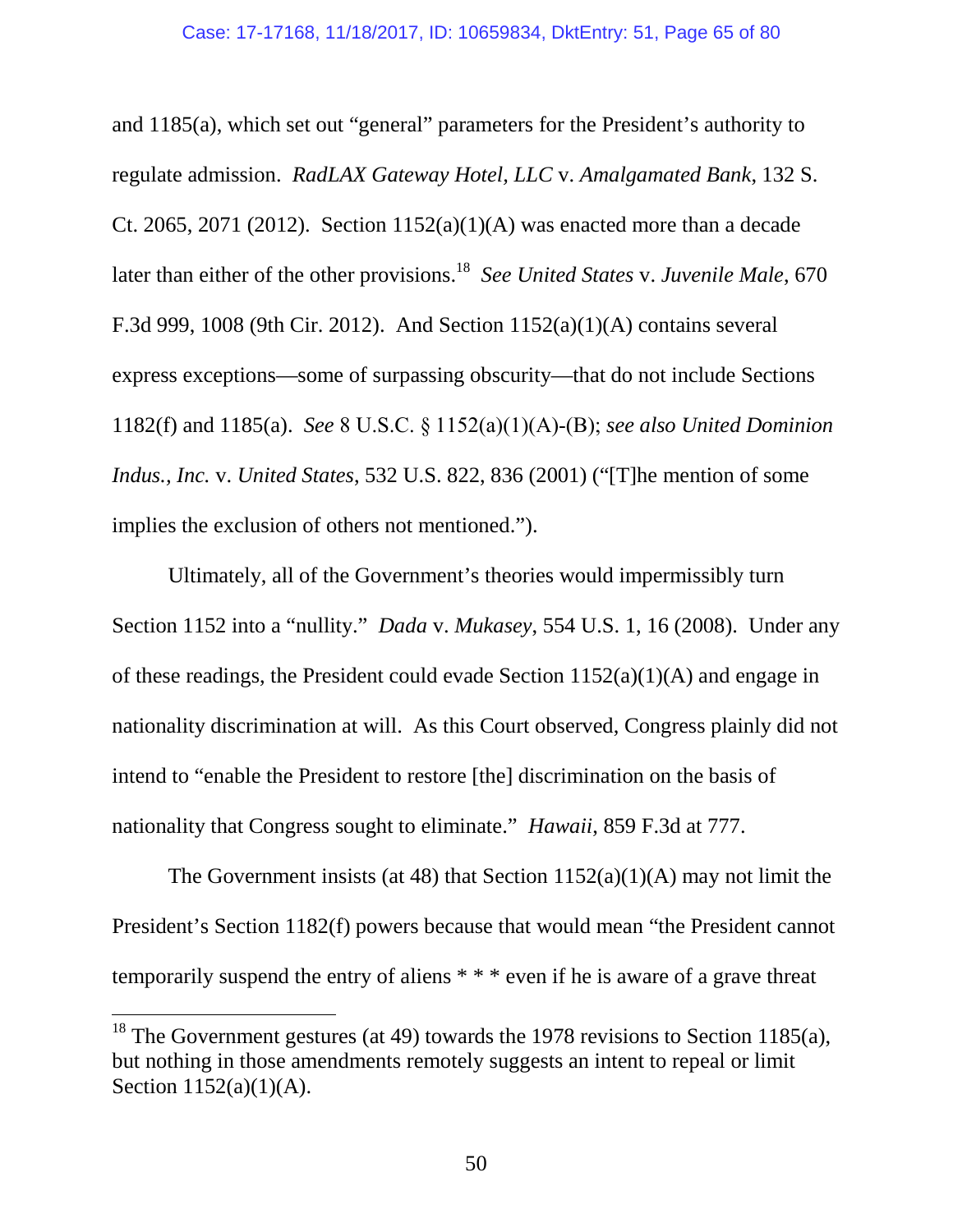from unidentified nationals of that country or the United States is on the brink of war." That is plainly false. Section  $1152(a)(1)(A)$  bars "discrimination," a wellestablished term in the law that typically does not extend to restrictions narrowly tailored to a compelling interest. *See Sekhar*, 133 S. Ct. at 2724 (explaining that a word with a settled legal meaning "brings the old soil with it"); 111 Cong. Rec. 21,782 (1965) (statement of Rep. Matsunaga) ("There is certainly a marked difference between provisions which are discriminatory as they relate to the racial origin of prospective immigrants and those which are designed to keep subversive elements from our shores."); *see also IRAP*, 2017 WL 4674314, at \*21 (stating that nationality-based exclusions "during a specific urgent national crisis or public health emergency \* \* \* arguably would not result in discrimination" within the meaning of Section 1152(a)(1)(A)). Thus, Section 1152(a)(1)(A) would not impede the President's actions in the face of a genuine exigency. But the fact that this provision may permit the Government to draw nationality-based distinctions for the "most compelling" need does not mean that the President may make such distinctions in the ordinary course. *LAVAS*, 45 F.3d at 473.

Nor does the Government get any assistance from historical practice. It points to only two prior presidential orders allegedly involving nationality-based distinctions, and both of those orders involved the sort of exigent circumstances that are lacking here. President Carter's Iran order came in the midst of the Iranian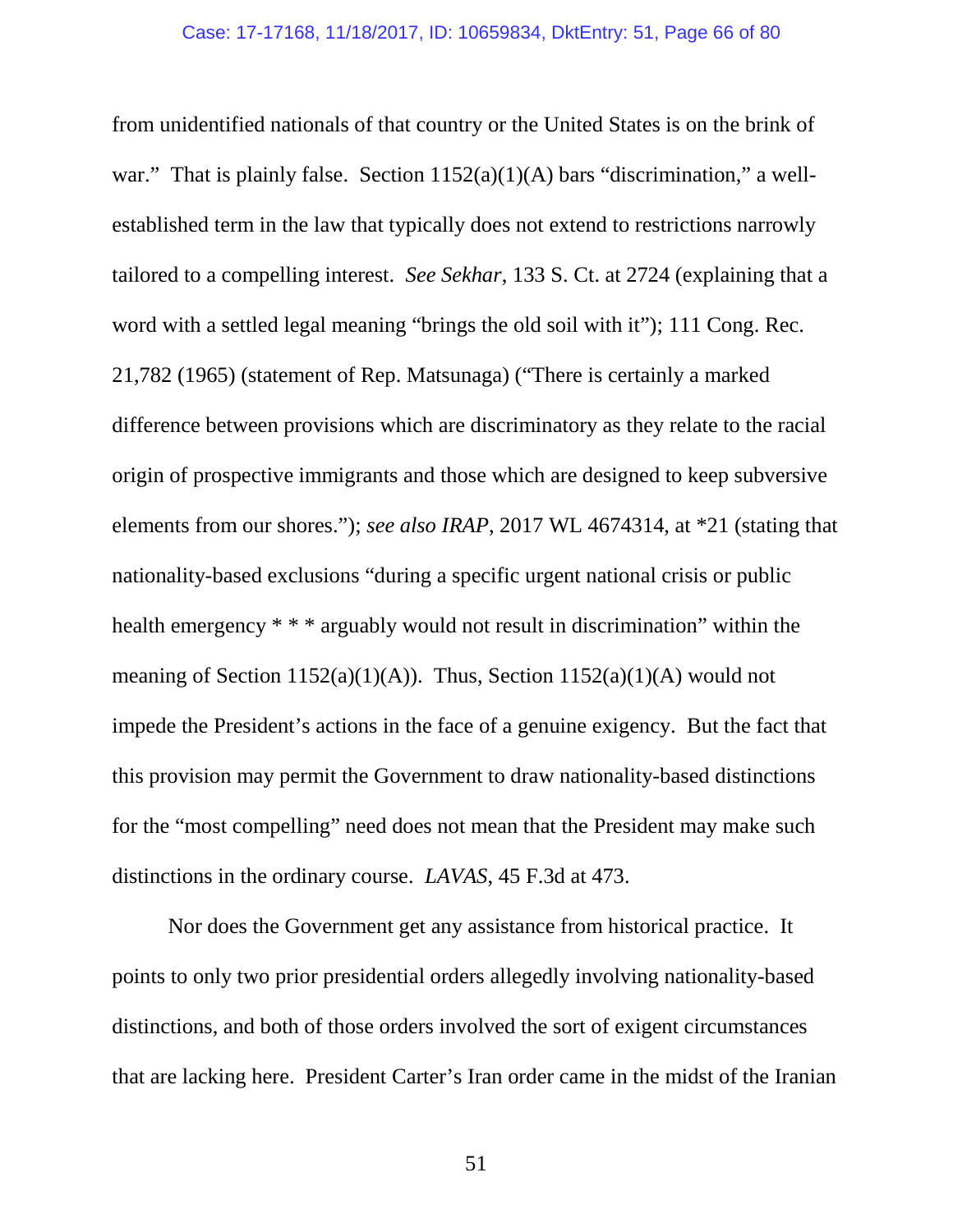### Case: 17-17168, 11/18/2017, ID: 10659834, DktEntry: 51, Page 67 of 80

hostage crisis, and even then it did not itself impose any restrictions on entry. *See supra* p. 41 n.16. Similarly, President Reagan's Cuba order was issued during a dynamic diplomatic dispute, after lesser sanctions had failed and it became obvious that the Cuban government was grossly abusing the visa process. *See supra* pp. 40-41. Neither order offers support for using nationality-based discrimination to "incentivize foreign nations" in the absence of an exigency.<sup>19</sup>

3. In short, Section 1152(a)(1)(A) plainly prohibits national-origin discrimination as to aliens seeking immigrant visas. But the statute also reflects robust congressional opposition to *any* nationality-based discrimination in the issuance of visas. Congress enacted this provision to abolish the "national origins system" for selecting entrants to this country. *Hawaii*, 859 F.3d at 776 (quoting H.R. Rep. No. 89-745, at 8). Accordingly, since the statute's enactment, courts have held that the Executive is barred, except in exceptional circumstances or where expressly authorized by Congress, from drawing nationality-based distinctions for immigrants and nonimmigrants alike. In *Jean*, for example, the Supreme Court held that immigration officers generally must implement grants of "broad statutory discretion \* \* \* without regard to race *or national origin*." 472

<sup>&</sup>lt;sup>19</sup> The Government briefly suggests (at 49) that EO-3 merely sets "procedures for the processing of immigrant visa applications,"  $8 \text{ U.S.C. } \frac{6}{3}$  1152(a)(1)(B), but it does not even attempt to explain how a *ban* on issuing visas to nationals of certain countries may be viewed as a "procedure[] \*\*\* for processing" those visas. *See Hawaii*, 859 F.3d at 779.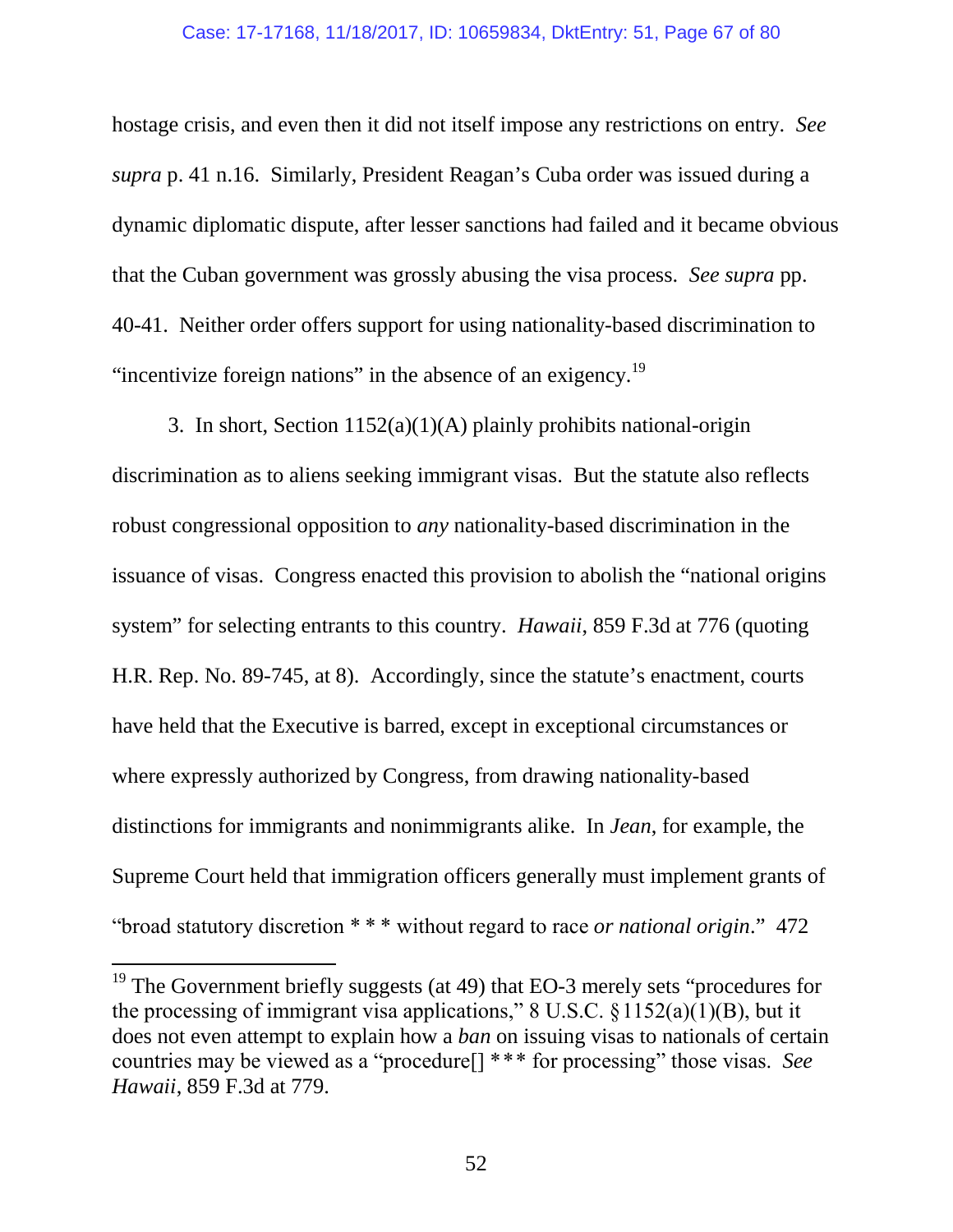#### Case: 17-17168, 11/18/2017, ID: 10659834, DktEntry: 51, Page 68 of 80

U.S. at 857 (emphasis added). And as Judge Friendly explained in 1966, one year after Section 1152(a)'s enactment, "discrimination against a particular race or group" is an "impermissible basis" for exclusion. *Wong Wing Hang* v. *INS*, 360 F.2d 715, 719 (2d Cir. 1966); *see also Olsen* v. *Albright*, 990 F. Supp. 31, 38-39 (D.D.C. 1997) (holding that the Government may not discriminate against aliens on the basis of nationality in issuing "nonimmigrant visa[s]").

This conclusion is reinforced by background norms of our constitutional system. For decades, the Supreme Court has held that discrimination on the basis of an inherent characteristic such as nationality is highly "suspect," and subject to the most serious scrutiny. *IRAP* v. *Trump*, 857 F.3d 554, 614 (4th Cir. 2017) (en banc) (Wynn, J., concurring); *see Loving* v. *Virginia*, 388 U.S. 1, 11 (1967). Absent a clear statement from Congress, the immigration laws should not be construed to authorize such disfavored and "invidious discrimination." *IRAP*, 857 F.3d at 617-618 (Wynn, J., concurring).

No law relied on by the President in issuing EO-3 contains a clear statement authorizing him to depart from this fundamental norm. And, indeed, Section  $1152(a)(1)(A)$  expressly bars such discrimination as to immigrant visas. The injunction against EO-3 may be affirmed in its entirety on this basis as well.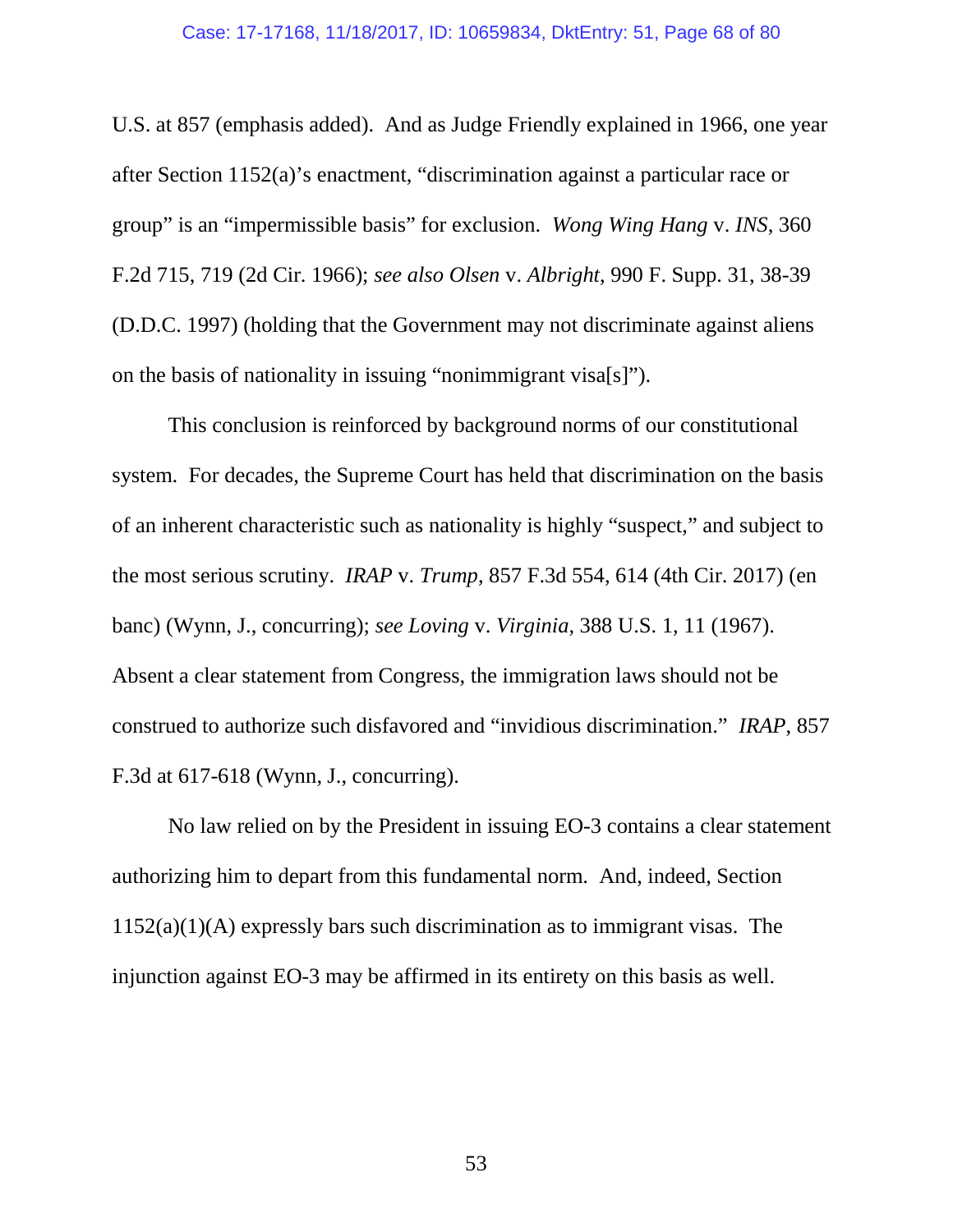### **D. EO-3 Violates The Establishment Clause.**

If this Court did somehow find that EO-3 is consistent with the immigration laws, the injunction should nonetheless be affirmed on constitutional grounds. *See Hawaii*, 859 F.3d at 761 (explaining that the Court "need not \*\*\* reach the [constitutional] claim[s]" if the injunction "can be affirmed  $***$  on statutory grounds"). As the Ninth Circuit held in evaluating EO-1, "[a] law that has a religious, not secular, purpose violates" the Establishment Clause. *Washington*, 847 F.3d at 1167 (internal quotation marks, alterations, and citations omitted). Multiple courts, including the *en banc* Fourth Circuit, concluded that plaintiffs were likely to succeed on the claim that EO-2 was intended to serve the unconstitutional purpose of preventing Muslim immigration. *IRAP*, 857 F.3d at 601; *Hawaii*, 245 F. Supp. 3d at 1230. EO-3, which on its face and in substance continues the unlawful policies of EO-2, suffers from the same defect. *IRAP*, 2017 WL 4674314, at \*27-37.

The constitutional analysis in this instance is particularly straightforward.<sup>20</sup> The Establishment Clause inquiry focuses on purpose as it would be understood by a "reasonable observer." *McCreary Cty.* v. *ACLU*, 545 U.S. 844, 864 (2005). It

 $20$  In the past, the Government's primary defense has been to ask the Court to look away, relying on *Kleindienst* v. *Mandel*, 408 U.S. 753 (1972). But this Court has already rejected *Mandel*'s application to "sweeping proclamations" like EO-3. *Washington*, 847 F.3d at 1166. And, as another court recently held, EO-3 cannot pass muster even if *Mandel* applies. *IRAP*, 2017 WL 4674314, at \*27-37.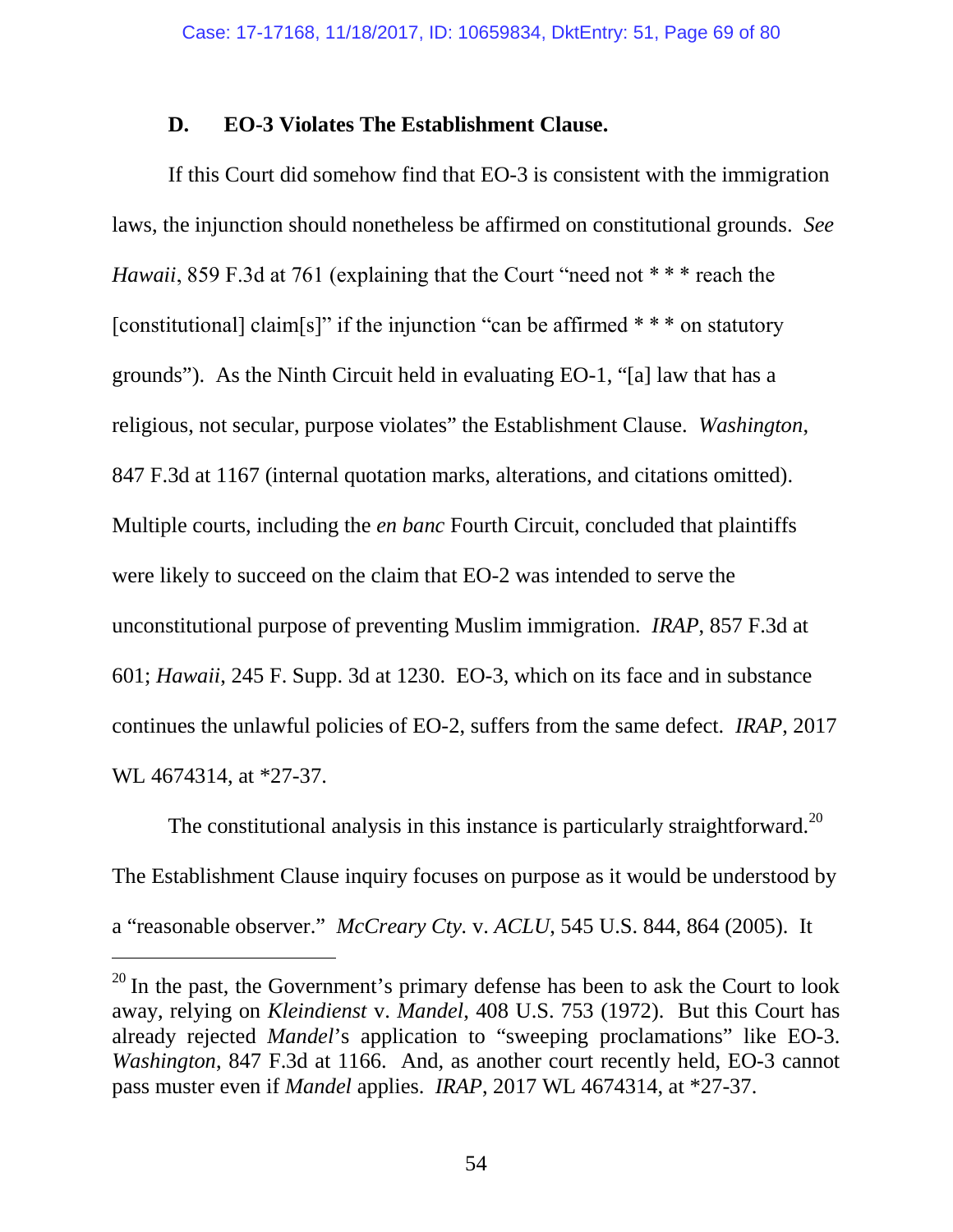frequently requires courts to examine "evidence of purpose beyond the face of the challenged law," including "the historical background of the decision and statements by decisionmakers." *Washington*, 847 F.3d at 1167-68. After analyzing that evidence with respect to EO-2, both the *en banc* Fourth Circuit and the District Court recognized that "the reasonable observer would likely conclude that EO-2's primary purpose [wa]s to exclude persons from the United States on the basis of their religious belief." *IRAP*, 857 F.3d at 601; *Hawaii* v. *Trump*, 241 F. Supp. 3d 1119, 1137 (D. Haw. 2017). EO-3 expressly acknowledges in its opening paragraph that it emerged as a result of EO-2, and it indefinitely continues the bulk of EO-2's entry suspensions. Thus, it inevitably perpetuates that order's unconstitutional purpose. *See McCreary*, 545 U.S. at 866 ("reasonable observers have reasonable memories").

Moreover, since multiple courts concluded that EO-2 likely violated the Establishment Clause, the record has only gotten worse. *See* ER 87-88. For example, on June 5, 2017, days after the Government asked the Supreme Court to stay the injunction of EO-2, President Trump issued a series of Twitter posts championing the "original Travel Ban," decrying the fact that the "Justice Dep[artment]" submitted a "watered down, politically correct version \* \* \* to S.C," and calling for "[a] much tougher version." ER 87. Nine days before EO-3 was released, he again used Twitter to demand a "larger, tougher and more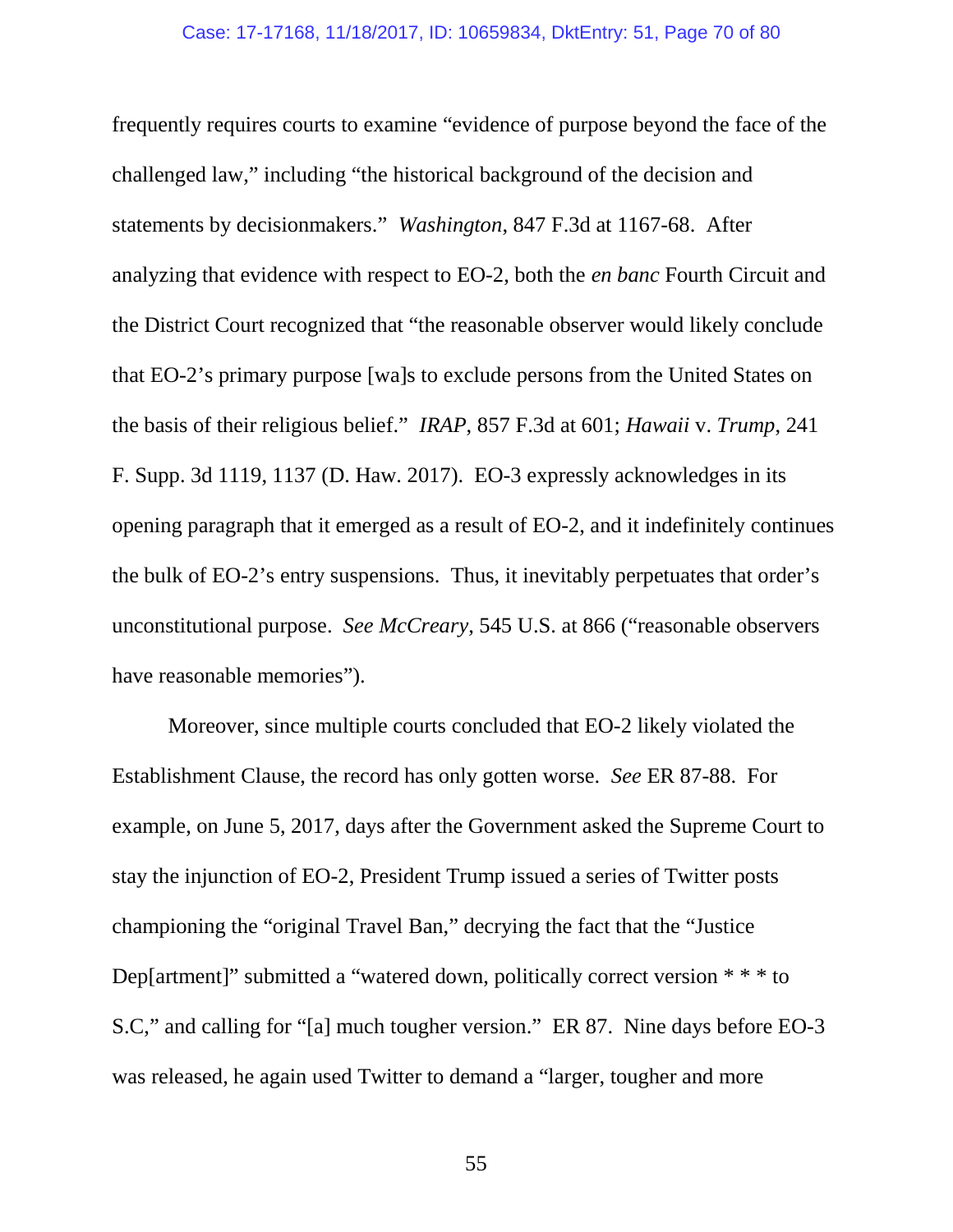#### Case: 17-17168, 11/18/2017, ID: 10659834, DktEntry: 51, Page 71 of 80

specific" ban, reminding the public that he remains committed to a "travel ban" even if it is not "politically correct." *Id.* And on the day EO-3 was made public, the President made clear that it *was* the harsher version of the travel ban, telling reporters, "The travel ban: the tougher, the better." ER 90; *see* U.S. Supp. Submission & Further Resp. 2, 4, *James Madison Proj.* v. *Dep't of Justice*, No. 1:17-cv-00144 (D.D.C. Nov. 13, 2017), ECF No. 29 (treating the President's tweets as "official statements of the President of the United States").

Even more to the point is what the President has not said and what he has not done. In the more than nine months since he took office, the President has *never* renounced his campaign promise to ban Muslim immigration, which remained on his frequently updated campaign website until minutes before the Fourth Circuit arguments on EO-2. And the President has *never* retreated from his attempt to impose a ban that will overwhelmingly exclude Muslims. Indeed, while EO-3 purports to be the result of a neutral process involving a study of vetting procedures, it reimposes virtually the same travel restrictions as its predecessors and makes them indefinite. Nor is that result surprising given that the "neutral" process was itself dictated by EO-2, and given that the President has made clear that the primary purpose of EO-3 is to impose a "tougher" version of his travel ban.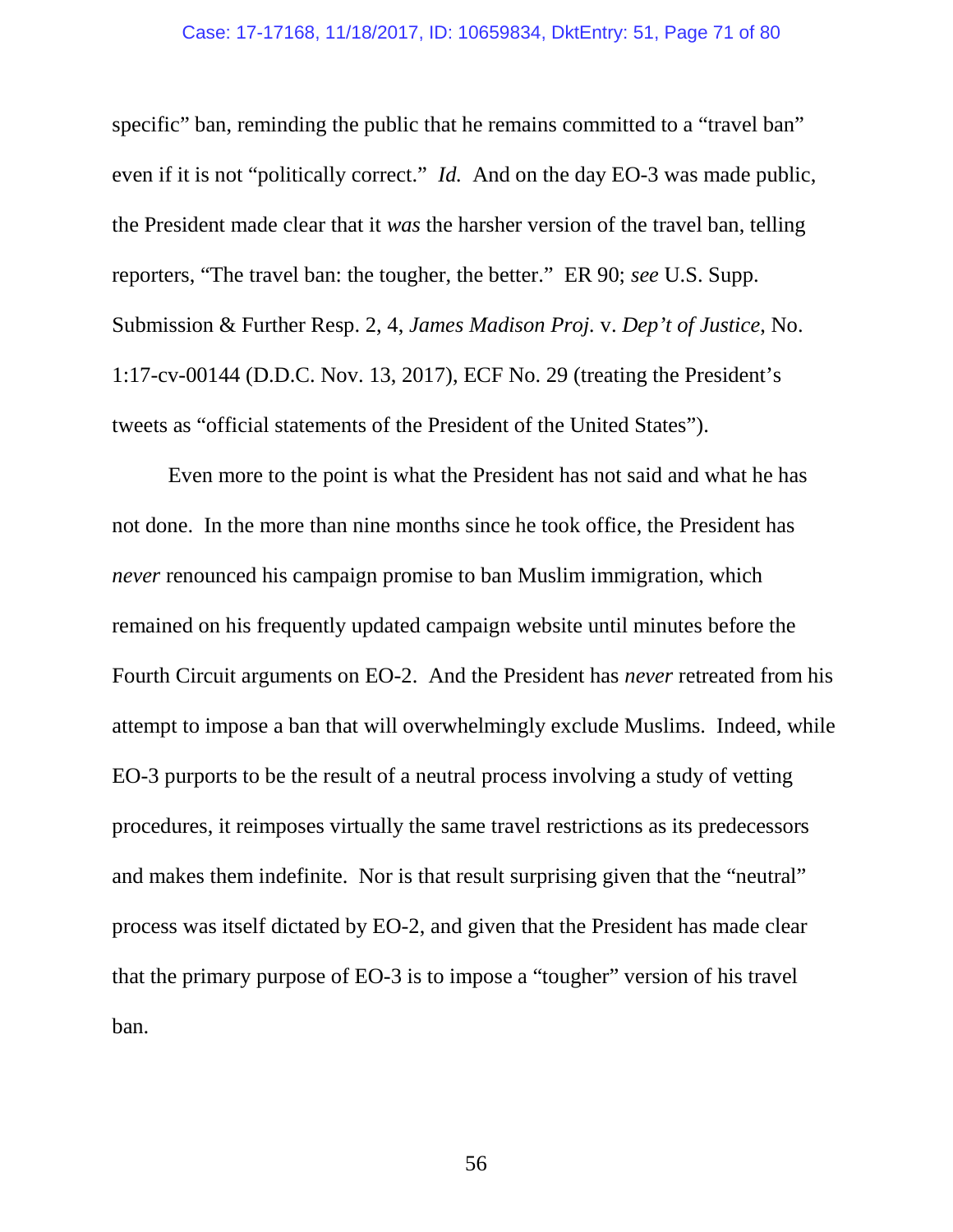To be sure, the new order adds to and embellishes the ostensibly neutral rationales for the nationality bans. But the fit between EO-3's stated secular purposes and its operation remains exceedingly poor, and the order deviates from its own "neutral" criteria. *See supra* pp. 26-28. Nor does the inclusion of two non-Muslim countries ameliorate the Establishment Clause concerns. Both additions have little practical significance: North Korea's nationals almost never apply for admission to the United States and their entry is restricted by a prior sanctions order. ER 90. And, as noted, EO-3 leaves Venezuela largely untouched, restricting travel only for a small handful of government officials. The upshot is that, just as with EO-1 and EO-2, Muslims constitute the overwhelming majority of those banned by EO-3. *Id.*

Given this result, one might be forgiven for assuming that Venezuela and North Korea were added primarily to improve the Government's "litigating position." *McCreary*, 545 U.S. at 871. Indeed, their addition resembles nothing so much as the self-consciously secular trappings that the government defendants in *McCreary* attempted to add to their display of the Ten Commandments to improve their chances of surviving an Establishment Clause challenge. The *McCreary* Court had no trouble looking past those maneuvers and finding a constitutional violation, particularly given that the plainly religiously-motivated resolution underlying the prior display remained in place. *Id.* at 871-872. Because the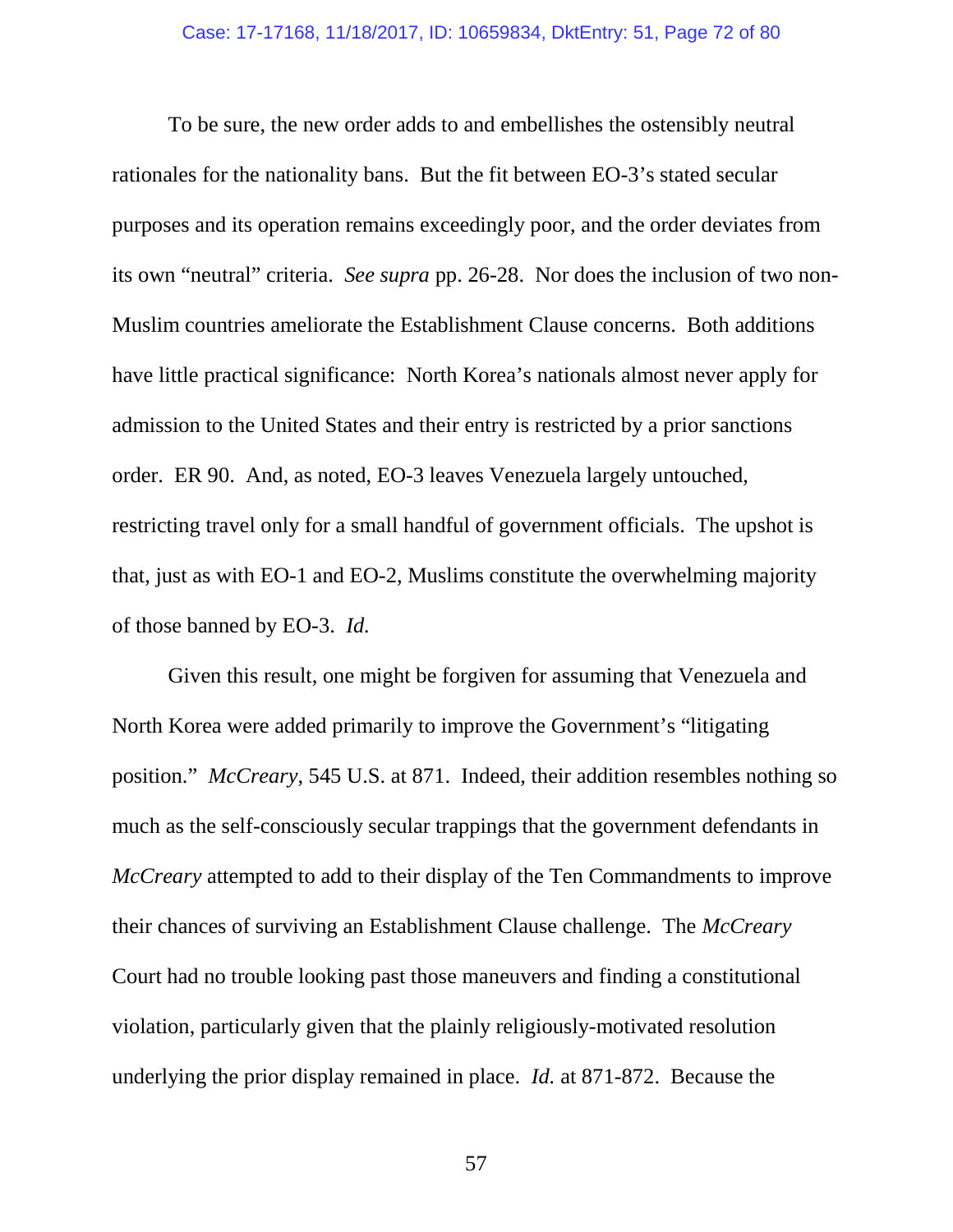Government's efforts here are similarly transparent, and because the travel bans in EO-2 similarly remain in place and have now been made indefinite, this Court may also follow the course set by *McCreary* by affirming the injunction on Establishment Clause grounds.

### **II. The Remaining Preliminary Injunction Factors Are Met.**

#### **A. EO-3 Would Inflict Irreparable Harms On Plaintiffs.**

Plaintiffs will suffer grave and irreparable harms as a result of EO-3. The order would result in "prolonged separation from family members, constraints to recruiting and retaining students and faculty members to foster diversity and quality within the University community, and the diminished membership of the Association." ER 42. As this Court has previously concluded, those harms are more than sufficient to sustain an injunction. *See Washington*, 847 F.3d at 1169. Indeed, they are textbook examples of irreparable harms because they "cannot be adequately remedied through damages." *Am. Trucking Ass'ns, Inc.* v. *City of L.A.*, 559 F.3d 1046, 1059 (9th Cir. 2009); *see Hawaii*, 859 F.3d at 782-783. The Government yet again asserts (at 52) that these harms are too "speculative" because no alien has been denied a waiver, but that ignores (once again) the substantial hardships the Government's order imposes right now. *See supra* p. 14; *see also Washington*, 847 F.3d at 1169; *Hawaii*, 859 F.3d at 782-783.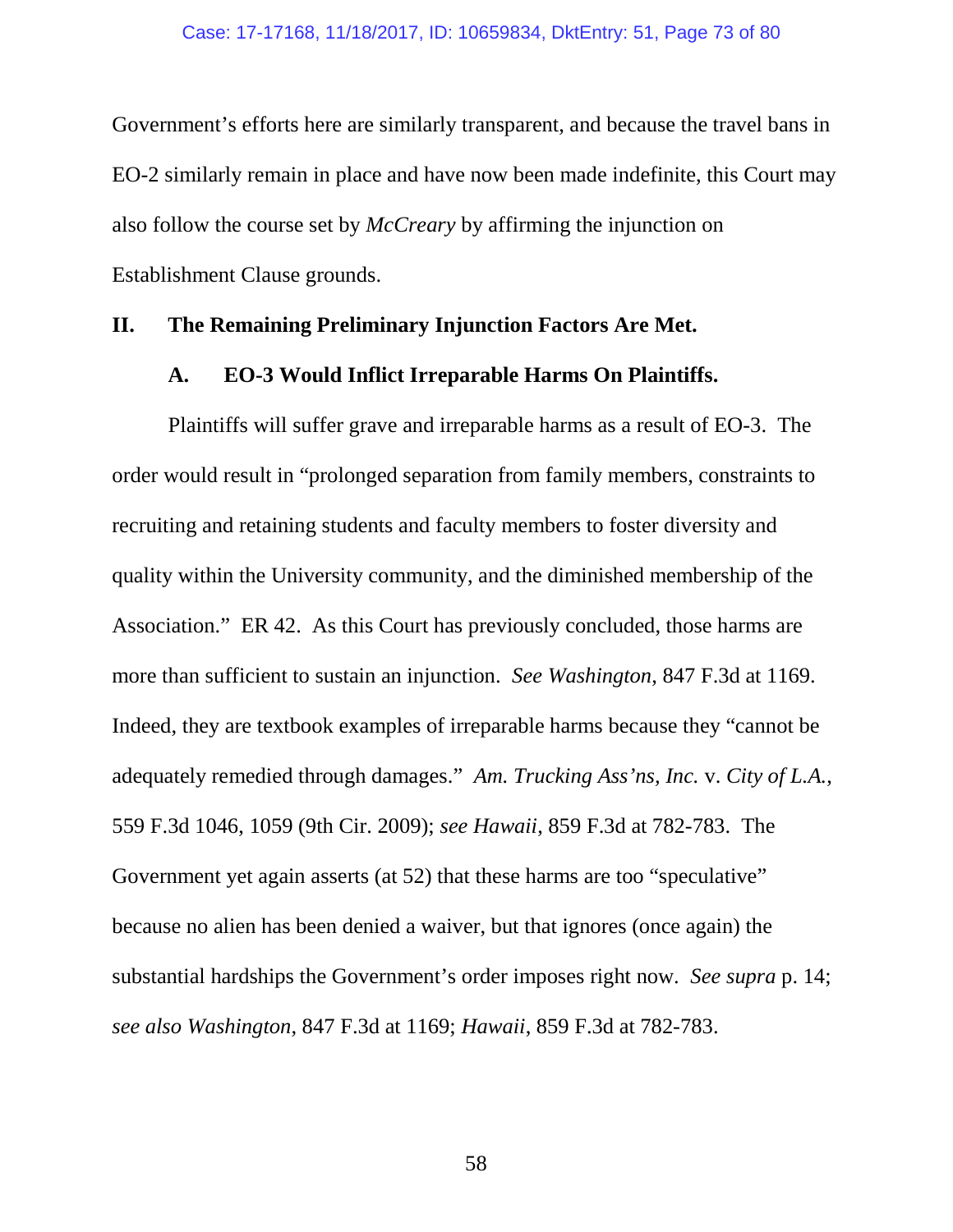# **B. The Balance Of The Equities And The Public Interest Favor Relief.**

The balance of the equities and the public interest also support the District Court's preliminary injunction. Plaintiffs and the public have a vested "interest in the free flow of travel, in avoiding the separation of families, and in freedom from discrimination." *Washington*, 847 F.3d at 1169-70. EO-3 tramples on those interests, and contravenes congressional and constitutional commands as well.

The Government appeals to an amorphous national security interest and pleads for "the utmost deference." Br. 50. But the Government's mere invocation of national security concerns should not "become a talisman used to ward off inconvenient claims." *Ziglar* v. *Abbasi*, 137 S. Ct. 1843, 1862 (2017). Here, the Government has not identified any exigency that compels EO-3's indefinite travel bans. *See supra* pp. 50-52; Jt. Decl. of Former National Security Officials ¶¶ 5-12 (D. Ct. Dkt. 383-1). And the national security rationales it has offered are uniformly insufficient. *See supra* pp. 25-28. Moreover, the District Court's injunction simply maintains the status quo that has existed for decades. *See Washington*, 847 F.3d at 1168.

The Government asserts (at 50-51) that it suffers irreparable harm stemming from an injunction "overriding the President's judgment" at the "height of the President's authority." This Court has rejected that argument before. *See Washington*, 847 F.3d at 1168; *Hawaii*, 859 F.3d at 783 n.22. With good reason.

59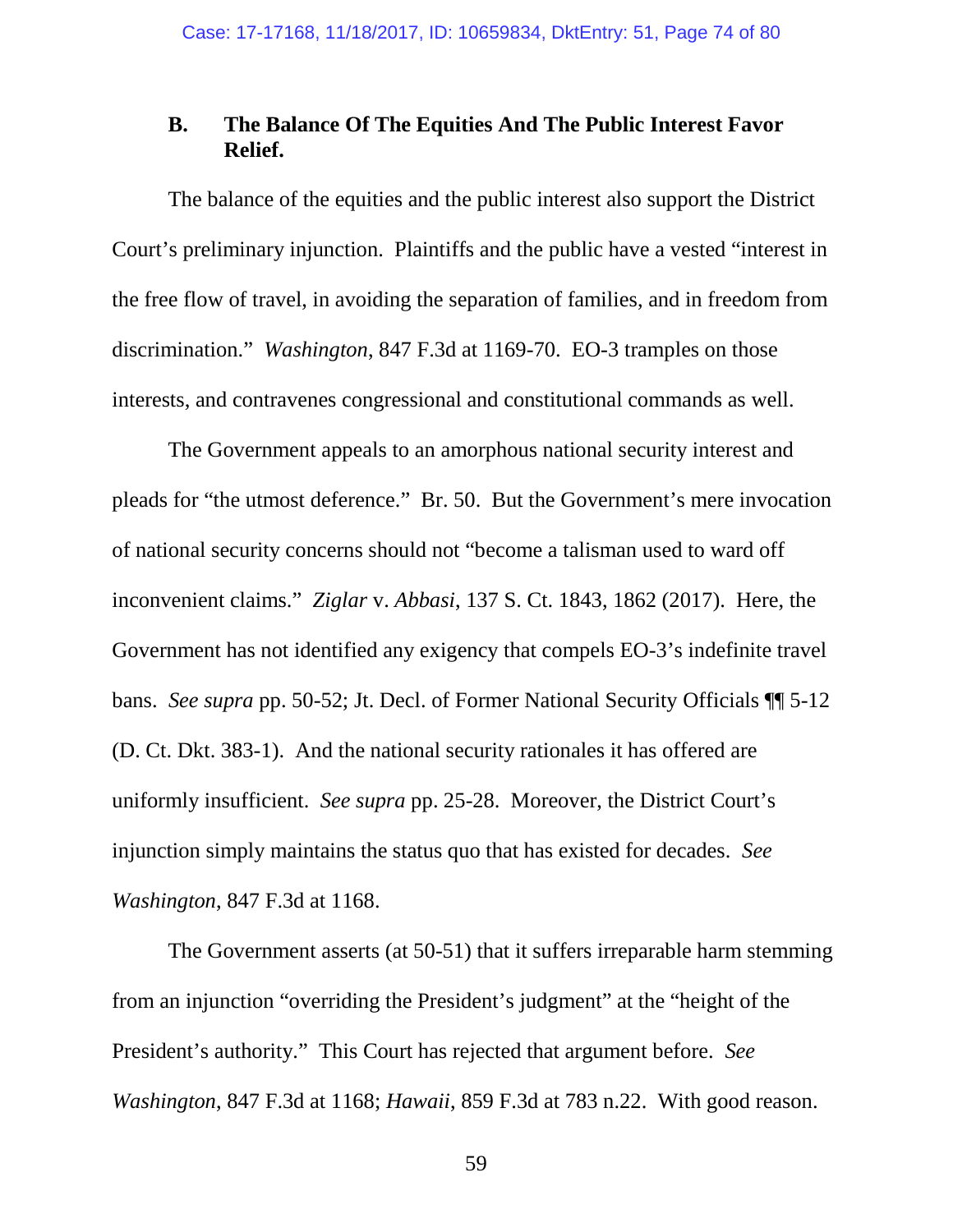There is no basis for the President's claim of unreviewable power. *See supra* pp. 15-16. And any "institutional injury" imposed by the alleged "erosion of the separation of powers" would be a question for the merits, not for the irreparable harm analysis. *Washington*, 847 F.3d at 1168.

### **III. A Nationwide Injunction Is Appropriate.**

The scope of the District Court's injunction is proper. Time and again, courts have held that nationwide relief is an appropriate remedy for the President's violation of the immigration laws. *See Washington*, 847 F.3d at 1166-67; *Hawaii*, 859 F.3d at 787-788; *Texas* v. *United States*, 787 F.3d 733, 767-768 (5th Cir. 2015). As the Supreme Court has made clear, "the scope of injunctive relief" must be "dictated by the extent of the violation established." *Califano* v. *Yamasaki*, 442 U.S. 682, 702 (1979). When an Executive Branch policy contravenes a statute or the Constitution, it is thus invalid in all its applications and must be struck down on its face. *See, e.g.*, *UARG*, 134 S. Ct. at 2449; *Sierra Club* v. *Bosworth*, 510 F.3d 1016, 1023-24 (9th Cir. 2007). That remedy is particularly appropriate in the immigration realm, given that piecemeal relief would "fragment[] immigration policy" and contravene "the constitutional and statutory requirement for uniform immigration law and policy." *Washington*, 847 F.3d at 1166-67; *see* U.S. Const. art. I, § 8, cl. 4.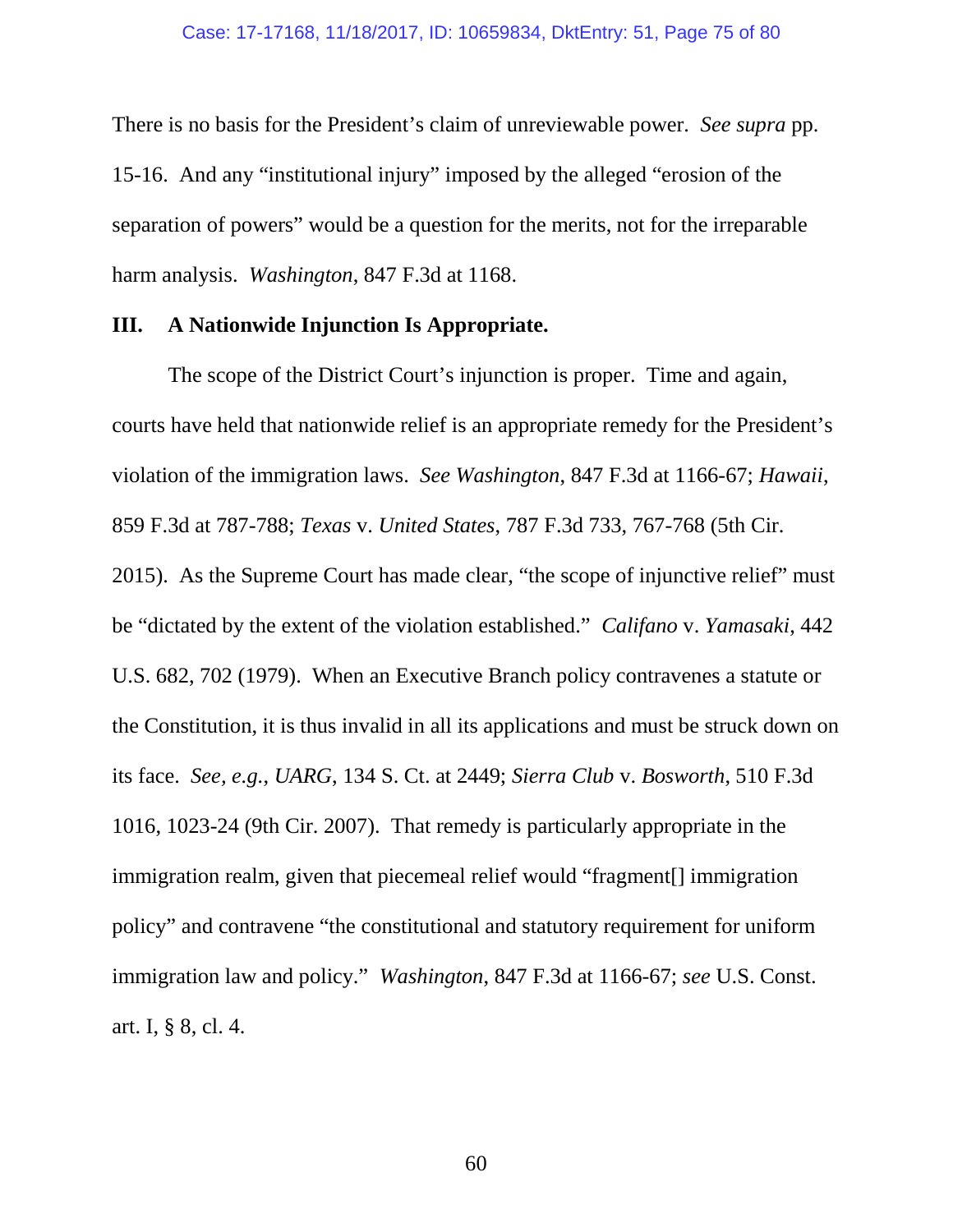The Government's demand (at 52) that the injunction be narrowed to "identified individual alien[s] abroad" is irreconcilable with these authorities. It is also wholly impracticable. *See Washington*, 847 F.3d at 1166. Plaintiffs cannot identify in advance precisely which individuals may wish to enroll in the State's University or join the Association, or would be chilled by EO-3 from doing so.<sup>21</sup> The President's lawless and discriminatory bans harm countless Americans and their relations abroad. They should not be permitted to go into effect anywhere.

### **CONCLUSION**

For the foregoing reasons, the District Court's injunction should be affirmed in full.

Respectfully submitted,

## /s/ Neal Kumar Katyal

DOUGLAS S. CHIN Attorney General of the State of Hawaii CLYDE J. WADSWORTH Solicitor General of the State of Hawaii DEIRDRE MARIE-IHA DONNA H. KALAMA KIMBERLY T. GUIDRY ROBERT T. NAKATSUJI KALIKO'ONALANI D. FERNANDES KEVIN M. RICHARDSON

NEAL KUMAR KATYAL COLLEEN ROH SINZDAK MITCHELL P. REICH ELIZABETH HAGERTY YURI S. FUCHS SUNDEEP IYER\* REEDY C. SWANSON\*\* HOGAN LOVELLS US LLP 555 Thirteenth Street NW Washington, DC 20004

 $21$  The Government's alternative suggestion (at 53) that the injunction be limited to aliens with "bona fide relationship with a person or entity in the United States" was not raised below, and so is forfeited. And as the Government acknowledges, that standard arose in "very different" circumstances that do not apply here.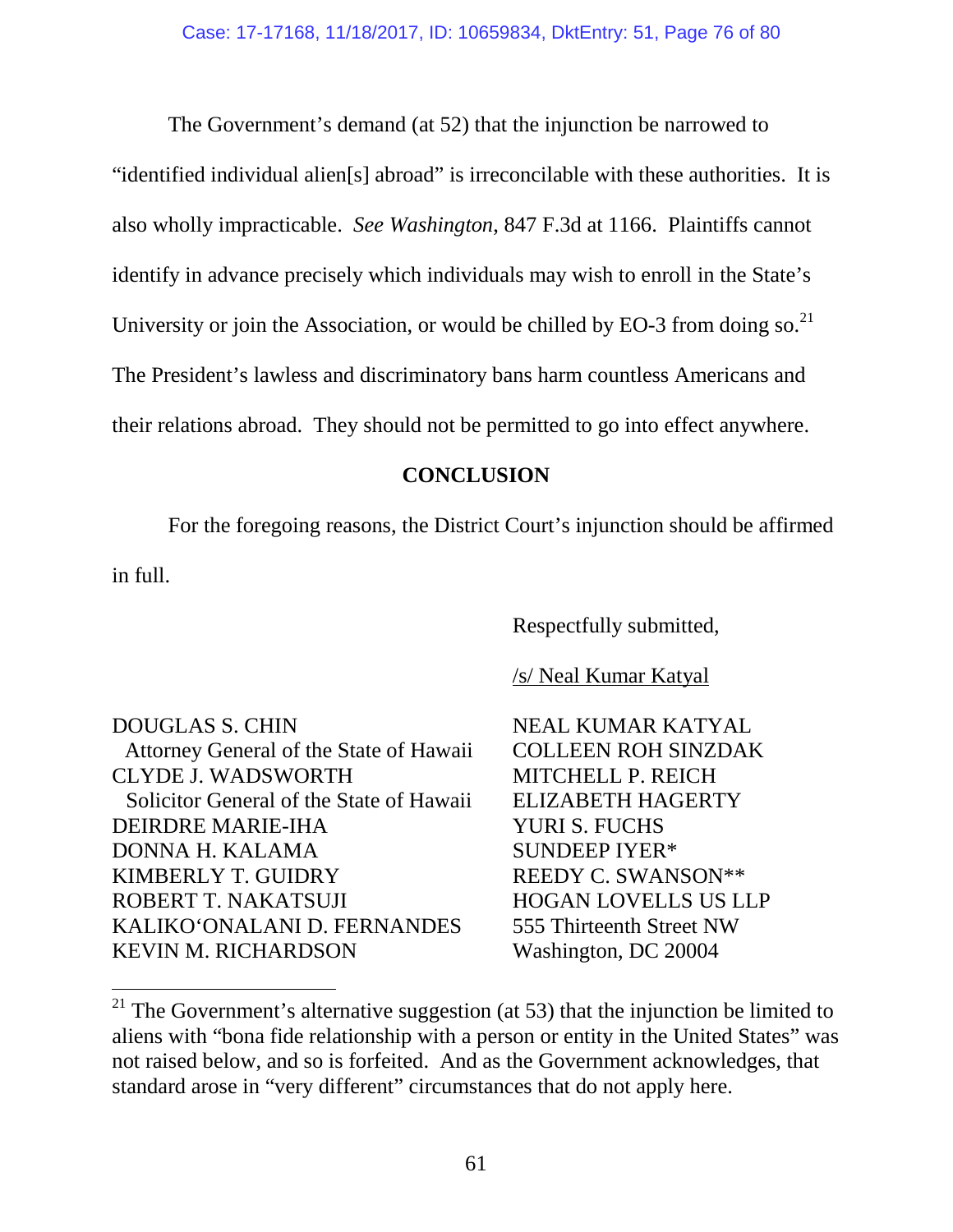Deputy Attorneys General DEPARTMENT OF THE ATTORNEY GENERAL, STATE OF HAWAII 425 Queen Street Honolulu, HI 96813 Telephone: (808) 586-1500 Fax: (808) 586-1239

*Counsel for the State of Hawaii*

Telephone: (202) 637-5600 Fax: (202) 637-5910

THOMAS P. SCHMIDT HOGAN LOVELLS US LLP 875 Third Avenue New York, NY 10022 Telephone: (212) 918-3000 Fax: (212) 918-3100

SARA SOLOW ALEXANDER B. BOWERMAN HOGAN LOVELLS US LLP 1735 Market St., 23rd Floor Philadelphia, PA 19103 Telephone: (267) 675-4600 Fax: (267) 675-4601

*Counsel for Plaintiffs-Appellees*

*\*Admitted only in Maryland; supervised by firm members* \*\**Admitted only in Virginia; supervised by firm members*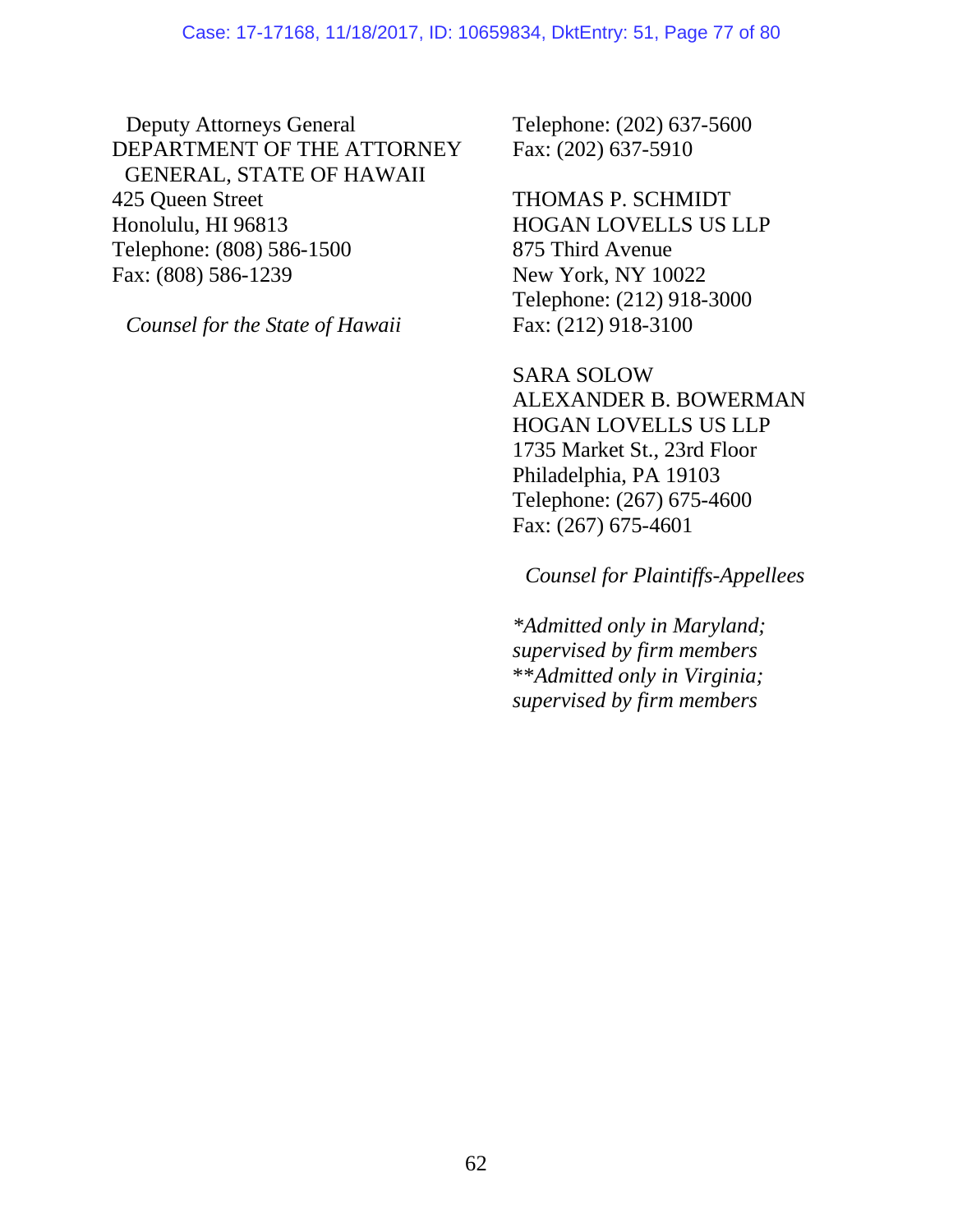## **STATEMENT OF RELATED CASES**

Appellees are not aware of any related cases within the meaning of Ninth Circuit Rule 28-2.6 currently pending in this Court. Four appeals involving prior Executive Orders that would have been related to this case were previously pending before this Court: *Hawaii* v. *Trump*, No. 17-15589; *Hawaii* v. *Trump*, No. 17-16366; *Hawaii* v. *Trump*, No. 17-16426; and *Washington* v. *Trump*, No. 17- 35105.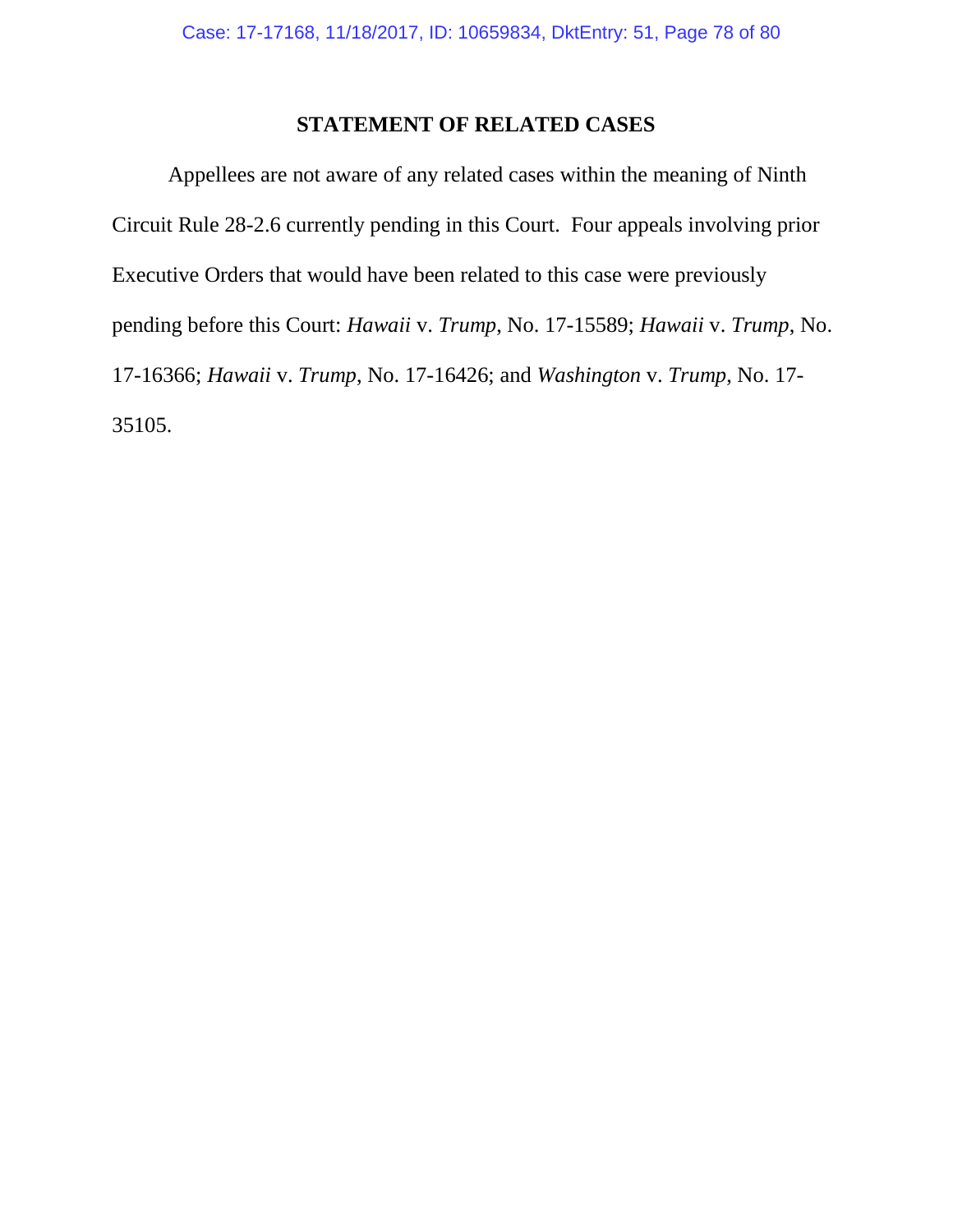# **CERTIFICATE OF COMPLIANCE**

1. This motion complies with the type-volume limitations of Federal Rule of Appellate Procedure 32(a)(7)(B) because it contains 13,972 words, excluding the parts of the brief exempted by Federal Rule of Appellate Procedure  $32(a)(7)(B)(iii)$ .

2. This brief complies with the typeface requirements of Federal Rule of Appellate Procedure 32(a)(5) and the typestyle requirements of Federal Rule of Appellate Procedure 32(a)(6) because it has been prepared in a proportionally spaced typeface using Microsoft Office Word 2010 in Times New Roman 14-point font.

> /s/ Neal Kumar Katyal Neal Kumar Katyal